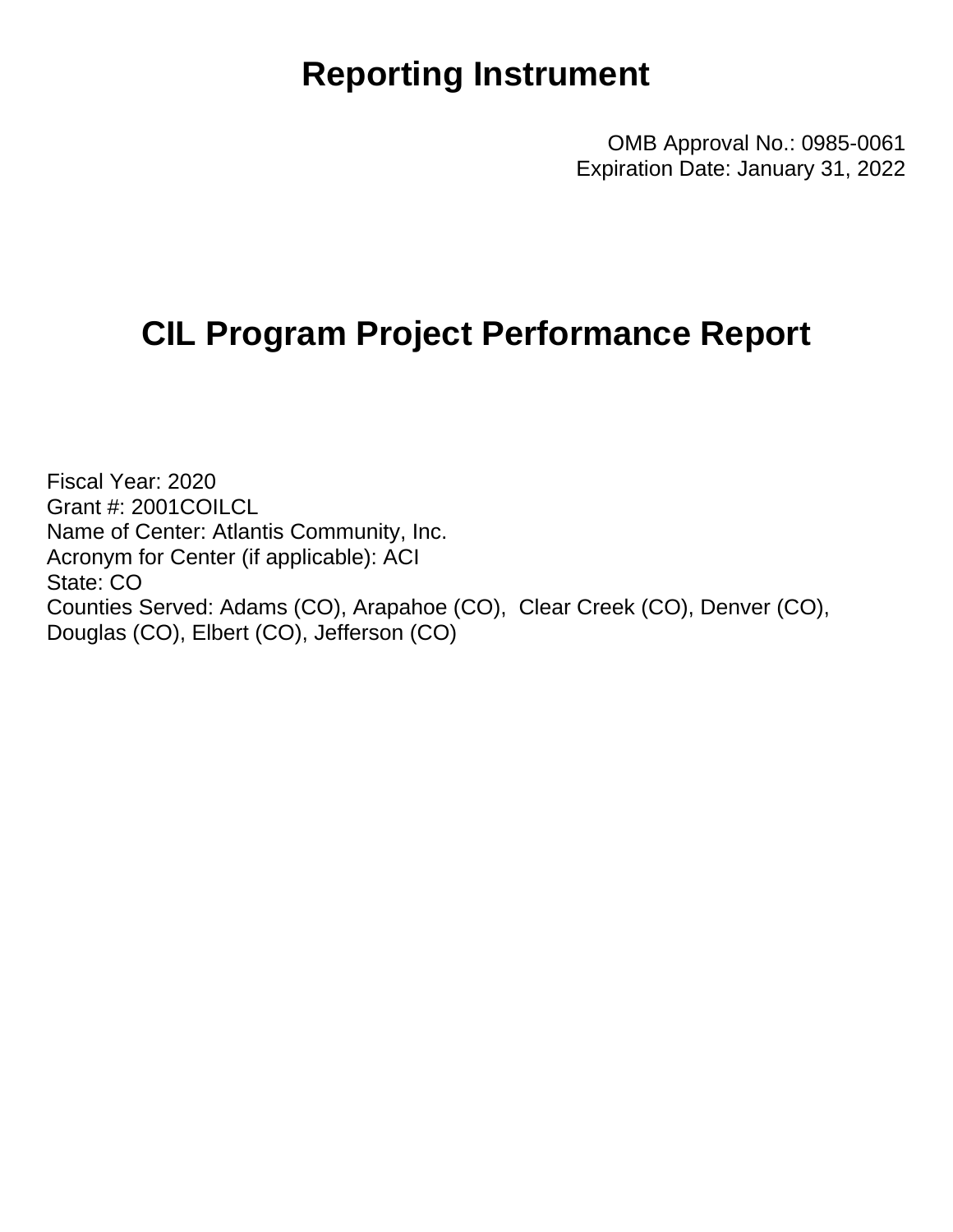# **SECTION 1 - GENERAL FUNDING INFORMATION**

Section 725(c)(8)(D) of the Act

Indicate the amount received by the CIL as per each funding source. Enter '0' for none.

## **Item 1.1.1 - All Federal Funds Received**

| Title VII, Ch. 1, Part B     | \$0.00      |
|------------------------------|-------------|
| Title VII, Ch. 1, Part C     | \$234604.00 |
| Title VII, Ch. 2             | \$0.00      |
| <b>Other Federal Funds</b>   | \$7500.00   |
| Subtotal - All Federal Funds | \$242104.00 |

## **Item 1.1.2 - Other Government Funds**

| l State Government Funds                           | \$854221.00 |
|----------------------------------------------------|-------------|
| Local Government Funds                             | \$0.00      |
| <b>Subtotal - State and Local Government Funds</b> | \$854221.00 |

## **Item 1.1.3 - Private Resources**

| Foundations, Corporations, or Trust Grants   | \$32356.20 |
|----------------------------------------------|------------|
| Donations from Individuals                   | \$7986.31  |
| <b>Membership Fees</b>                       | \$0.00     |
| Investment Income/Endowment                  | \$0.00     |
| Fees for Service (program income, etc.)      | \$4100.00  |
| Other resources (in-kind, fundraising, etc.) | \$0.00     |
| <b>Subtotal - Private Resources</b>          | \$44442.50 |

### **Item 1.1.4 - Total Income**

| Total income = (Item 1.1.1)+(Item 1.1.2)+(Item 1.1.3) | $\frac{1}{2}$ \$1140770.00 |
|-------------------------------------------------------|----------------------------|
|-------------------------------------------------------|----------------------------|

## **Item 1.1.5 - Pass Through Funds**

| Amount of other government funds received as pass through funds to       | \$0.00 |
|--------------------------------------------------------------------------|--------|
| consumers (include funds, received on behalf of consumers, that are      |        |
| subsequently passed on to consumers, e.g., personal assistance services, |        |
| representative payee funds, or Medicaid funds)                           |        |

## **Item 1.1.6 - Net Operating Resources**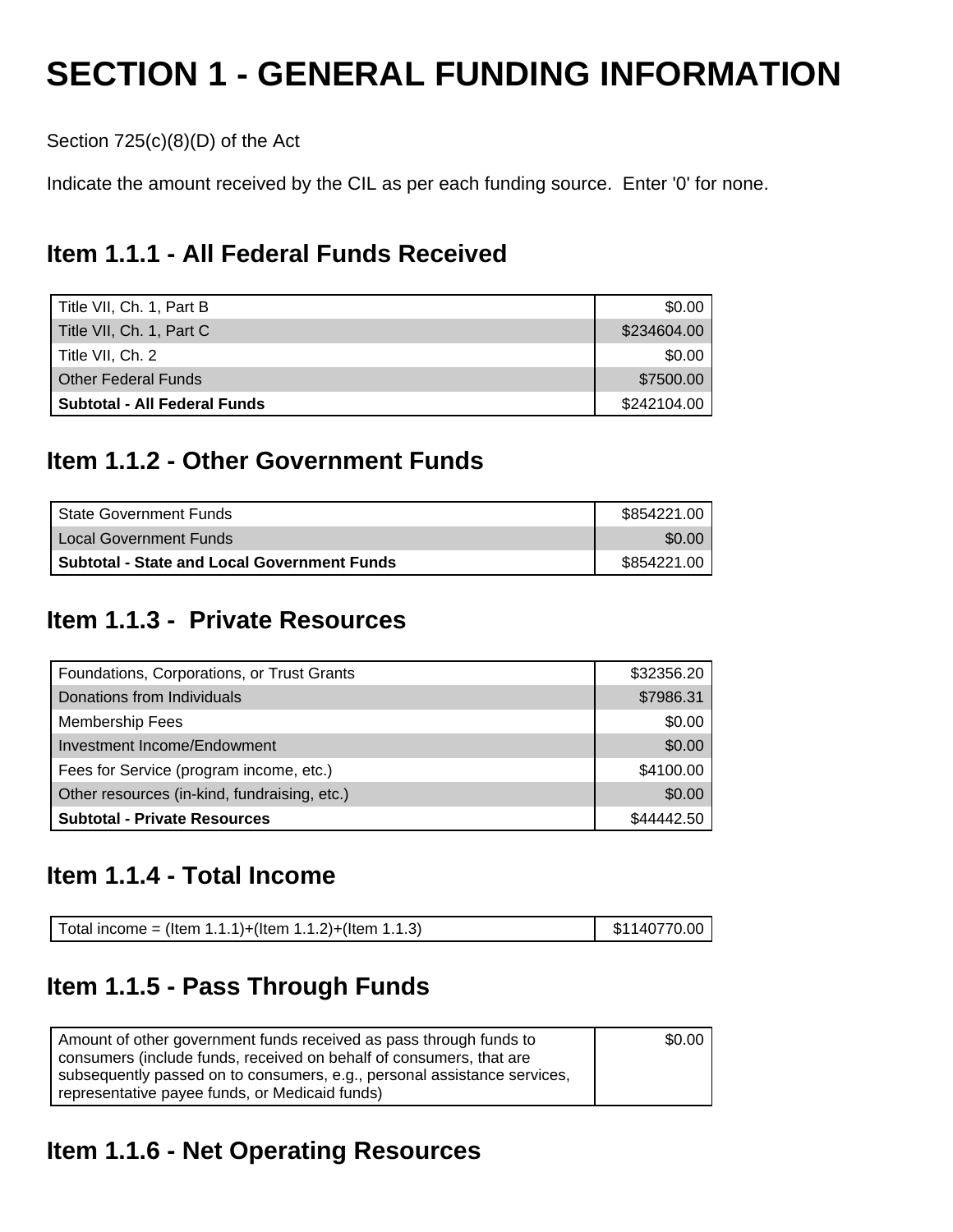## **Item 1.2 - Resource Development Activities**

Briefly describe the CIL's resource development activities conducted during the reporting period to expand funding from sources other than chapter 1 of title VII of the Act.

Atlantis Community, Inc. (ACI) has successfully collected over \$8,381.31 during the recent federal fiscal year for resource development to support its programming. ACI participated in Colorado Gives Day to gain some of this funding, as well as the newsletter and social media campaigns that have resulted in donations from Facebook and Instagram. Atlantis has been generously supported by EDUCAUSE, donations, and patrons within the community.

We have applied for grants such as Caring for Denver Foundation: Care Provision, El Pomar Foundation, Christopher Reeve's High Impact Priority Quality of Life Nursing Home Transition grant, Christopher Reeve's 2021 COVID-19 Addressing Social Isolation grant, Colorado Disability Funding Committee grant, Borealis Philanthropy Disability Inclusive Fund, Denver Metro Cares for Youth.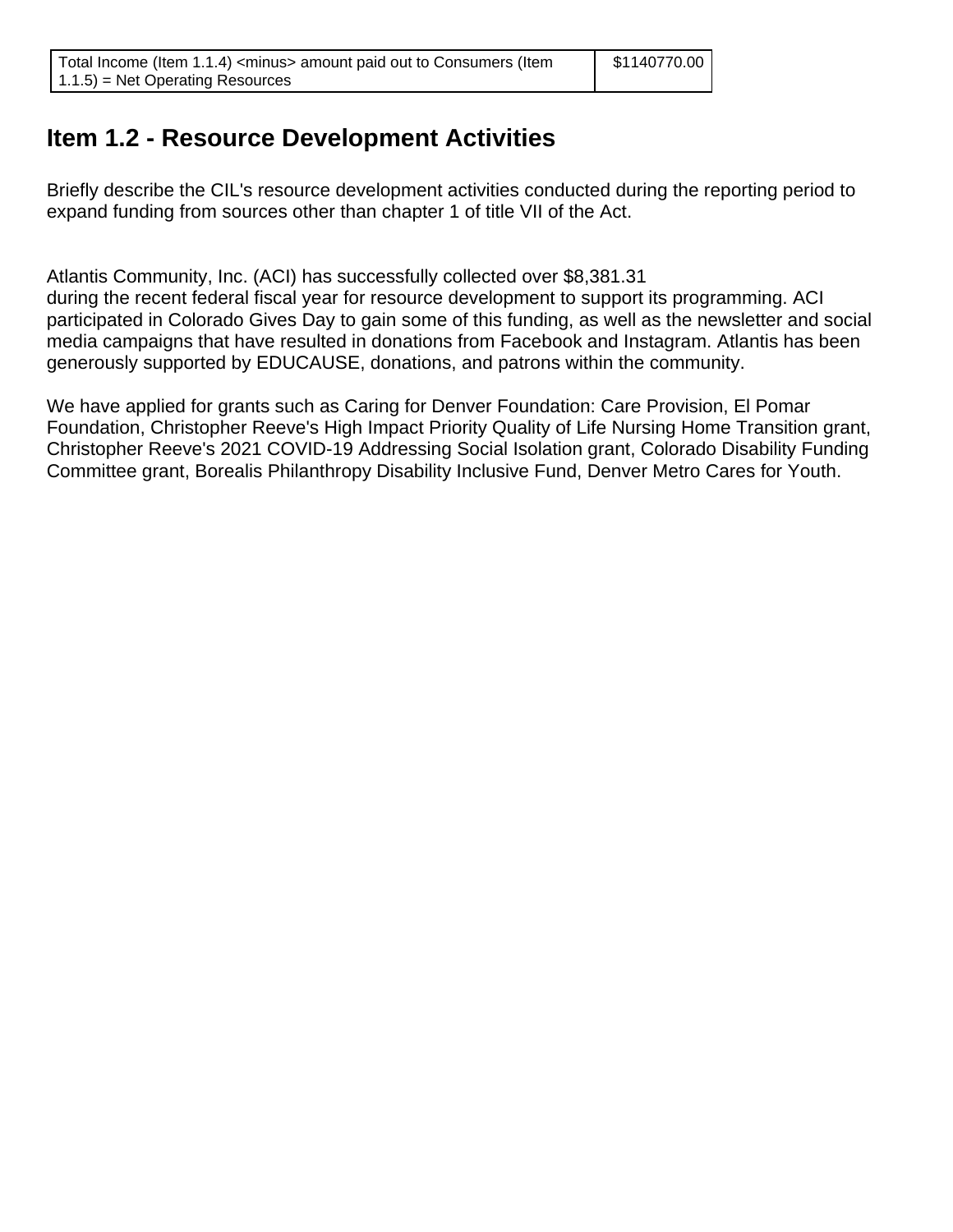## **SECTION 2 - COMPLIANCE INDICATOR 1: PHILOSOPHY**

#### **Item 2.1 - Board Member Composition**

Enter requested staff information in the table below:

| Total Number of Board Members   Number of Board Members with Significant<br><b>Disabilities</b> |
|-------------------------------------------------------------------------------------------------|
| 6                                                                                               |

| Percentage of Board Members with Significant Disabilities | 55.00% |
|-----------------------------------------------------------|--------|
|                                                           |        |

#### **Item 2.2 - Staff Composition**

Enter requested staff information in the table below:

|                                  | <b>Total</b><br><b>Number of</b><br><b>FTEs</b> | <b>FTEs Filled</b><br>by<br><b>Individuals</b><br>with<br><b>Disabilities</b> | <b>FTEs Filled by Individuals</b><br><b>From Minority Populations</b> |
|----------------------------------|-------------------------------------------------|-------------------------------------------------------------------------------|-----------------------------------------------------------------------|
| Decision-Making Staff            | 4                                               | 4                                                                             |                                                                       |
| <b>Other Staff</b>               | 24                                              | 20                                                                            | -8                                                                    |
| <b>Total Number of Employees</b> | 28                                              | 24                                                                            | 9                                                                     |

#### **Item 2.2.1 - Staff With Disabilities**

| Percentage of Staff Members with Significant Disabilities | 86.00% |
|-----------------------------------------------------------|--------|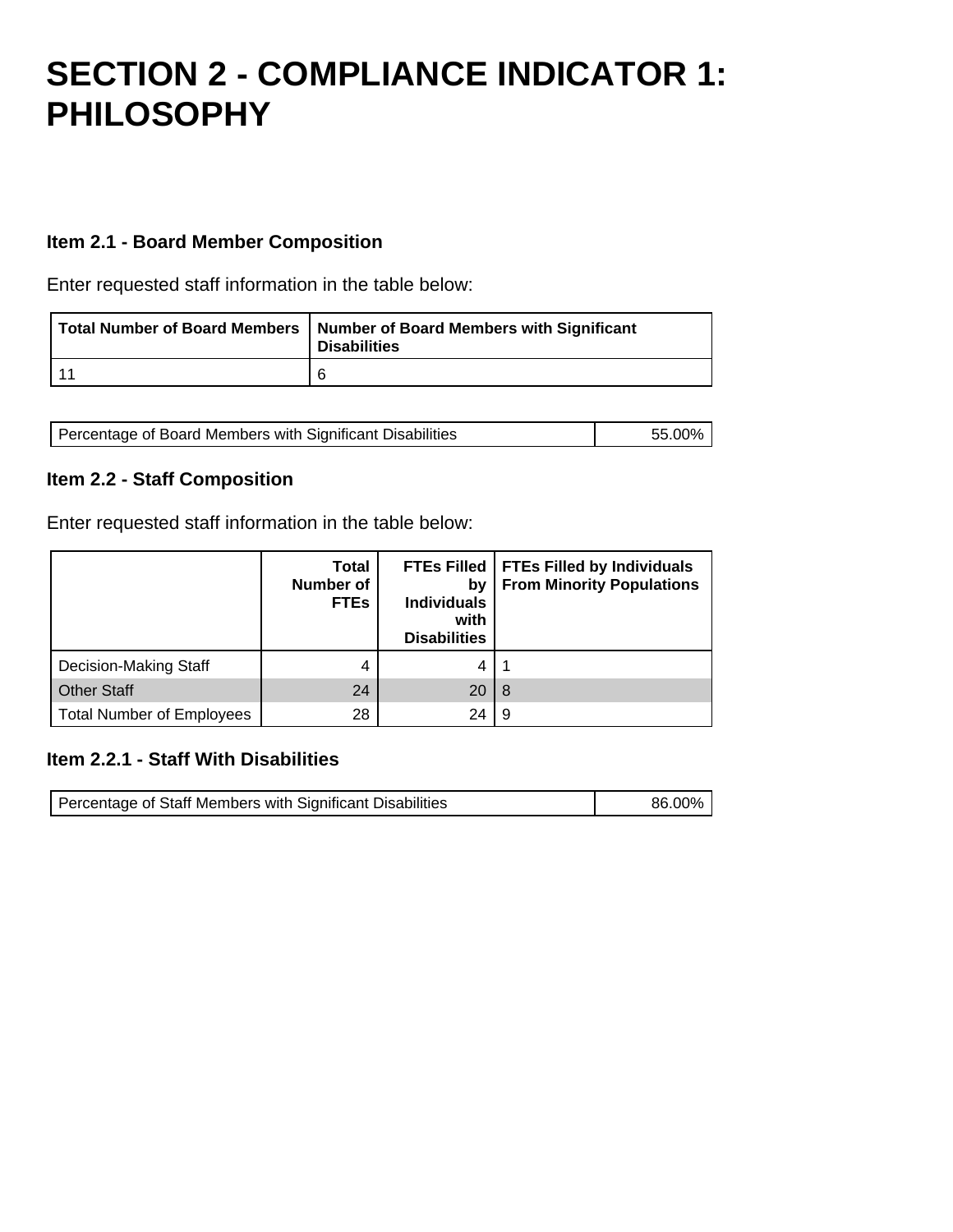# **SECTION 3 - INDIVIDUALS RECEIVING SERVICES**

Section 704(m)(4)(D) of the Act; Section 725(b)(2) of the Act; Section 725(c)(8)(B) of the Act

## **Item 3.1 - Number of Consumers Served During the Reporting Period**

Include Consumer Service Records (CSRs) for all consumers served during the period

|                                                                                         | # of CSRs |
|-----------------------------------------------------------------------------------------|-----------|
| (1) Enter the number of active CSRs carried over from the preceding<br>reporting period | 568       |
| (2) Enter the number of CSRs started since the start of the reporting period            | 202       |
| (3) Add lines (1) and (2) to get the <i>total number of consumers served</i>            |           |

## **Item 3.2 - IL Plans and Waivers**

Indicate the number of consumers in each category below.

|                                                                  | # of<br><b>Consumers</b> |
|------------------------------------------------------------------|--------------------------|
| (1) Number of consumers who signed a waiver                      | 668                      |
| (2) Number of consumers with whom an ILP was developed           | 102                      |
| (3) Total number of consumers served during the reporting period |                          |

### **Item 3.3 - Number of CSRs Closed by September 30 of the Reporting Period**

Include the number of consumer records closed out of the active CSR files during the reporting period because the individual has:

|                                                                     | # of CSRs |
|---------------------------------------------------------------------|-----------|
| (1) Moved                                                           | 101       |
| (2) Withdrawn                                                       | 45        |
| $(3)$ Died                                                          |           |
| (4) Completed all goals set                                         | 55        |
| (5) Other                                                           |           |
| (6) Add lines $(1)+(2)+(3)+(4)+(5)$ to get <b>total CSRs closed</b> | 205       |

### **Item 3.4 - Age**

Indicate the number of consumers in each category below.

|                         | # of<br><b>Consumers</b> |
|-------------------------|--------------------------|
| $(1)$ Under 5 years old |                          |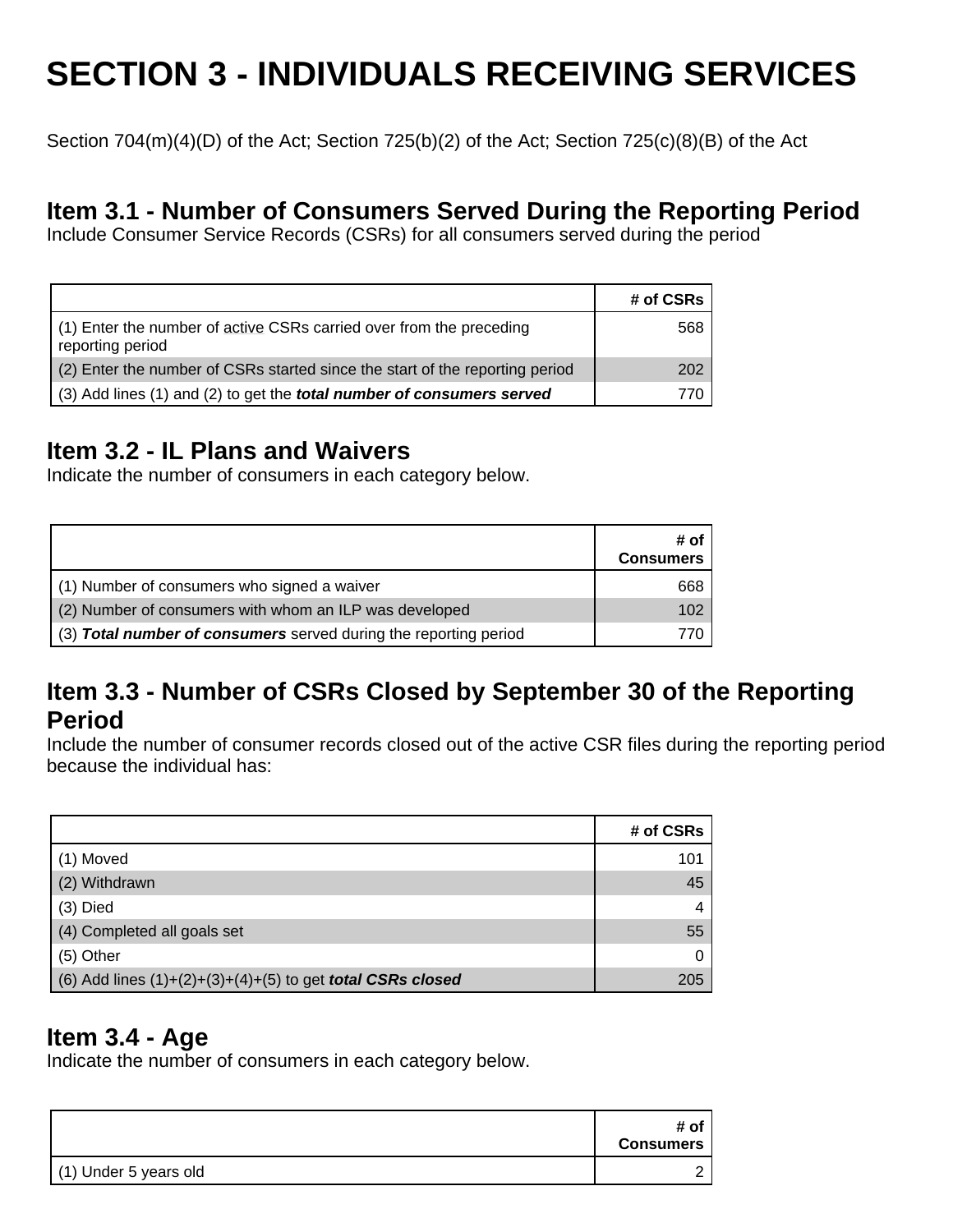|                                  | # of<br><b>Consumers</b> |
|----------------------------------|--------------------------|
| (2) Ages 5 - 19                  | 27                       |
| (3) Ages 20 - 24                 | 36                       |
| (4) Ages 25 - 59                 | 487                      |
| (5) Age 60 and Older             | 217                      |
| (6) Age unavailable              |                          |
| Total number of consumers by age | 770                      |

### **Item 3.5 - Sex**

Indicate the number of consumers in each category below.

|                                  | # of<br><b>Consumers</b> |
|----------------------------------|--------------------------|
| (1) Number of Females served     | 417                      |
| (2) Number of Males served       | 353                      |
| Total number of consumers by sex |                          |

## **Item 3.6 - Race And Ethnicity**

Indicate the number of consumers served in each category below. **Each consumer may be counted under ONLY ONE of the following categories in the PPR/704 Report, even if the consumer reported more than one race and/or Hispanic/Latino ethnicity).**

|                                                          | # of<br><b>Consumers</b> |
|----------------------------------------------------------|--------------------------|
| (1) American Indian or Alaska Native                     | 22                       |
| (2) Asian                                                | 12                       |
| (3) Black or African American                            | 119                      |
| (4) Native Hawaiian or Other Pacific Islander            | 2                        |
| (5) White                                                | 374                      |
| (6) Hispanic/Latino of any race or Hispanic/ Latino only | 136                      |
| (7) Two or more races                                    | 19                       |
| (8) Race and ethnicity unknown                           | 86                       |
| Total number of consumers served by race/ethnicity       | 770                      |

## **Item 3.7 - Disability**

Indicate the number of consumers in each category below.

|                      | # of<br><b>Consumers</b> |
|----------------------|--------------------------|
| (1) Cognitive        | 75                       |
| (2) Mental/Emotional | 98                       |
| (3) Physical         | 166                      |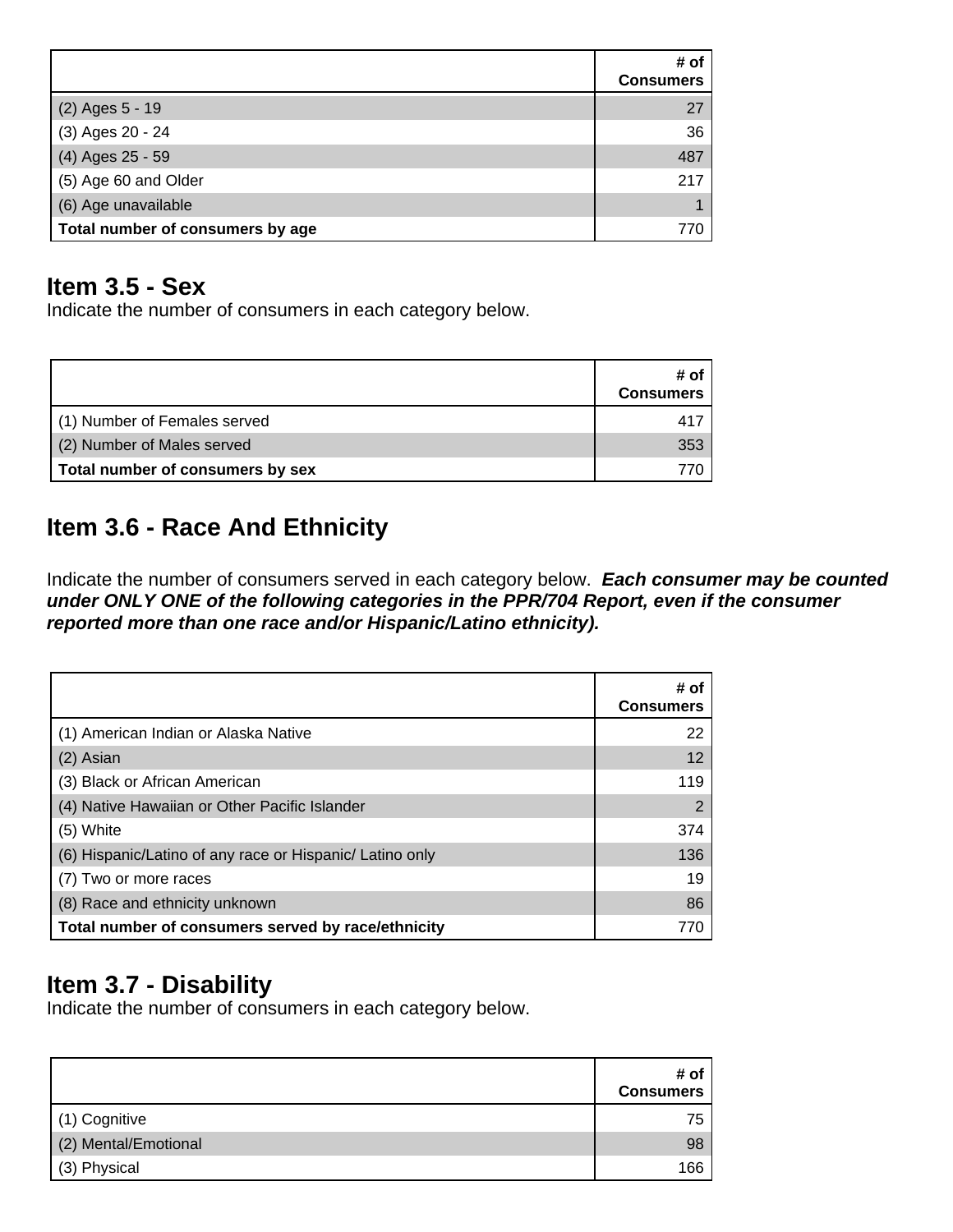|                                                | # of<br><b>Consumers</b> |
|------------------------------------------------|--------------------------|
| (4) Hearing                                    | 52                       |
| (5) Vision                                     | 24                       |
| (6) Multiple Disabilities                      | 311                      |
| (7) Other                                      | 44                       |
| Total number of consumers served by disability | 770                      |

## **Item 3.8 - Individuals Served by County During the Reporting Period**

List each county within the CIL's service area, as indicated in the CIL's application for Part C funds and the approved SPIL. Add additional rows as necessary. For each county, indicate how many individuals residing in that county were served by the CIL during the reporting period.

| <b>County Name</b>                         | Number of<br>County<br><b>Residents</b><br><b>Served</b> |
|--------------------------------------------|----------------------------------------------------------|
| Adams, CO                                  | 74                                                       |
| Arapahoe, CO                               | 184                                                      |
| Boulder, CO                                | 4                                                        |
| Clear Creek, CO                            | $\overline{2}$                                           |
| Denver, CO                                 | 348                                                      |
| Douglas, CO                                | 31                                                       |
| Elbert, CO                                 | 3                                                        |
| El Paso, CO                                | 5                                                        |
| Jefferson, CO                              | 111                                                      |
| Larimer, CO                                |                                                          |
| Pueblo, CO                                 |                                                          |
| Weld, CO                                   | $\overline{2}$                                           |
| Gadsden, FL                                |                                                          |
| Davidson, TN                               |                                                          |
| Broomfield, CO                             | $\overline{2}$                                           |
| Total number of consumers served by county | 770                                                      |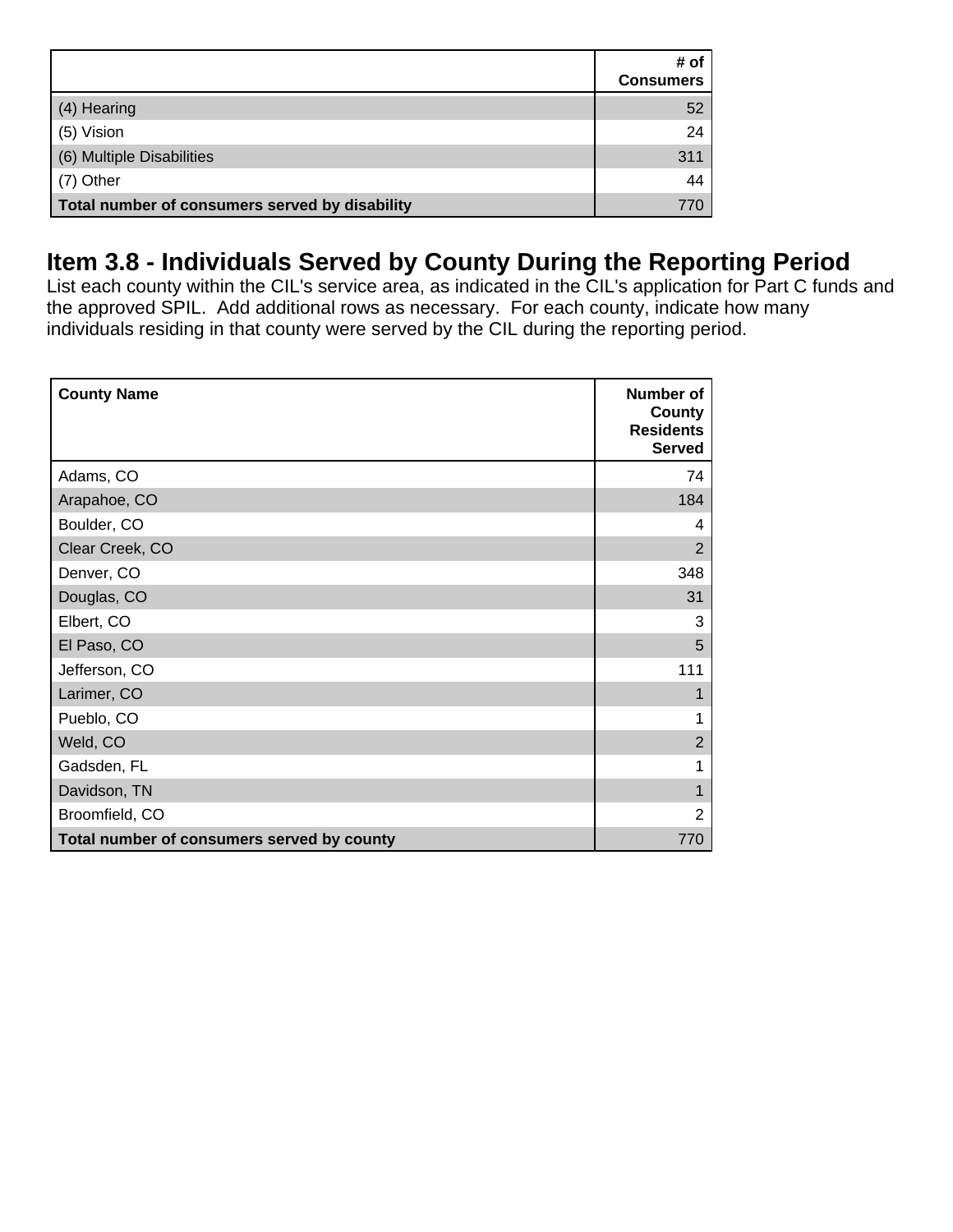## **SECTION 4 - INDIVIDUAL SERVICES AND ACHIEVEMENTS**

## **Item 4.1 - Individual Services**

For the reporting period, indicate in the table below how many consumers requested and received each of the following IL services.

| <b>Services</b>                                  | <b>Consumers</b><br><b>Requesting</b><br><b>Services</b> | <b>Consumers</b><br>Receiving<br><b>Services</b> |
|--------------------------------------------------|----------------------------------------------------------|--------------------------------------------------|
| Advocacy/Legal Services                          | 209                                                      | 205                                              |
| Assistive Technology                             | 23                                                       | 22                                               |
| <b>Children's Services</b>                       | 0                                                        | 0                                                |
| <b>Communication Services</b>                    | 6                                                        | 6                                                |
| Counseling and related services                  | 5                                                        | 5                                                |
| <b>Family Services</b>                           | $\Omega$                                                 | 0                                                |
| Housing, Home Modification, and Shelter Services | 363                                                      | 359                                              |
| IL Skills Training and Life Skills Training      | 599                                                      | 593                                              |
| <b>Information and Referral Services</b>         | 257                                                      | 247                                              |
| <b>Mental Restoration Services</b>               | $\overline{\mathcal{L}}$                                 | $\overline{4}$                                   |
| Mobility training                                | 5                                                        | 5                                                |
| <b>Peer Counseling Services</b>                  | 72                                                       | 69                                               |
| Personal Assistance Services                     | 17                                                       | 16                                               |
| <b>Physical Restoration Services</b>             | 1                                                        | 1                                                |
| <b>Preventive Services</b>                       | 155                                                      | 149                                              |
| Prostheses, Orthotics, and other appliances      | 0                                                        | $\Omega$                                         |
| <b>Recreational Services</b>                     | 4                                                        | 4                                                |
| <b>Rehabilitation Technology Services</b>        | $\overline{0}$                                           | $\Omega$                                         |
| <b>Therapeutic Treatment</b>                     | $\overline{2}$                                           | $\overline{2}$                                   |
| <b>Transportation Services</b>                   | 40                                                       | 38                                               |
| <b>Youth/Transition Services</b>                 | 42                                                       | 42                                               |
| <b>Vocational Services</b>                       | 103                                                      | 102                                              |
| Other                                            | 6                                                        | 6                                                |

#### **Item 4.2 - I&R Information**

To inform ACL how many service providers engage in I&R follow-up contacts regarding access to transportation, health care services or assistive technology, please indicate the following:

The service provider did **X** / did not \_\_\_ engage in follow-up contacts with I & R recipients to document access gained to previously unavailable transportation, health care or assistive technology.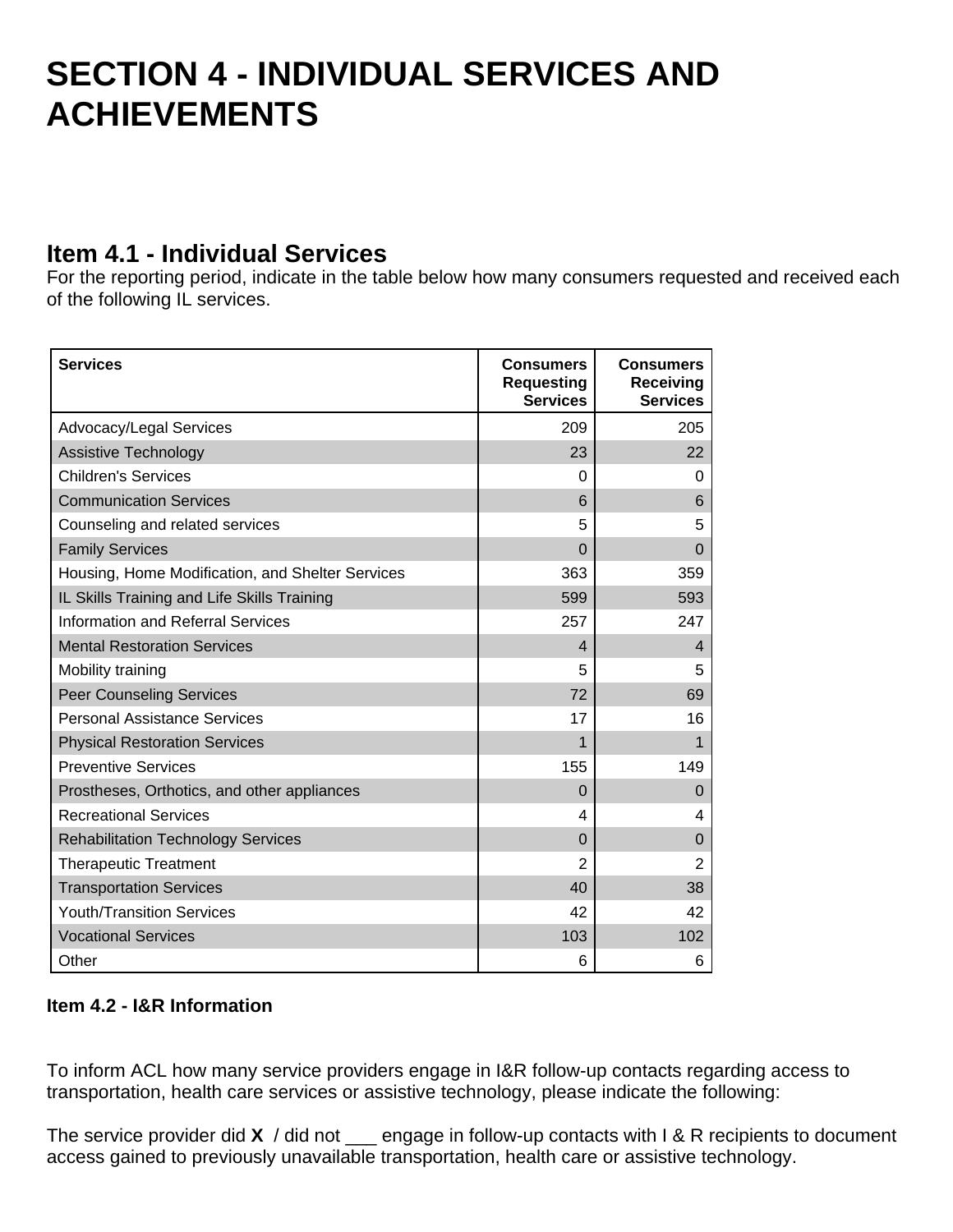Describe how information and referral services and the other IL core and other IL services are provided to those who request such services in formats accessible to the individual requesting the services. Describe any innovative practices (not mentioned elsewhere in this report) to enhance the availability and effectiveness of IL services.

Information and Referral protocols include providing referrals to consumers. They become a consumer when their question goes beyond a single resource or the person is seeking multifaceted or ongoing support. For instance, if someone calls who identify as having a disability and they describe a situation that is more involved than a referral can cover, we inform them about our IL program and we will determine together if it's a match for their needs.

ACI provides information and referral in any format requested by the individual. ACI ensures that documentation is fully accessible in multiple formats for the consumer. ACI's Independent Living Plan, as well as other related intake documents, are available in English and Spanish. We utilize language Line for real-time translation for every language they offer. We work with consumers to have information available in other languages as necessary (including ASL). We use a braille embosser, Fusion (JAWS and ZoomText combined), Videophone, Screen reader-friendly PDF file creator, Dragon speech to text software. We have expanded our services so that consumers have remote access to services by using Zoom, email, mail, and more consistent communication through phone calls. We have changed some of our business operations due to COVID. We closed the office for a period of time, but we have opened up the office in order to meet consumers by appointment.

#### **Item 4.3 - Peer Relationships and Peer Role Models**

Briefly describe how, during the reporting period, the CIL has promoted the development of peer relationships and peer role models among individuals with significant disabilities.

ACI has developed a series of Peer Support Groups and Workshops to enhance consumer interests and provide in-person meetups throughout each month. Our peer support groups and workshops continue to be virtual meetings using Zoom.

We are working to develop a model that is more inclusive for virtual/home based consumers moving forward and post-pandemic. We have also continued to provide 1:1 peer support and peer mentorship when needed/requested. We continue to work with community partners such as school districts, hospitals, and state agencies to ensure that our consumers have access to other peer support programs as well.

These Peer Support Groups are primarily coordinated by staff who have lived experience to share a peer model for ACI's consumers, with the goal of consumers eventually running the groups with assistance from ACI. Such as, The Chronicles Peer Support which has started to be hosted by one of our consumers and the Youth connect Call hosted by Youth Coordinator. A staff member is there for support during the meetings. The peer support groups contribute to ACI operating as a very welcoming atmosphere for consumers to engage with others, establish new friendships, and expand their support networks. We currently offer the following three formal peer groups The Chronicles Peer Support, Self-Empowerment Peer Group, and Youth Connect Call.

Peer relationships are also developed through the consumer-IL Specialist dynamic. Over 86% of ACI's IL Specialists identify as having a disability. We have found since the pandemic that virtual peer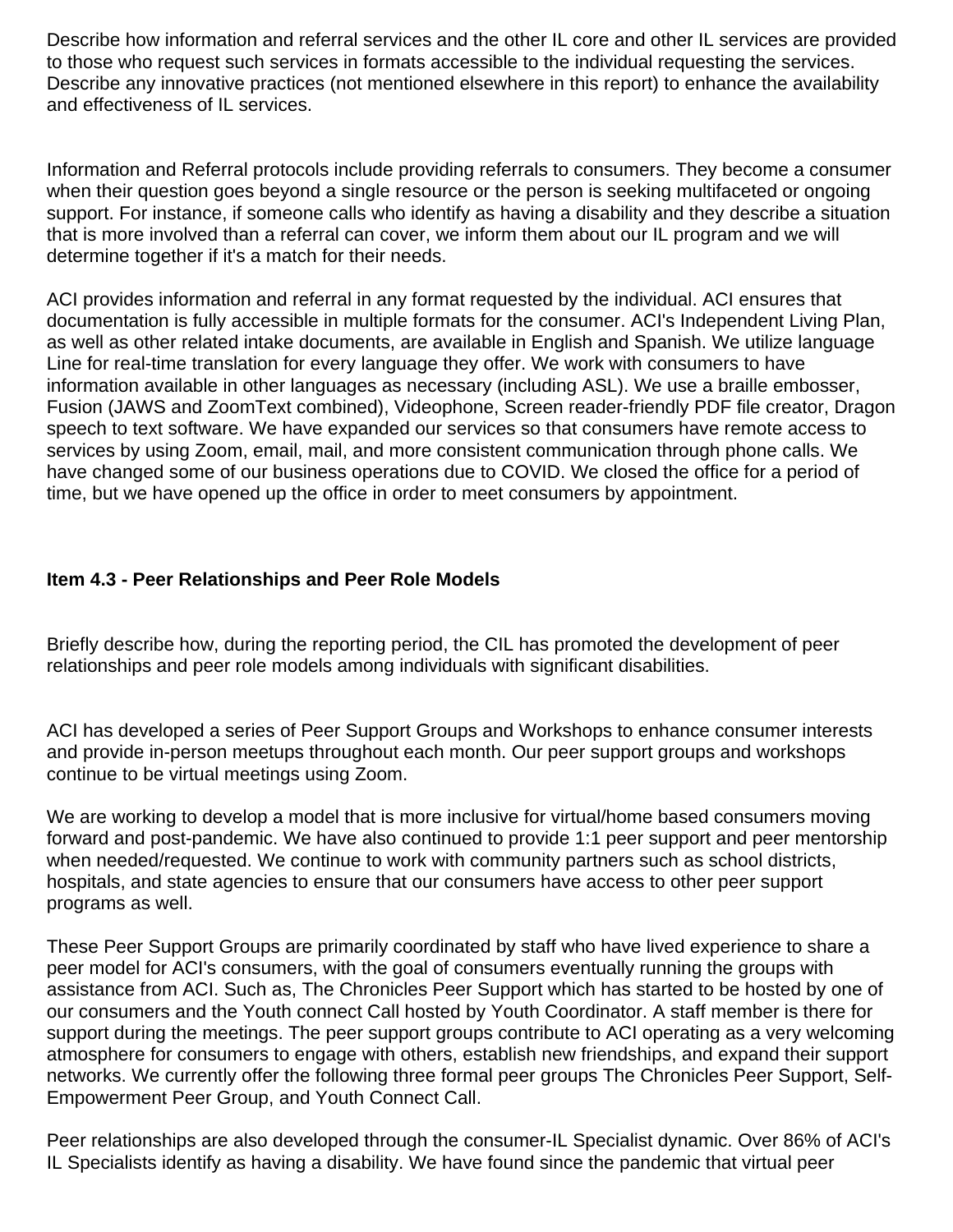support group events have been an added form of support to our consumers who have experienced isolation because of social distancing.

#### **Item 4.4 - Goals Related to Increased Independence in a Significant Life Area**

Indicate the number of consumers who set goals related to the following significant life areas, the number whose goals are still in progress, and the number who achieved their goals as a result of the provision of IL services.

| <b>Significant Life Area</b>                                               | <b>Goals Set</b> | <b>Goals</b><br><b>Achieved</b> | In Progress |
|----------------------------------------------------------------------------|------------------|---------------------------------|-------------|
| Self-Advocacy/Self-Empowerment                                             | 135              | 16                              | 102         |
| Communication                                                              | 5                | 0                               | 4           |
| Mobility/Transportation                                                    | 92               | 11                              | 58          |
| <b>Community-Based Living</b>                                              | 449              | 81                              | 272         |
| Educational                                                                | 51               | 3                               | 30          |
| Vocational                                                                 | 170              | 8                               | 120         |
| Self-Care                                                                  | 171              | 33                              | 96          |
| Information Access/Technology                                              | 27               | 6                               | 17          |
| Personal Resource Management                                               | 315              | 47                              | 187         |
| Relocation from a Nursing Home or<br>Institution to Community-Based Living | 3                | $\Omega$                        | 3           |
| Community/Social Participation                                             | 28               | 2                               | 20          |
| Other                                                                      | 21               | 2                               | 12          |

#### **Item 4.5 - Improved Access To Transportation, Health Care Services, and Assistive Technology**

In column one, indicate the number of consumers who required access to previously unavailable transportation, health care services, or assistive technology during the reporting period. Of the consumers listed in column one, indicate in column two, the number of consumers who, as a result of the provision of IL services (including the four core services), achieved access to previously unavailable transportation, health care services, or assistive technology during the reporting period. In column three, list the number of consumers whose access to transportation, health care services or assistive technology is still in progress at the end of the reporting period.

| <b>Areas</b>             | # of<br><b>Consumers</b><br><b>Requiring</b><br><b>Access</b> | # of<br><b>Consumers</b><br><b>Achieving</b><br><b>Access</b> | # of<br><b>Consumers</b><br><b>Whose</b><br>Access is in<br><b>Progress</b> |
|--------------------------|---------------------------------------------------------------|---------------------------------------------------------------|-----------------------------------------------------------------------------|
| (A) Transportation       | 37                                                            | 18                                                            | 1 C                                                                         |
| (B) Health Care Services | 18                                                            | 4                                                             |                                                                             |
| (C) Assistive Technology | 18                                                            | 6                                                             |                                                                             |

Note: For most IL services, a consumer's access to previously unavailable transportation, health care and assistive technology is documented through his or her CSR. In some instances, consumers may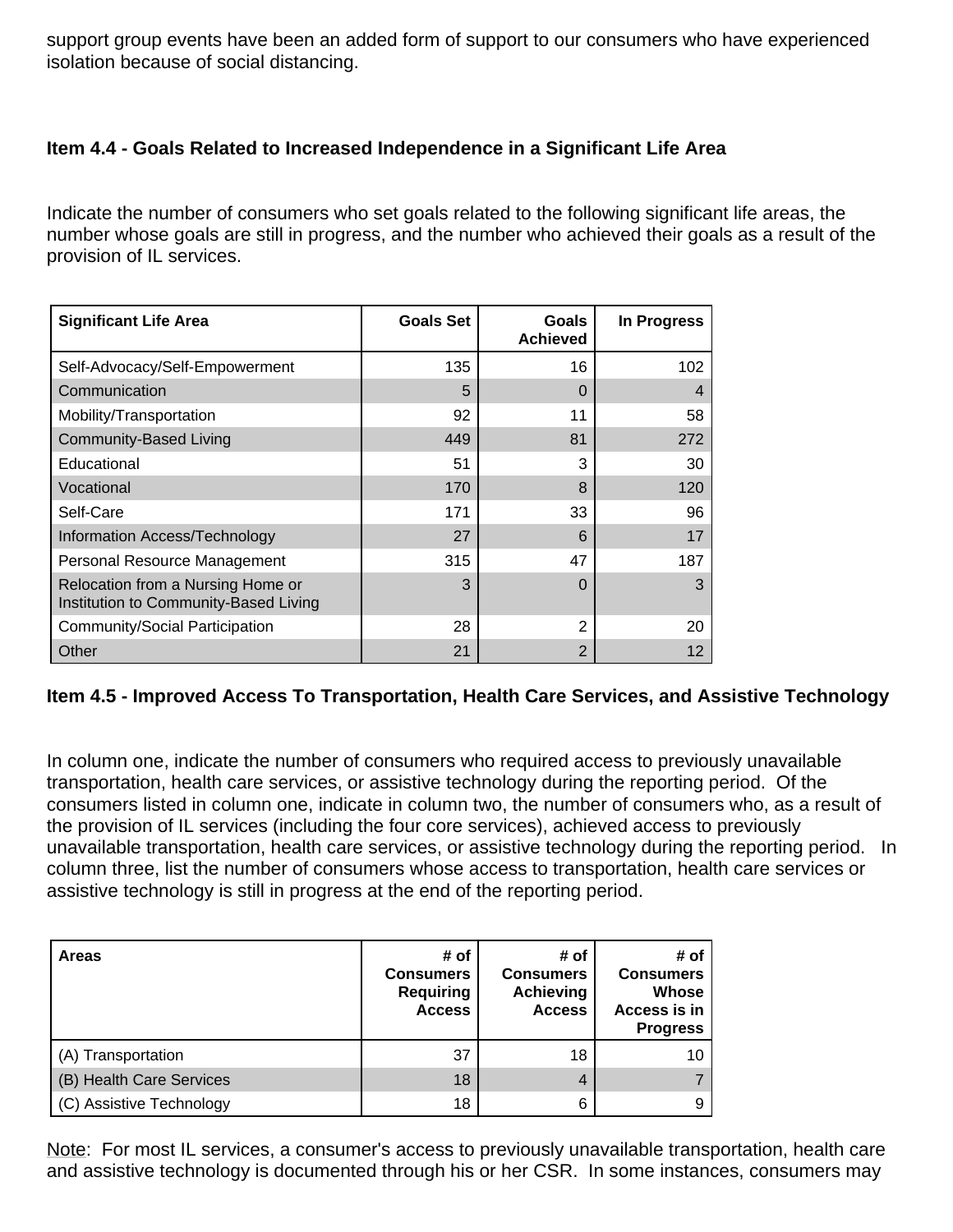achieve an outcome solely through information and referral (I&R) services. To document these instances as successful outcomes, providers are not required to create CSRs for these consumers, but must be able to report that follow-up contacts with these consumers showed access to previously unavailable transportation, health care and assistive technology.

#### **Item 4.6 - Self-Help and Self-Advocacy**

Briefly describe how the CIL has promoted self-help and self-advocacy among individuals with significant disabilities during the reporting period.

ACI works with consumers to accomplish their goals to the extent necessary based on disability, but we do not complete tasks on behalf of consumers. This includes making phone calls, sending emails, completing paperwork, and other tasks. ACI strives to provide consumers with the tools they need to complete the task, which might require an IL Specialist to guide them through the process and develop skills to become more independent. ACI believes as people with disabilities become more knowledgeable and independent, they will become more empowered and self-reliant and can identify more goals. Our services have become virtual, because of this more buy-in with the individual consumer is required in order to successfully receive services. Independent Living Specialists have provided support in this by providing multiple solutions in order to complete paperwork. They are now utilizing the document center in CIL Suite to keep track of consumer information.

This year we were able to assist our consumers in reaching various financial goals with responsible use and disbursement of their stimulus checks. Most of our rep payee consumers have lived on a limited/government-based income for the majority of their lives and stimulus checks gave folks access to things like new phones, new living situations, travel to visit family and friends, and activities to decrease social isolation.

We assisted a rep payee consumer who received a large amount of money from a car accident in budgeting and spending/saving his money in a way that would not impact his benefits. A consumer was able to choose to open a Colorado ABLE account to save some money and was able to access memberships to various community museums and rec centers and had an increased inability to do things with friends- the consumer has reported that his anxiety levels have come down knowing he has money in the bank for a "rainy day".

We supported a consumer in using his stimulus money and responsible budgeting to take two separate trips to see family throughout the year- one to Wisconsin and one to Atlanta. He was able to see and spend time with family he has not seen in years.

We also assisted a rep payee consumer who experiences homelessness in using his stimulus money to find temporarily stable housing and an electronic bike with a lock that allows him free transportation around the city to look for work and housing

Over the course of 18 weeks, our Youth Summit hosted a weekly session aimed at different topics essential for the transition of youth. These included higher education, healthy eating on a budget, disability history, financial management, self-care, and physical health. Outcomes included increased knowledge for participants on how to take care of themselves mentally and physically and a feeling of connectedness to disabled peers.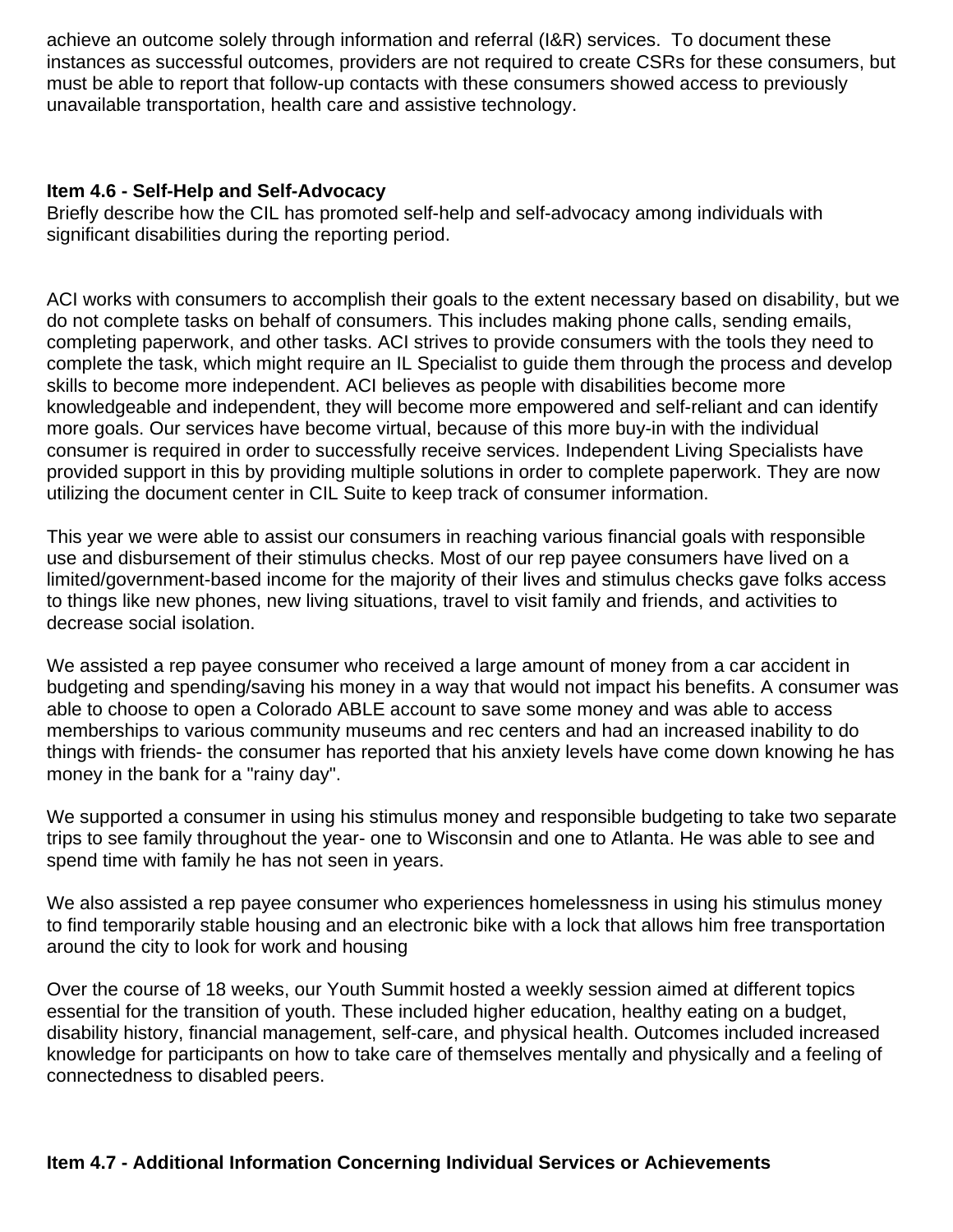Please provide any additional description or explanation concerning individual services or achievements reported in Section 4, including outstanding success stories and/or major obstacles encountered.

A consumer and his mom, came to Atlantis Community after his IEP was suspended after it was deemed his supports were no longer valid after the school moved online due to COVID. This decision led to his social security being terminated and his grades slipping. His mom had grown tired of fighting and was out of ideas. Through advocacy with the principal, district special ed rep, and the school we were able to get his IEP supports back in place and ensure that his support team was in place for future success. Being a trusted person for his mom and mediator between the school to explain what was happening in the process led to success.

Atlantis helped an individual who was experiencing homelessness and needed assistance in obtaining necessary vital documents to obtain housing. ACI assisted him through their community transition housing to first obtain necessary documents, then apply for a housing voucher. Once a voucher was obtained, ACI assisted the consumer in a housing search to find accessible housing close to public transportation. Once housing was located, ACI assisted the consumer with signing the lease, obtaining necessary documentation, setting up utilities, monthly rent payments, etc. ACI also provided the consumer with various household setup items and assisted the consumer with moving items in their new apartment. This consumer has been living in their new apartment successfully for nine months now. ACI has assisted him in navigating various challenges since moving including attendant care issues, home health agency coordination, accessing mental health services, communication with landlords, and access to community appointments through travel training on public transportation. The consumer has recently requested to close the case with ACI as all goals have been met and he is comfortable with where to go for support when he needs it.

This was a particularly challenging case due to ID renewal requirements and lack of physical/original documentation. ACI went to extensive measures to assist an individual who was from Texas but moved to Colorado but all Texas ID things were expired so had to be sent away to Texas for Birth Certificate 4 times before it was approved and BC was obtained over the course of 10 weeks in a partnership with the transitions program at North High School Atlantis Community co-facilitated a "Disability Awareness" class. The goal of the class was to increase disability pride within the students. To do this themes of acceptance, disclosing, using supports, and connecting to the disability community needed to be met. The class focused on disability history, culture, justice, and disclosure. The short-term outcomes of the class showed an increase in knowledge of disability rights, IL philosophy, and aptitude in disclosing. Seventeen students requested IL services and peer mentorship after the class to further their IL goals.

In a partnership with National Technical Assistance Center on Transition and AceConnect Atlantis Community has committed to influencing systemic change in developing better methods to increase interagency collaboration. The goal here is to increase the effectiveness of connecting students to DVR and social supports so they don't fall off a cliff after the youth transitions program.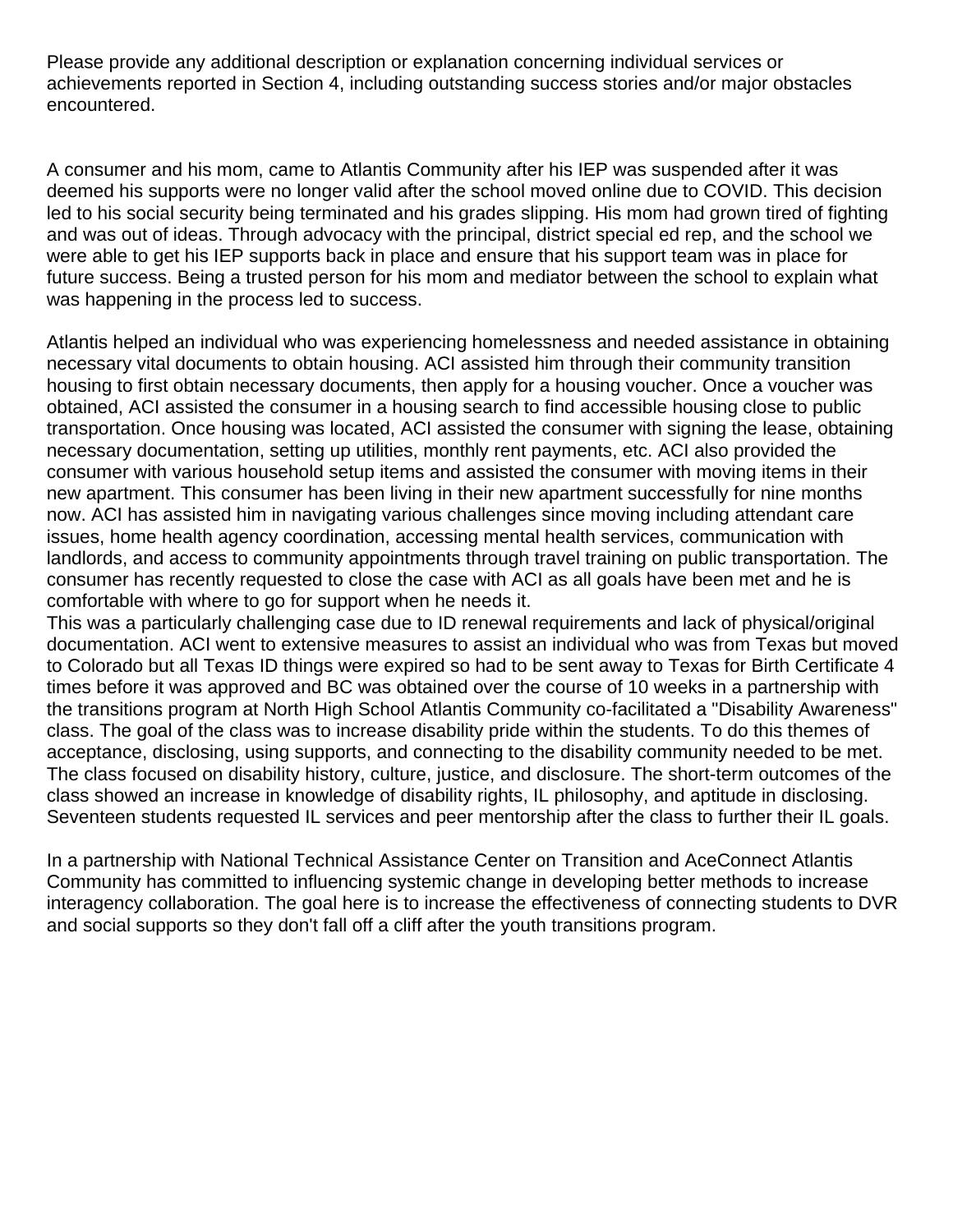# **SECTION 5 - PROVISION OF SERVICES**

## **Item 5.1 - Compliance Indicator 2: Provision of Services on a Cross-Disability Basis**

Briefly describe how, during the reporting period, the CIL has ensured that IL services are provided to eligible individuals with a diversity of significant disabilities and individuals who are members of populations that are unserved or underserved, without restrictions based on the particular type or types of significant disability and in a manner that is neither targeted nor limited to a particular type of significant disability.

ACI assists all eligible consumers who request IL services. ACI is a cross-disability organization and does not discriminate or limit services based on disability type. ACI strives to increase the skills and scope of staff by providing increased training on specific disabilities, including mental health conditions, cultural awareness/sensitivity, and person-first language and planning.

ACI has developed new, exciting programs for youth with disabilities, creating new opportunities for selfempowerment, vocational planning, and connecting with community agencies and others with significant disabilities.

ACI has provided ASL training to interested staff, and we continue to hire qualified candidates to provide services to the deaf and hard of hearing population.

For consumers who are blind or have low vision, we have a braille embosser in order to create accessible informational materials. We also have multiple staff who are blind/have low vision. Peer support at ACI includes formal peer mentoring groups which include staff who have disabilities. Over 86% of ACI employees have a physical disability, psychiatric disability, intellectual and developmental disability, traumatic brain injury, blind/low vision, or are deaf/hard of hearing. If someone requests services from ACI and they do not have a significant disability, we refer them to other resources which can better meet their needs.

In addition, ACI has increased its efforts to promote and network our services by attending community events, providing training, and reaching out to surrounding community partners who also serve people with disabilities. ACI continues to do a significant amount of outreach to ensure we maintain a diverse community.

We are increasing our work to un/underserved communities by providing materials in multiple languages aside from Spanish. We are identifying gaps in current outreach efforts. While also Identifying target groups to expand outreach - organizations (disability and non-disability), disability type. Develop program-specific plans for outreach (IL, Mobile Unit, Youth, Transition) Increase social media presence. Develop an ACI outreach plan that is audience-specific. Reassess outreach plan at least annually and update as needed. We will also flyer campaign of neighborhoods and businesses Zoom virtual open house/townhalls. Our plan is to have a yearly open house event to bring in new people to better understand our work. Assess materials to ensure representation across racial and ethnic lines and revise materials as necessary Develop standardized outreach and marketing plan and train all staff on outreach protocol.

#### **Item 5.2 - Alternative Formats**

Briefly describe how, during the reporting period, the CIL has ensured the availability in alternative formats of all of its written policies and materials and IL services, as appropriate.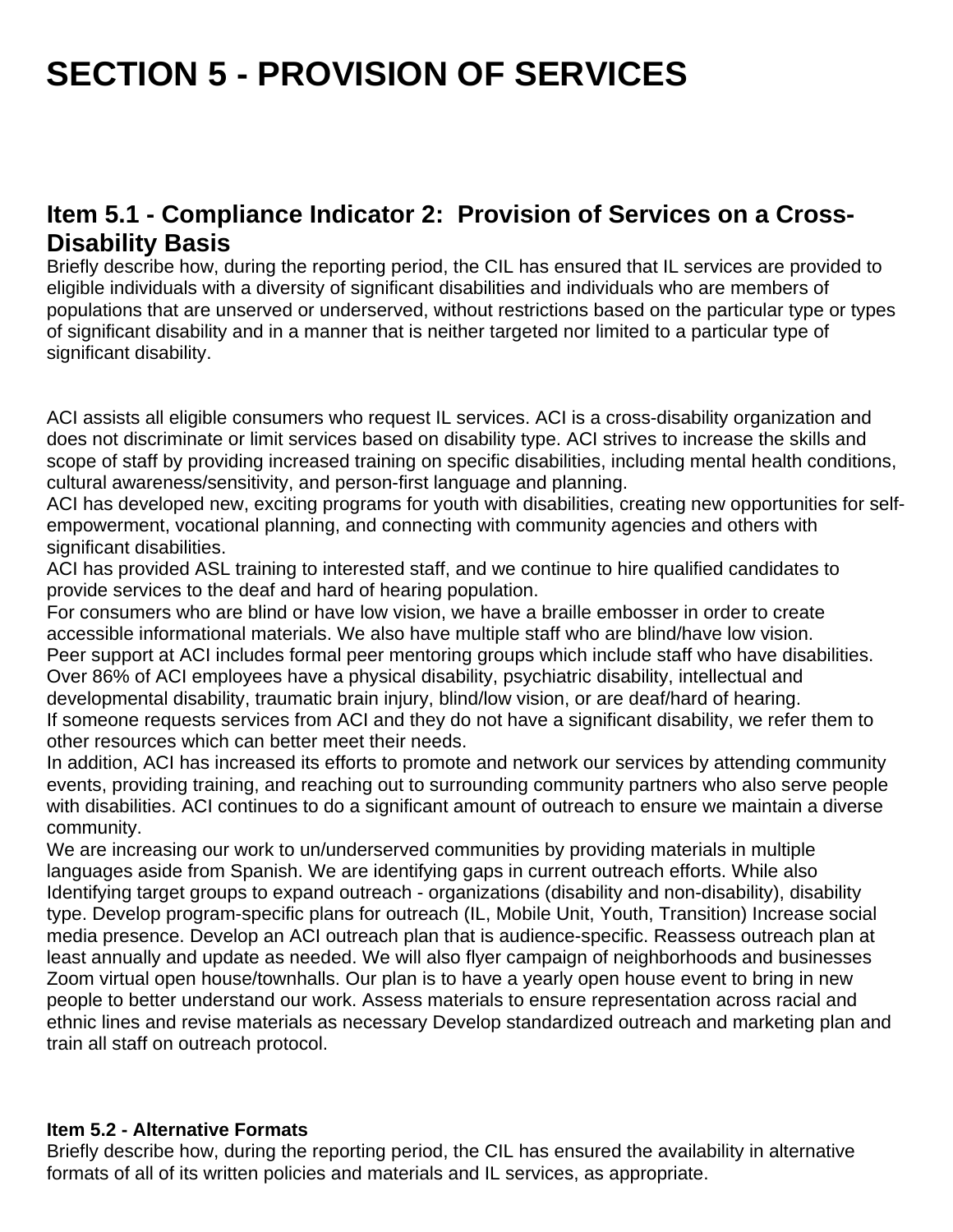ACI has all documentation reviewed internally for accessibility features. ACI has also purchased Jaws software for the Windows 10 update and a braille embosser for individuals who are blind or have low vision. If a consumer requests documentation in a different language, ACI will have the documentation translated as quickly as possible. If the documentation is desired in a screen readable digital format ACI can modify the document into a PDF that is compatible with screen reader software. Enlarged print is also available if needed. ACI is moving toward more electronic formats for ease of accessibility. These include satisfaction and interest surveys, program marketing, and Consumer Service Records. ACI is currently updating our website in order to make it more accessible to consumers and interactive so that consumers can receive services faster.

#### **Item 5.3 - Equal Access**

(A) Briefly describe how, during the reporting period, the CIL has ensured equal access of individuals with significant disabilities, including communication and physical access, to the center's services, programs, activities, resources, and facilities, whether publicly or privately funded. Equal access, for the purposes of this indicator, means that the same access is provided to any individual with a significant disability regardless of the individual's type of significant disability.

ACI's facility is fully accessible to ensure that individuals with physical disabilities have the same access as someone who does not have a physical disability. However, we have been remote since March and physical access has been limited. For individuals who are Deaf/hard of hearing, we have upgraded our videophone technology. ACI will also make every effort to put materials in formats that are requested by consumers so that everyone will have equal access to all of our services. We have been working with a community partner to translate all of our materials in Spanish and have recently developed a plan to translate materials in the top 5 most common languages.

(B) Briefly describe how, during the reporting period, the CIL has advocated for and conducted activities that promote the equal access to all services, programs, activities, resources, and facilities in society, whether public or private, and regardless of funding source, for individuals with significant disabilities. Equal access, for the purposes of this indicator, means that the same access provided to individuals without disabilities is provided in the center's service area to individuals with significant disabilities.

Inclusion into all parts of society is the basis of our philosophy. ACI has worked hard to ensure all activities, events, and meetings are open to everyone by scheduling interpreters, providing materials in an accessible format, and any other reasonable accommodation necessary to promote participation We worked to ensure as much equity for the cross-disability community in bills involving housing, subminimum wage, waiver access, transportation access, and durable medical equipment repairs and upgrades, as well as state rule regarding rights modification rule revision and compliance with CMS final rule, Electronic Visit Verification on both the state and federal levels, housing access and affordability, and adding a disability lens to statewide equity efforts by the state government. ACI has been continuously promoting its website and social media as one mode of communication with consumers so they are aware of events occurring at ACI as well as at the local and state level. Atlantis continued to participate in groups looking at addressing challenges in finding affordable, accessible, and integrated housing.

The youth transition program has increased community partnerships and collaboration/outreach for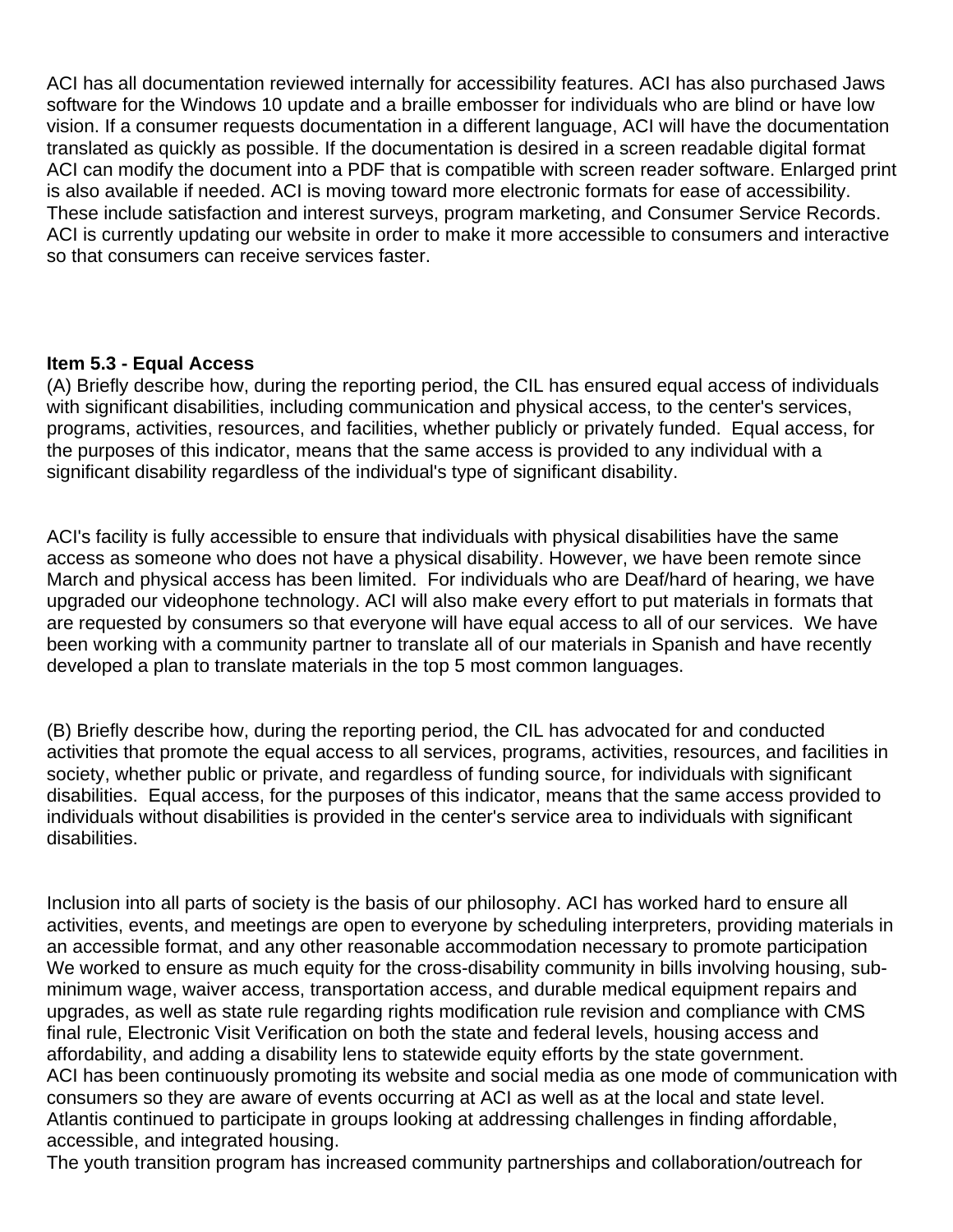increased awareness of services for PWD by presenting to consumers and family members, as requested, about the services we offer at Atlantis. We provide education on options post-secondary for transition-aged youth while also providing information on financial management and budgeting.

#### **Item 5.4 - Consumer Information**

Briefly describe how, during the reporting period, the CIL has ensured that consumers have the opportunity to develop and achieve their goals (either with or without an ILP) and that the consumer has the opportunity to express satisfaction with the center and such consumer satisfaction results are evaluated by the center.

Upon intake, consumers are met with the opportunity to discuss at length what they would like to achieve in working with ACI. When goals are set, it is a very common practice to include a checkpoint to discuss, evaluate, and adjust the action steps to meet the expectation and desired outcomes. Waiving the ILP is also an option presented to every consumer, and although not encouraged, consumers are able to do so.

Management and staff have an "open door" policy and encourage consumers to communicate progress and feedback before the grievance procedure is called into action.

ACI's grievance policy dictates that if there is any dissatisfaction, consumers are welcome to bring issues to managers and the Executive Director. If a resolution cannot happen at this level, consumers are invited to submit a letter to the board requesting a review of the situation. The Client Assistance Program (CAP) information is provided upon intake and consumers are encouraged to reach out for a third-party intervention at any time.

A digitally accessible 60 Day Checkpoint Survey is sent to consumers on how they feel services were delivered, and they have an opportunity to suggest improvements on service provision. We then evaluate the survey results and address any problematic practices and room for innovation. Summaries of survey results are shared with management and staff.

#### **Item 5.5 - Consumer Service Record Requirements**

Briefly describe how, during the reporting period, the CIL ensured that each consumer's CSR contains all of the required information.

ACI has created detailed outlines for all employees to follow when creating, organizing, or closing a CSR which allows for more streamlined, consistent files.

ACI continues to implement its Quality Assurance Program to ensure quarterly file audits are completed, recorded, and resolved. ACI's quarterly file audits to ensure consistency and thoroughness of the CSRs. Staff provide a sampling of files for peer review and receive one-on-one feedback on any necessary changes. Since we have transitioned to working remotely, we have developed a Digital File Audit Checklist to guide IL Specialists on how to properly audit digital files in CIL Suite. We have begun to scan hard copies of CSRs into the document center in CIL Suite. We are working on scanning in CSRs for the past three years.

ACI staff regularly review CSR data to ensure that all consumer information is up-to-date and that consumer goals match the services received. Management schedules one-on-one meetings with IL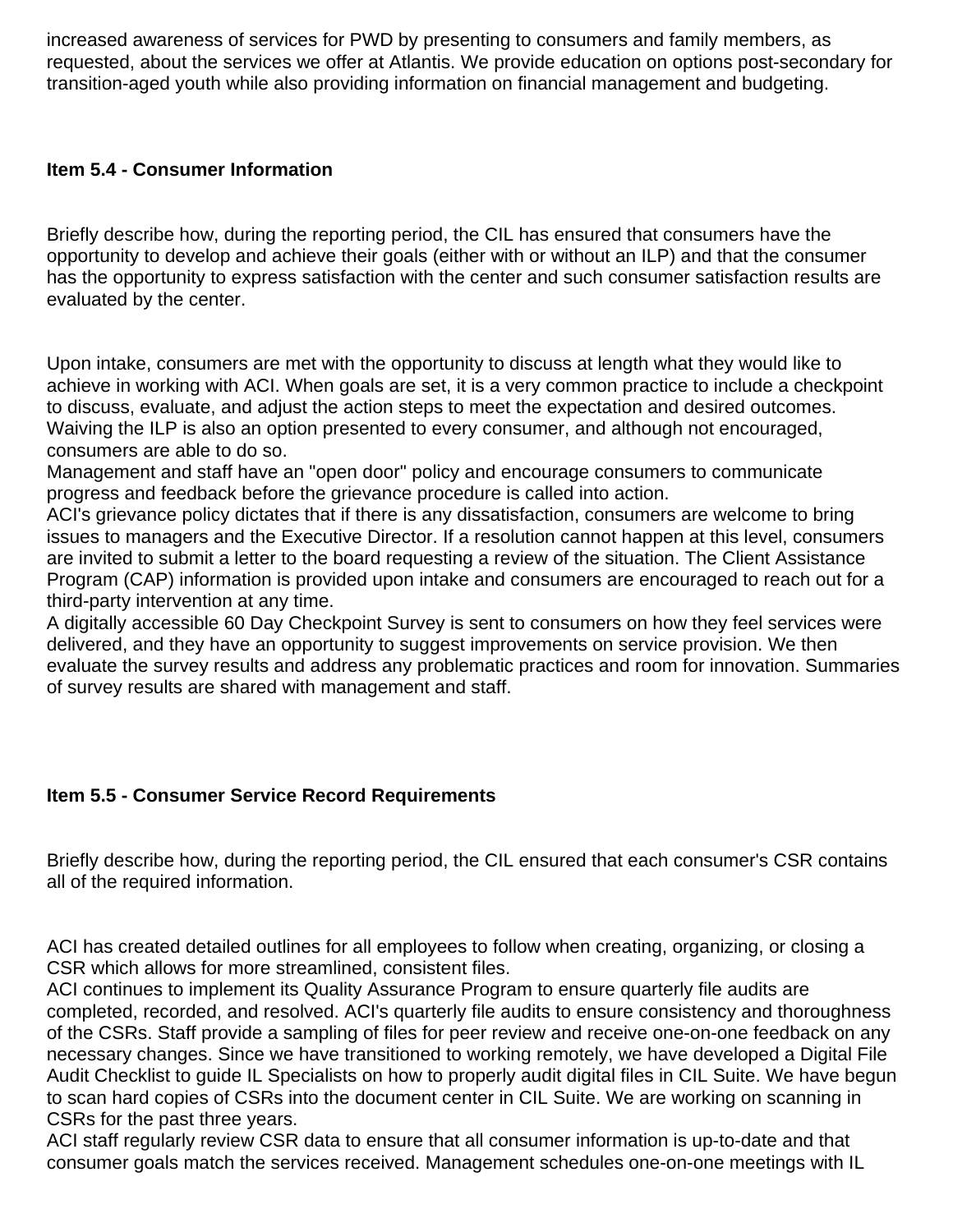#### **Item 5.6 - Community Activities Community Activities Table**

In the table below, summarize the community activities involving the CIL's staff and board members during the reporting period. For each activity, identify the primary disability issue(s) addressed as well as the type of activity conducted. Describe the primary objective(s) and outcome(s) for each activity. Add more rows as necessary.

| Outcomes(s)                                                                                                                                            | Objective(s)                                                                                                                           | <b>Hours</b><br><b>Spent</b> | <b>Activity Type</b>                     | <b>Issue Area</b>                               |
|--------------------------------------------------------------------------------------------------------------------------------------------------------|----------------------------------------------------------------------------------------------------------------------------------------|------------------------------|------------------------------------------|-------------------------------------------------|
| Ongoing                                                                                                                                                | Monthly meeting with<br>DSE and CILs in<br>Colorado to discuss<br>issues facing statewide<br>IL network and strategize<br>resolutions  | $\mathbf 0$                  | Collaborating and<br>Networking          | <b>Community Services</b><br><b>Issues</b>      |
| Met to go over info<br>gathered during study<br>and stakeholders almost<br>unanimously gave<br>feedback that this will<br>have a negative impact.      | <b>Clinical Hypothetical</b><br>study for the<br>Department's Person-<br><b>Centered Budget</b><br>Algorithm (PCBA)<br>initiative.     | $\overline{2}$               | <b>Community and Systems</b><br>Advocacy | Increasing Access to<br>Appropriate Health Care |
| Identified more gaps in<br>services and where do<br>we go from here;<br>meetings moved to<br>monthly                                                   | Networking and<br>collaborating to support<br>home safety in the<br>community for people<br>with disabilities and their<br><b>PPE</b>  | 3                            | Collaborating and<br>Networking          | <b>Community Services</b><br>Issues             |
| Ongoingly submitting<br>recommendations to the<br>CO Insurance<br>Commissioner to<br>increase access and<br>equity in all types of<br>insurance in CO. | Council to identify<br>insurance issues and<br>make recommendations<br>to the insurance<br>commissioner.                               | $\overline{2}$               | <b>Community and Systems</b><br>Advocacy | Increasing Access to<br>Appropriate Health Care |
| This is a slow process<br>but we're moving forward<br>to change legislation to<br>help people live<br>independently in their<br>homes                  | Address community<br>needs to get people out<br>of nursing homes and<br>increase home service<br>hours for people with<br>disabilities | 3                            | <b>Community and Systems</b><br>Advocacy | <b>Transition to Community</b>                  |
| Ongoing                                                                                                                                                | Help guide the Blueprint<br>to End Hunger's work to<br>be support the<br>community in food<br>access equity.                           | $\overline{2}$               | Collaborating and<br>Networking          | <b>Community Services</b><br><b>Issues</b>      |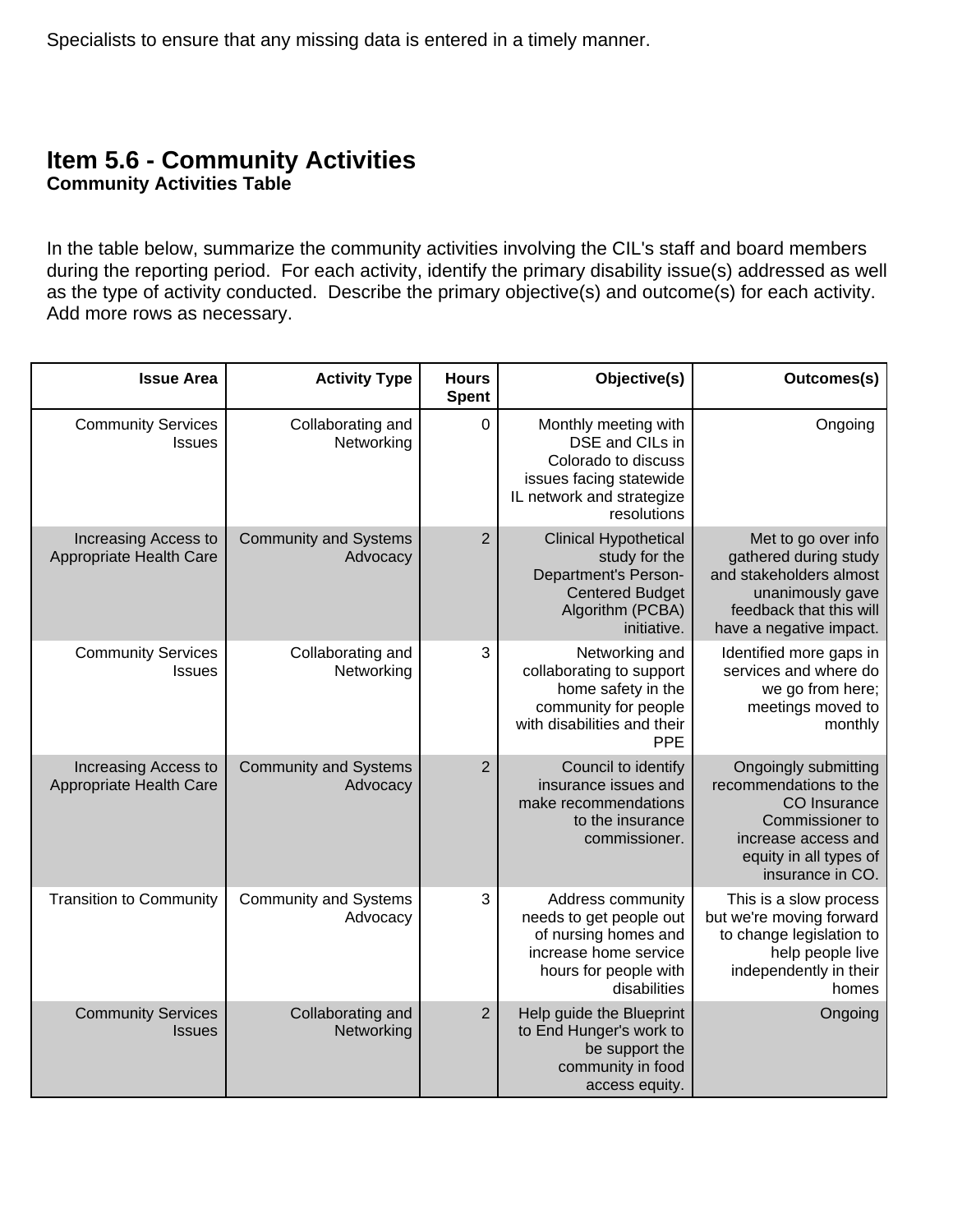| <b>Issue Area</b>                               | <b>Activity Type</b>                     | <b>Hours</b><br><b>Spent</b> | Objective(s)                                                                                                        | Outcomes(s)                                                                                                        |
|-------------------------------------------------|------------------------------------------|------------------------------|---------------------------------------------------------------------------------------------------------------------|--------------------------------------------------------------------------------------------------------------------|
| <b>Community Services</b><br><b>Issues</b>      | Collaborating and<br>Networking          | 4                            | 26 th ANNUAL<br><b>NATIONAL</b><br><b>CONFERENCE ON</b><br><b>RURAL INDEPENDENT</b><br><b>LIVING</b>                | Advocacy                                                                                                           |
| <b>Community Services</b><br><b>Issues</b>      | Collaborating and<br>Networking          | 8                            | 26 th ANNUAL<br><b>NATIONAL</b><br><b>CONFERENCE ON</b><br><b>RURAL INDEPENDENT</b><br><b>LIVING</b>                | Advocacy                                                                                                           |
| Increasing Access to<br>Appropriate Health Care | <b>Community and Systems</b><br>Advocacy | 2                            | <b>Discuss CO HCBS</b><br><b>Settings Final Rule</b><br>implementation.                                             | Stakeholders were<br>provided updates and<br>were able to give<br>feedback and concerns.                           |
| <b>Community Services</b><br><b>Issues</b>      | Collaborating and<br>Networking          | 8                            | 26 th ANNUAL<br><b>NATIONAL</b><br><b>CONFERENCE ON</b><br>RURAL INDEPENDENT<br><b>LIVING</b>                       | Advocacy                                                                                                           |
| <b>Community Services</b><br>Issues             | Collaborating and<br>Networking          | $\pmb{0}$                    | Monthly meeting with<br>Colorado CILs to discuss<br>and prioritize statewide<br>IL needs                            | Ongoing                                                                                                            |
| <b>Community Services</b><br><b>Issues</b>      | <b>Community and Systems</b><br>Advocacy | $\mathbf 0$                  | <b>Weekly City and County</b><br>of Denver Reimagining<br>Policing and Public<br>Safety Task Force                  | Ongoing                                                                                                            |
| <b>Community Services</b><br><b>Issues</b>      | Collaborating and<br>Networking          | 0                            | 26 th ANNUAL<br><b>NATIONAL</b><br><b>CONFERENCE ON</b><br>RURAL INDEPENDENT<br><b>LIVING</b>                       | Advocacy                                                                                                           |
| <b>Community Services</b><br><b>Issues</b>      | Collaborating and<br>Networking          | 8                            | 26 th ANNUAL<br><b>NATIONAL</b><br><b>CONFERENCE ON</b><br><b>RURAL INDEPENDENT</b><br><b>LIVING</b>                | Advocacy                                                                                                           |
| <b>Transition to Community</b>                  | <b>Community and Systems</b><br>Advocacy | 4                            | Advocate for the need of<br>transition funding to get<br>people out of nursing<br>homes and into their own<br>homes | Advocated with<br>legislatures on getting<br>people out of nursing<br>homes and the need for<br>transition funding |
| Increasing Access to<br>Appropriate Health Care | <b>Community and Systems</b><br>Advocacy | 1.5                          | Stakeholder meeting for<br>implementation of EVV<br>in Colorado.                                                    | Stakeholders were<br>provided updates and<br>were able to give<br>feedback and concerns.                           |
| <b>Community Services</b><br><b>Issues</b>      | <b>Community and Systems</b><br>Advocacy | 2                            | Create and support<br>implementation of an<br>equitable community<br>engagement framework<br>for state agencies.    | Ongoing to increase<br>equity in community<br>engagement from state<br>departments.                                |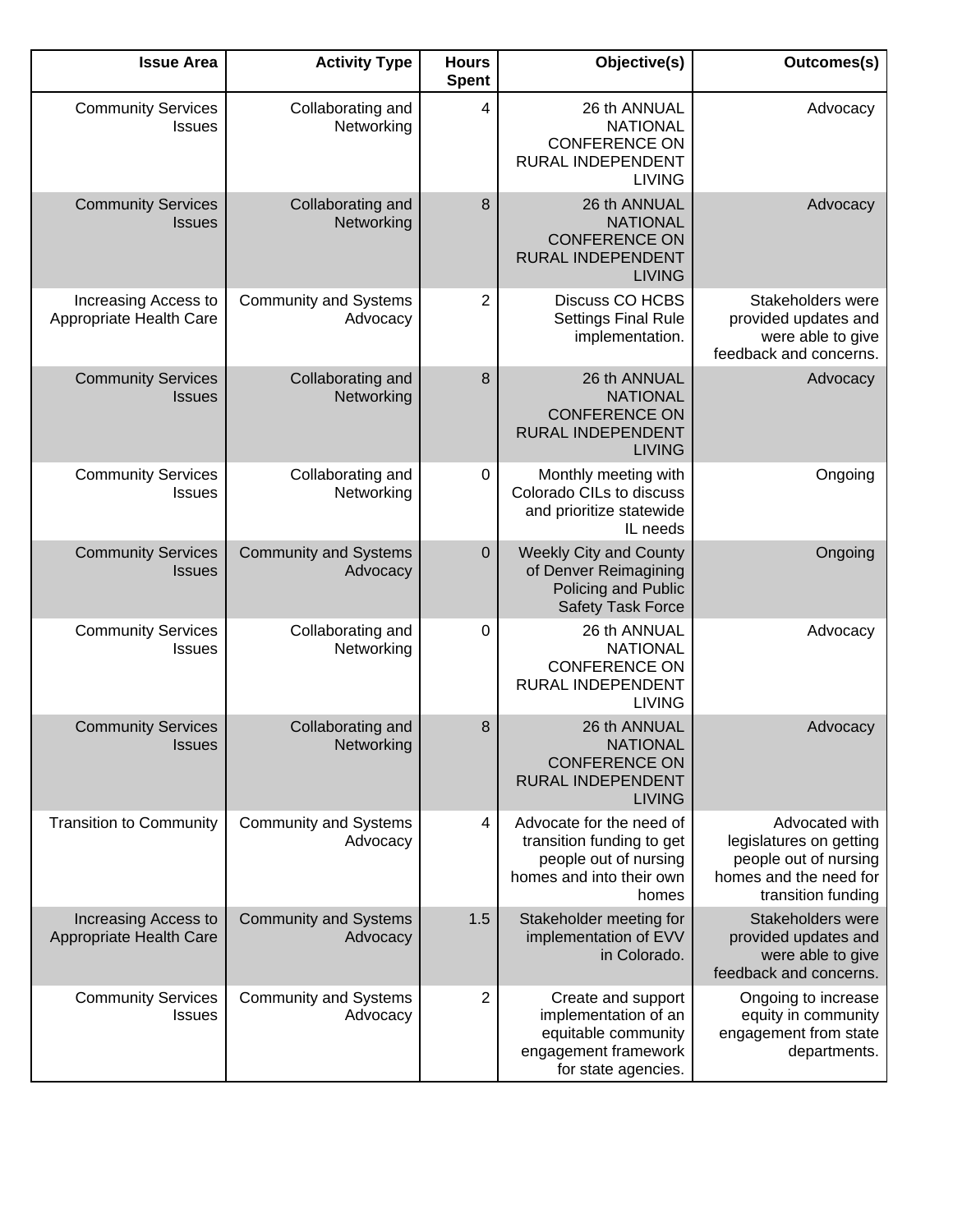| Outcomes(s)                                                                                                             | Objective(s)                                                                                                                                              | <b>Hours</b><br><b>Spent</b> | <b>Activity Type</b>                                          | <b>Issue Area</b>                                                              |
|-------------------------------------------------------------------------------------------------------------------------|-----------------------------------------------------------------------------------------------------------------------------------------------------------|------------------------------|---------------------------------------------------------------|--------------------------------------------------------------------------------|
| Ongoing                                                                                                                 | Why mitigation planning<br>is important for the<br>disability community<br>The role disability<br>stakeholders play before,<br>during and after disasters | $\pmb{0}$                    | <b>Community Education &amp;</b><br><b>Public Information</b> | <b>Community Services</b><br><b>Issues</b>                                     |
| Ongoing                                                                                                                 | <b>Weekly City and County</b><br>of Denver Reimagining<br>Policing and Public<br>Safety Task Force                                                        | $\pmb{0}$                    | <b>Community and Systems</b><br>Advocacy                      | <b>Community Services</b><br>Issues                                            |
| Met with people from the<br>nursing homes to<br>advocate for more PPE<br>for workers and residents                      | Advocate for the need of<br>transition funding to get<br>people out of nursing<br>homes and into their own<br>homes                                       | $\overline{2}$               | <b>Community and Systems</b><br>Advocacy                      | <b>Transition to Community</b>                                                 |
| Ongoing                                                                                                                 | <b>Weekly City and County</b><br>of Denver Reimagining<br>Policing and Public<br>Safety Task Force                                                        | 0                            | <b>Community and Systems</b><br>Advocacy                      | <b>Community Services</b><br><b>Issues</b>                                     |
| We are making ongoing<br>progress in the system<br>as service needs change                                              | To help the roll-out of<br>EVB systems statewide<br>so that stakeholders and<br>personal care assistants<br>can implement it                              | 3                            | Collaborating and<br>Networking                               | Increasing Access to<br>Appropriate Health Care                                |
| Ongoing                                                                                                                 | Statewide affordable<br>housing workgroup to<br>increase affordable,<br>accessible, integrated<br>housing options in CO.                                  | 3                            | <b>Community and Systems</b><br>Advocacy                      | <b>Increasing Opportunities</b><br>for Affordable,<br>Accessible housing Units |
| Ongoing                                                                                                                 | <b>Weekly City and County</b><br>of Denver Reimagining<br>Policing and Public<br><b>Safety Task Force</b>                                                 | $\mathbf 0$                  | <b>Community and Systems</b><br>Advocacy                      | <b>Community Services</b><br><b>Issues</b>                                     |
| Emergency<br>Development                                                                                                | <b>CDC Foundation best</b><br>COVID-19 practices for<br>Community<br>Organizations.                                                                       | $\pmb{0}$                    | <b>Community Education &amp;</b><br>Public Information        | <b>Community Services</b><br><b>Issues</b>                                     |
| Ongoing                                                                                                                 | Monthly meeting with<br>DSE and CILs in<br>Colorado to discuss<br>issues facing statewide<br>IL network and strategize<br>resolutions                     | $\mathbf 0$                  | Collaborating and<br>Networking                               | <b>Community Services</b><br><b>Issues</b>                                     |
| Reviewed results from<br>clinical hypothetical<br>study to advise HCPF on<br>how to move forward<br>with a better tool. | <b>Clinical Hypothetical</b><br>study for the<br>Department's Person-<br><b>Centered Budget</b><br>Algorithm (PCBA)<br>initiative.                        | 1.5                          | <b>Community and Systems</b><br>Advocacy                      | Increasing Access to<br>Appropriate Health Care                                |
| Ongoing                                                                                                                 | <b>Weekly City and County</b><br>of Denver Reimagining<br>Policing and Public<br>Safety Task Force                                                        | $\pmb{0}$                    | <b>Community and Systems</b><br>Advocacy                      | <b>Community Services</b><br><b>Issues</b>                                     |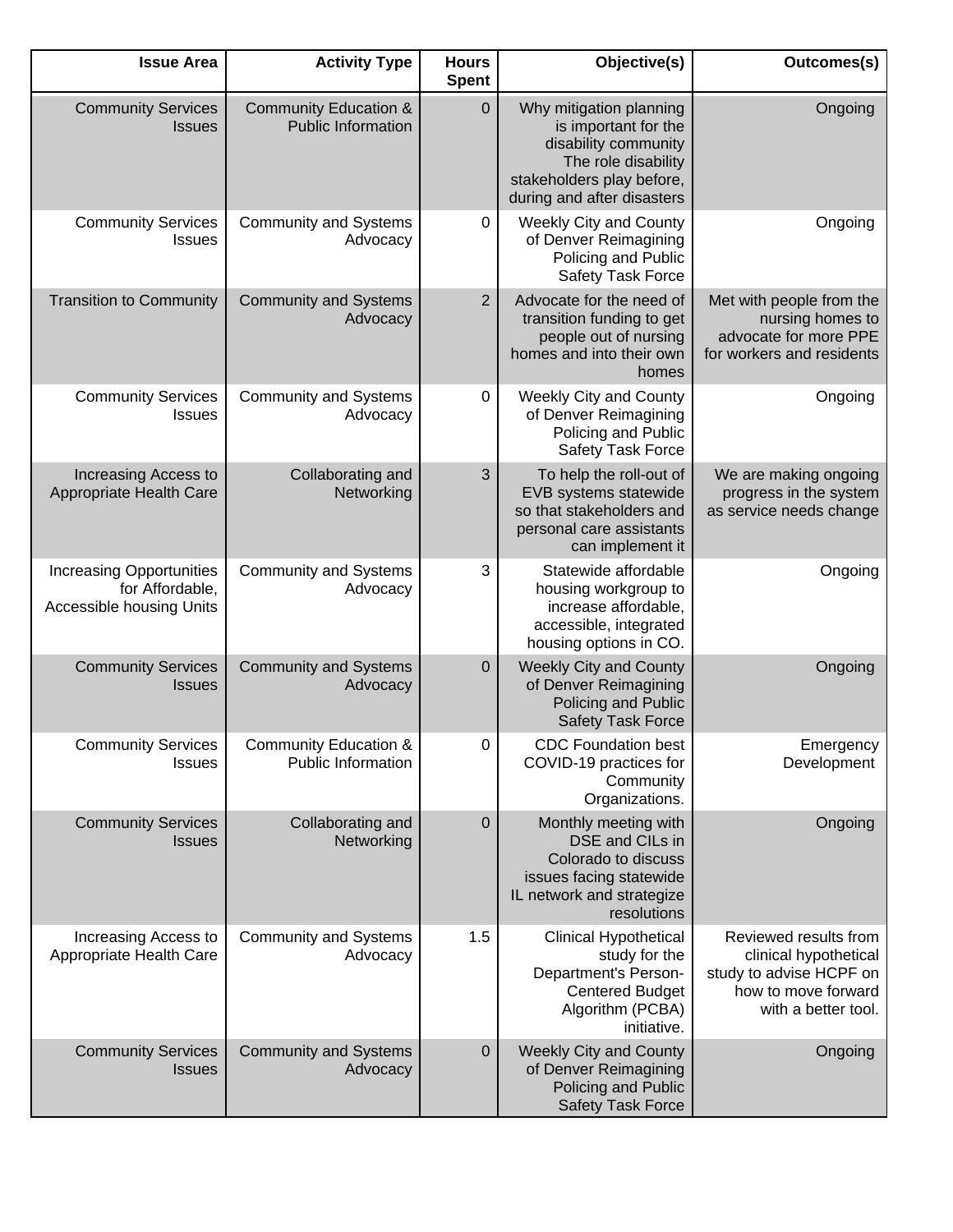| <b>Issue Area</b>                               | <b>Activity Type</b>                                          | <b>Hours</b><br><b>Spent</b> | Objective(s)                                                                                                                          | Outcomes(s)                                                                                          |
|-------------------------------------------------|---------------------------------------------------------------|------------------------------|---------------------------------------------------------------------------------------------------------------------------------------|------------------------------------------------------------------------------------------------------|
| <b>Community Services</b><br><b>Issues</b>      | <b>Community Education &amp;</b><br><b>Public Information</b> | $\mathbf 0$                  | Learn about Common<br>financial issues related<br>to a disaster,<br>3. Methods for<br>preparedness                                    | Emergency<br>Preparedness                                                                            |
| <b>Community Services</b><br><b>Issues</b>      | <b>Community Education &amp;</b><br><b>Public Information</b> | $\overline{2}$               | FEMAs conversation on<br>equity in disasters                                                                                          | Ongoing                                                                                              |
| <b>Community Services</b><br><b>Issues</b>      | Collaborating and<br>Networking                               | $\overline{2}$               | Networking and<br>collaborating to support<br>home safety in the<br>community for people<br>with disabilities and their<br><b>PPE</b> | Identified more gaps in<br>services and where do<br>we go from here;<br>meetings moved to<br>monthly |
| Increasing Access to<br>Appropriate Health Care | Collaborating and<br>Networking                               | 3                            | Keep addressing needs<br>of both personal care<br>assistants and people<br>who are using home<br>services                             | We are making ongoing<br>progress in the system<br>as service needs change                           |
| Increasing Access to<br>Appropriate Health Care | <b>Community and Systems</b><br>Advocacy                      | 1.5                          | Stakeholder meeting for<br>implementation of EVV<br>in Colorado.                                                                      | Stakeholders were<br>provided updates and<br>were able to give<br>feedback and concerns.             |
| Increasing Access to<br>Appropriate Health Care | <b>Community and Systems</b><br>Advocacy                      | $\overline{2}$               | Discuss CO HCBS<br><b>Settings Final Rule</b><br>implementation.                                                                      | Stakeholders were<br>provided updates and<br>were able to give<br>feedback and concerns.             |
| <b>Community Services</b><br><b>Issues</b>      | <b>Community and Systems</b><br>Advocacy                      | 0                            | <b>Quarterly SILC Meeting</b>                                                                                                         | Ongoing                                                                                              |
| <b>Community Services</b><br><b>Issues</b>      | Collaborating and<br>Networking                               | 3                            | Stakeholder meeting<br>held monthly, discussed<br>agenda. Discussed EVV<br>deadlines.                                                 | Ongoing                                                                                              |
| <b>Community Services</b><br><b>Issues</b>      | Collaborating and<br>Networking                               | 0                            | Monthly meeting with<br>Colorado CILs to discuss<br>and prioritize statewide<br>IL needs                                              | Ongoing                                                                                              |
| <b>Community Services</b><br><b>Issues</b>      | <b>Community and Systems</b><br>Advocacy                      | $\overline{2}$               | Increase equitable<br>policies and practices<br>among state agencies.                                                                 | Ongoing to increase<br>equity statewide in<br>programs and policies of<br>state departments.         |
| Increasing Access to<br>Appropriate Health Care | Collaborating and<br>Networking                               | 1.5                          | Coordination between<br>hospitals and shelters for<br>people experiencing<br>homelessness.                                            | Provided info and<br>advocacy around ADA<br>compliance in shelters.                                  |
| <b>Community Services</b><br><b>Issues</b>      | <b>Community and Systems</b><br>Advocacy                      | $\pmb{0}$                    | <b>Weekly City and County</b><br>of Denver Reimagining<br>Policing and Public<br>Safety Task Force                                    | Ongoing                                                                                              |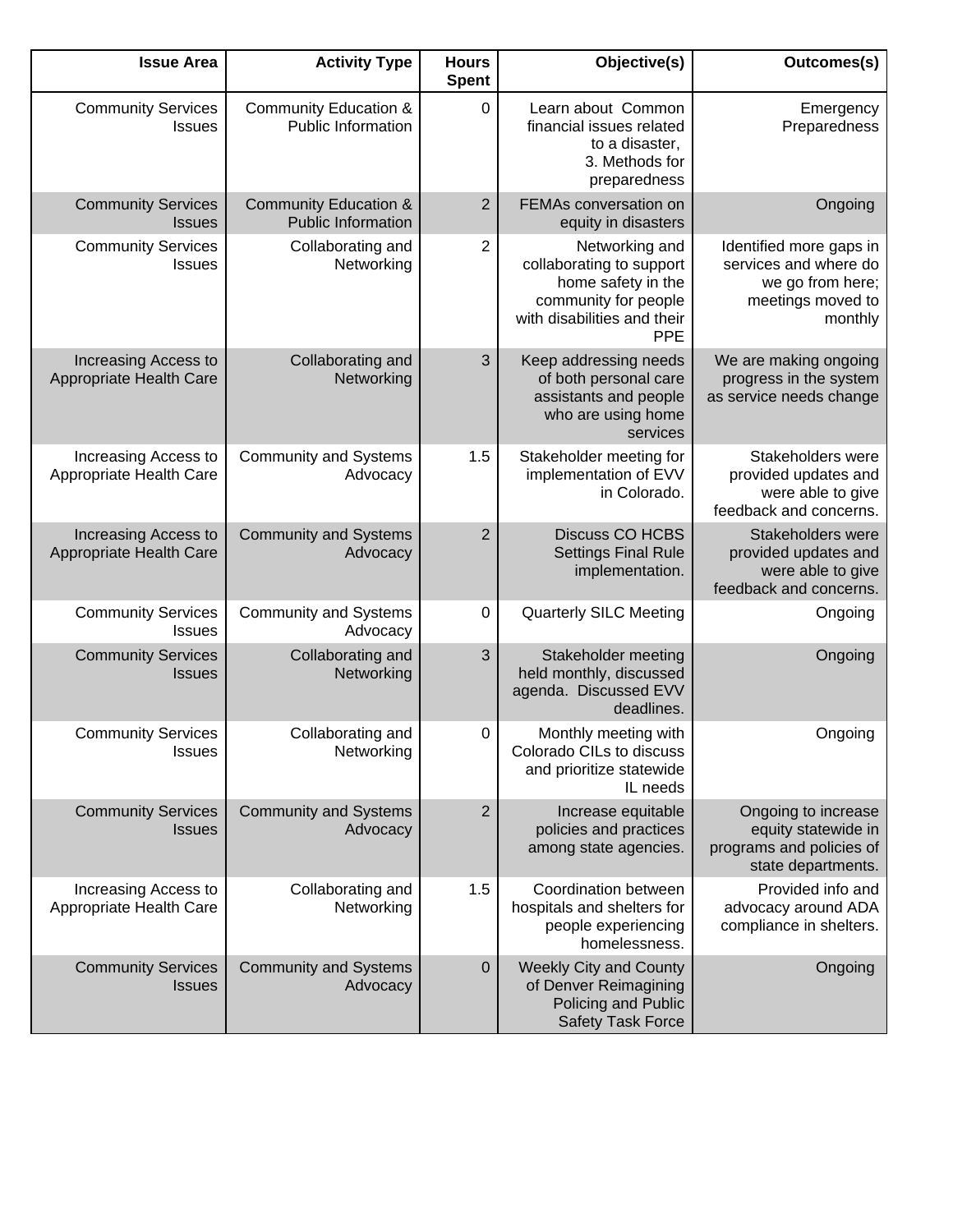| Outcomes(s)                                                                                                                                              | Objective(s)                                                                                                                                                                                                                                                                                    | <b>Hours</b><br><b>Spent</b> | <b>Activity Type</b>                                          | <b>Issue Area</b>                               |
|----------------------------------------------------------------------------------------------------------------------------------------------------------|-------------------------------------------------------------------------------------------------------------------------------------------------------------------------------------------------------------------------------------------------------------------------------------------------|------------------------------|---------------------------------------------------------------|-------------------------------------------------|
| Ongoing                                                                                                                                                  | During disasters and<br>other disruptions, people<br>need plans and<br>resources for<br><b>Communication We</b><br>need to be able to<br>receive, understand, and<br>share timely<br>information about<br>changing conditions.                                                                  | $\overline{2}$               | Collaborating and<br>Networking                               | <b>Community Services</b><br><b>Issues</b>      |
| Ongoing                                                                                                                                                  | <b>ACL Quarterly Updates</b>                                                                                                                                                                                                                                                                    | $\mathbf 0$                  | Collaborating and<br>Networking                               | <b>Community Services</b><br><b>Issues</b>      |
| Advocacy                                                                                                                                                 | This Civil Rights summit<br>is the third of the three<br>part series, designed for<br>FEMA to engage with<br>individuals, community<br>organizations, local<br>jurisdictions and others<br>who understand their<br>communities best.                                                            | $\overline{2}$               | <b>Community Education &amp;</b><br><b>Public Information</b> | <b>Community Services</b><br><b>Issues</b>      |
| Ongoing                                                                                                                                                  | Help guide the Blueprint<br>to End Hunger's work to<br>be support the<br>community in food<br>access equity.                                                                                                                                                                                    | $\overline{c}$               | Collaborating and<br>Networking                               | <b>Community Services</b><br><b>Issues</b>      |
| FEMA is seeking content<br>input from whole<br>community partners on<br>the "Building Private-<br><b>Public Partnerships</b><br>Guide" draft document. T | <b>Building Private-Public</b><br>Partnerships Guide" draft<br>document. This guide<br>provides<br>recommendations and<br>best practices for<br>jurisdictions to establish<br>and maintain a private-<br>public partnership (P3) to<br>help coordinate<br>mitigation, response and<br>recovery. | 1                            | Community Education &<br><b>Public Information</b>            | <b>Community Services</b><br><b>Issues</b>      |
| Provided information and<br>advocacy to shelter<br>providers around ADA<br>compliance for people<br>with disabilities receiving<br>services in shelter.  | Coordination between<br>hospitals and shelters for<br>people experiencing<br>homelessness.                                                                                                                                                                                                      | 1.5                          | Collaborating and<br>Networking                               | Increasing Access to<br>Appropriate Health Care |
| Stakeholders were<br>provided updates and<br>were able to give<br>feedback and concerns.                                                                 | Stakeholder meeting for<br>implementation of EVV<br>in Colorado.                                                                                                                                                                                                                                | 1.5                          | <b>Community and Systems</b><br>Advocacy                      | Increasing Access to<br>Appropriate Health Care |
| Collaborate with other<br>agencies to address<br>issues and identify a<br>plan to roll out the<br>vaccine for all of<br>Colorado                         | Identify possible gaps in<br>services for people with<br>disabilities and<br>underserved populations                                                                                                                                                                                            | $\overline{4}$               | Collaborating and<br>Networking                               | Increasing Access to<br>Appropriate Health Care |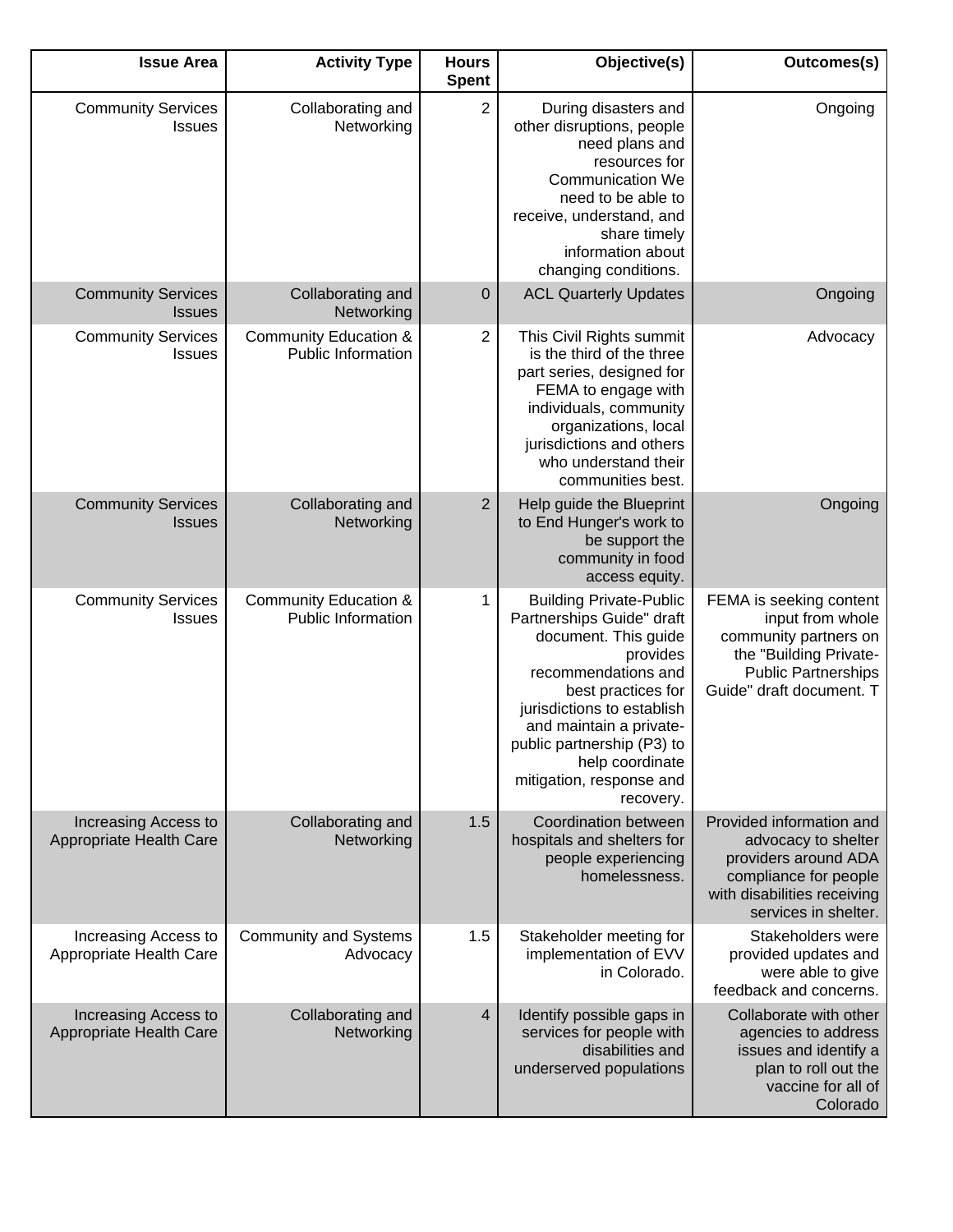| Outcomes(s)                                                                                                                                                                                        | Objective(s)                                                                                                                                                                                                                                                                                                    | <b>Hours</b><br><b>Spent</b> | <b>Activity Type</b>                                          | <b>Issue Area</b>                               |
|----------------------------------------------------------------------------------------------------------------------------------------------------------------------------------------------------|-----------------------------------------------------------------------------------------------------------------------------------------------------------------------------------------------------------------------------------------------------------------------------------------------------------------|------------------------------|---------------------------------------------------------------|-------------------------------------------------|
| Continued discussion<br>and prepared for future<br>meetings. Will continue<br>to meet with Biden staff<br>about disability issues                                                                  | Try to develop a policy<br>for service delivery and<br>funding for people with<br>disabilities                                                                                                                                                                                                                  | 3.5                          | <b>Community and Systems</b><br>Advocacy                      | <b>Transition to Community</b>                  |
| Ongoing to increase<br>equity in community<br>engagement from state<br>departments.                                                                                                                | Create and support<br>implementation of an<br>equitable community<br>engagement framework<br>for state agencies.                                                                                                                                                                                                | $\overline{2}$               | <b>Community and Systems</b><br>Advocacy                      | <b>Community Services</b><br><b>Issues</b>      |
| Provided information and<br>advocacy around<br>shelter's obligations to<br>adhere to the ADA and<br>support individuals with<br>disabilities in receiving<br>the services they need in<br>shelter. | Coordination between<br>hospitals and shelters for<br>people experiencing<br>homelessness.                                                                                                                                                                                                                      | 1.5                          | Collaborating and<br>Networking                               | Increasing Access to<br>Appropriate Health Care |
| Ongoing                                                                                                                                                                                            | <b>Monthly Committee</b><br>serves under the State of<br><b>Colorado Homeland</b><br>Security and All Hazards<br>Senior Advisory<br>Committee and is the<br><b>Subject Matter Expert</b><br>group of stakeholders to<br>provide guidance on<br>emergency<br>preparedness, response,<br>mitigation and recovery. | $\overline{2}$               | Collaborating and<br>Networking                               | <b>Community Services</b><br><b>Issues</b>      |
| We developed legislation<br>talking points and talked<br>about meetings with<br><b>President Elect Joe</b><br>Biden's staff                                                                        | Continue to get people<br>with disabilities out of<br>nursing homes in the<br>community                                                                                                                                                                                                                         | 2.5                          | <b>Community and Systems</b><br>Advocacy                      | <b>Transition to Community</b>                  |
| Discussed community<br>transition and what was<br>available for people with<br>disabilities, how to<br>become prepared for<br>disaster                                                             | To identify resources<br>before disaster happens<br>and also gaps in services                                                                                                                                                                                                                                   | 5                            | <b>Community Education &amp;</b><br><b>Public Information</b> | <b>Community Services</b><br><b>Issues</b>      |
| Address gaps in services<br>and disability rationing<br>for health care                                                                                                                            | To explore the roll-out of<br>the COVID vaccine<br>among people with<br>disabilities                                                                                                                                                                                                                            | 3                            | Collaborating and<br>Networking                               | <b>Community Services</b><br><b>Issues</b>      |
| Jacob is referring a<br>couple of folks to ACI.<br>We will also schedule a<br>time for Jacob to attend<br>an IL Staff meeting.                                                                     | Jacob and I met and<br>discussed what our<br>services are, and how<br>they work, including our<br>referral/intake process.                                                                                                                                                                                      | 1                            | Collaborating and<br>Networking                               | <b>Community Services</b><br><b>Issues</b>      |
| Ongoingly submitting<br>recommendations to the<br>CO Insurance<br>Commissioner to<br>increase access and<br>equity in all types of<br>insurance in CO.                                             | Council to identify<br>insurance issues and<br>make recommendations<br>to the insurance<br>commissioner.                                                                                                                                                                                                        | 2                            | <b>Community and Systems</b><br>Advocacy                      | Increasing Access to<br>Appropriate Health Care |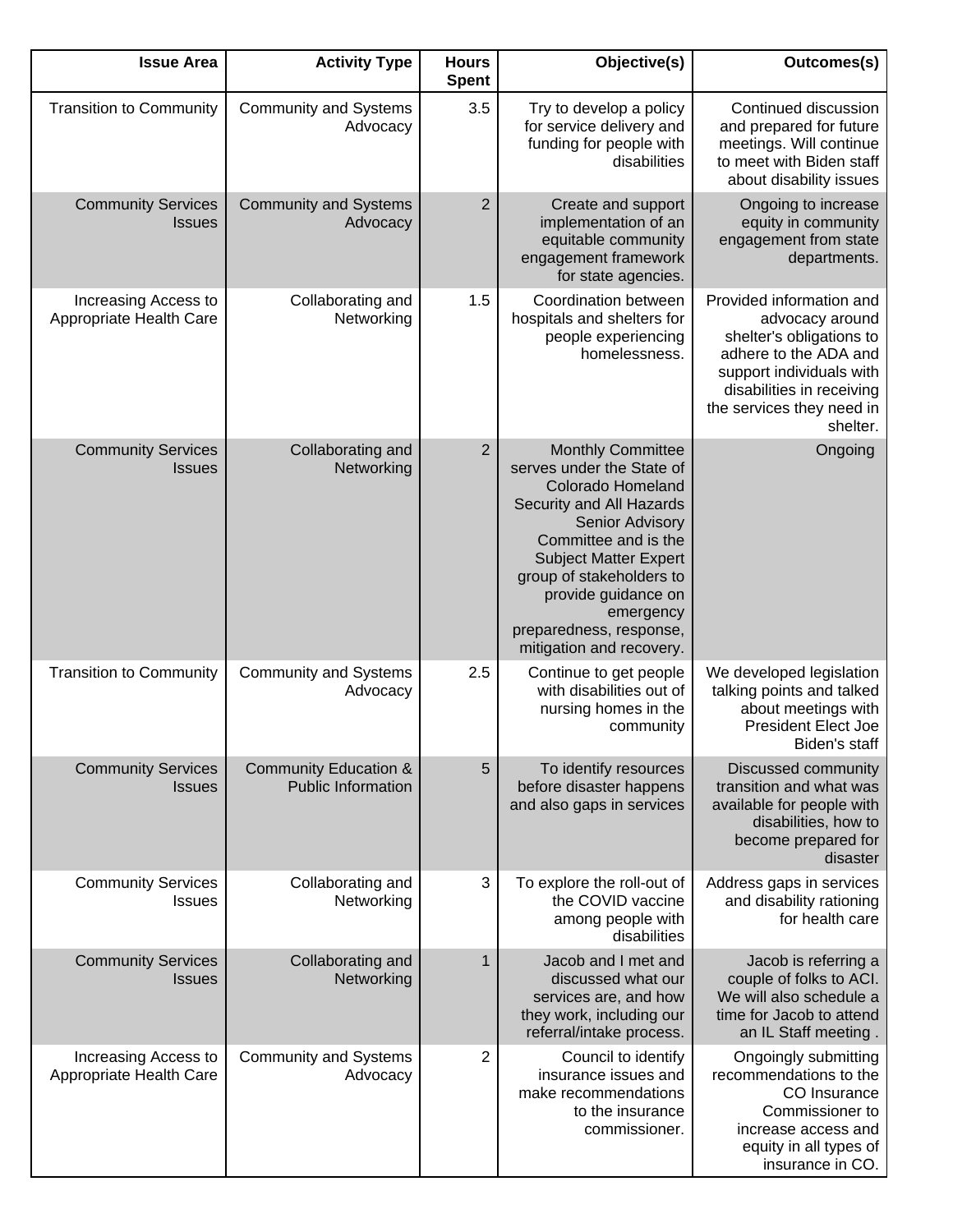| <b>Issue Area</b>                                                              | <b>Activity Type</b>                                          | <b>Hours</b><br><b>Spent</b> | Objective(s)                                                                                                                                                                                                                                                    | Outcomes(s)                                                                                                                             |
|--------------------------------------------------------------------------------|---------------------------------------------------------------|------------------------------|-----------------------------------------------------------------------------------------------------------------------------------------------------------------------------------------------------------------------------------------------------------------|-----------------------------------------------------------------------------------------------------------------------------------------|
| <b>Community Services</b><br><b>Issues</b>                                     | <b>Community and Systems</b><br>Advocacy                      | $\overline{4}$               | Colorado Cabinet health<br>policy summit                                                                                                                                                                                                                        | Information was received<br>on the direction state<br>leadership wants to take<br>with healthcare.                                      |
| Increasing Access to<br>Appropriate Health Care                                | <b>Community and Systems</b><br>Advocacy                      | $\mathbf 0$                  | <b>Ensuring that Colorado</b><br>appropriately implements<br>rights mod final rules<br>from CMS.                                                                                                                                                                | Stakeholders were<br>provided updates and<br>were able to give<br>feedback and concerns.                                                |
| <b>Community Services</b><br><b>Issues</b>                                     | <b>Community Education &amp;</b><br><b>Public Information</b> | 1.5                          | <b>Colorado's Development</b><br>of a statewide Access &<br><b>Functional Needs</b><br>Program                                                                                                                                                                  | Ongoing                                                                                                                                 |
| <b>Community Services</b><br><b>Issues</b>                                     | <b>Community Education &amp;</b><br>Public Information        | $\overline{2}$               | Participants will<br>1. Describe tools or<br>strategies to help<br>prepare for<br>hospitalization<br>2. Improved awareness<br>f regulatory standards<br>taht support<br>communication access<br>3 Describe tools and<br>strategies to use while<br>hospitilized | Ongoing                                                                                                                                 |
| Increasing Access to<br>Appropriate Health Care                                | <b>Community and Systems</b><br>Advocacy                      | 1.5                          | Stakeholder meeting for<br>implementation of EVV<br>in Colorado.                                                                                                                                                                                                | Stakeholders were<br>provided updates and<br>were able to give<br>feedback and concerns.                                                |
| <b>Increasing Opportunities</b><br>for Affordable,<br>Accessible housing Units | <b>Community and Systems</b><br>Advocacy                      | 3                            | Statewide affordable<br>housing workgroup to<br>increase affordable,<br>accessible, integrated<br>housing options in CO.                                                                                                                                        | Ongoing                                                                                                                                 |
| <b>Community Services</b><br><b>Issues</b>                                     | <b>Community and Systems</b><br>Advocacy                      | $\overline{2}$               | Increase equitable<br>policies and practices<br>among state agencies.                                                                                                                                                                                           | Ongoing to increase<br>equity statewide in<br>programs and policies of<br>state departments.                                            |
| <b>Transition to Community</b>                                                 | <b>Community and Systems</b><br>Advocacy                      | 3                            | To pass disability rights<br>legislation for people<br>with disabilities                                                                                                                                                                                        | We are contacting our<br>legislators both in the<br>House and Senate to get<br>co-sponsors for the<br><b>Disability Integration Act</b> |
| <b>Community Services</b><br><b>Issues</b>                                     | Collaborating and<br>Networking                               | $\overline{2}$               | To explore the roll-out of<br>the COVID vaccine<br>among people with<br>disabilities                                                                                                                                                                            | Address gaps in services<br>and disability rationing<br>for health care                                                                 |
| Increasing the<br>Availability/Access to<br>Assistive Technology               | <b>Community Education &amp;</b><br><b>Public Information</b> | 3                            | To better explain how<br><b>Electronic Visit</b><br>Verification (EVV) works<br>for both consumers and<br>personal assistant                                                                                                                                    | Address questions from<br>a community of people<br>with disabilities and<br>homecare workers and<br>explain how the system<br>works     |
| Increasing Access to<br>Appropriate Health Care                                | <b>Community Education &amp;</b><br><b>Public Information</b> | $\mathbf{1}$                 | "Bridges to Employment<br><b>Webinar Series Part 1:</b><br>Medicaid Buy-In                                                                                                                                                                                      | Program development                                                                                                                     |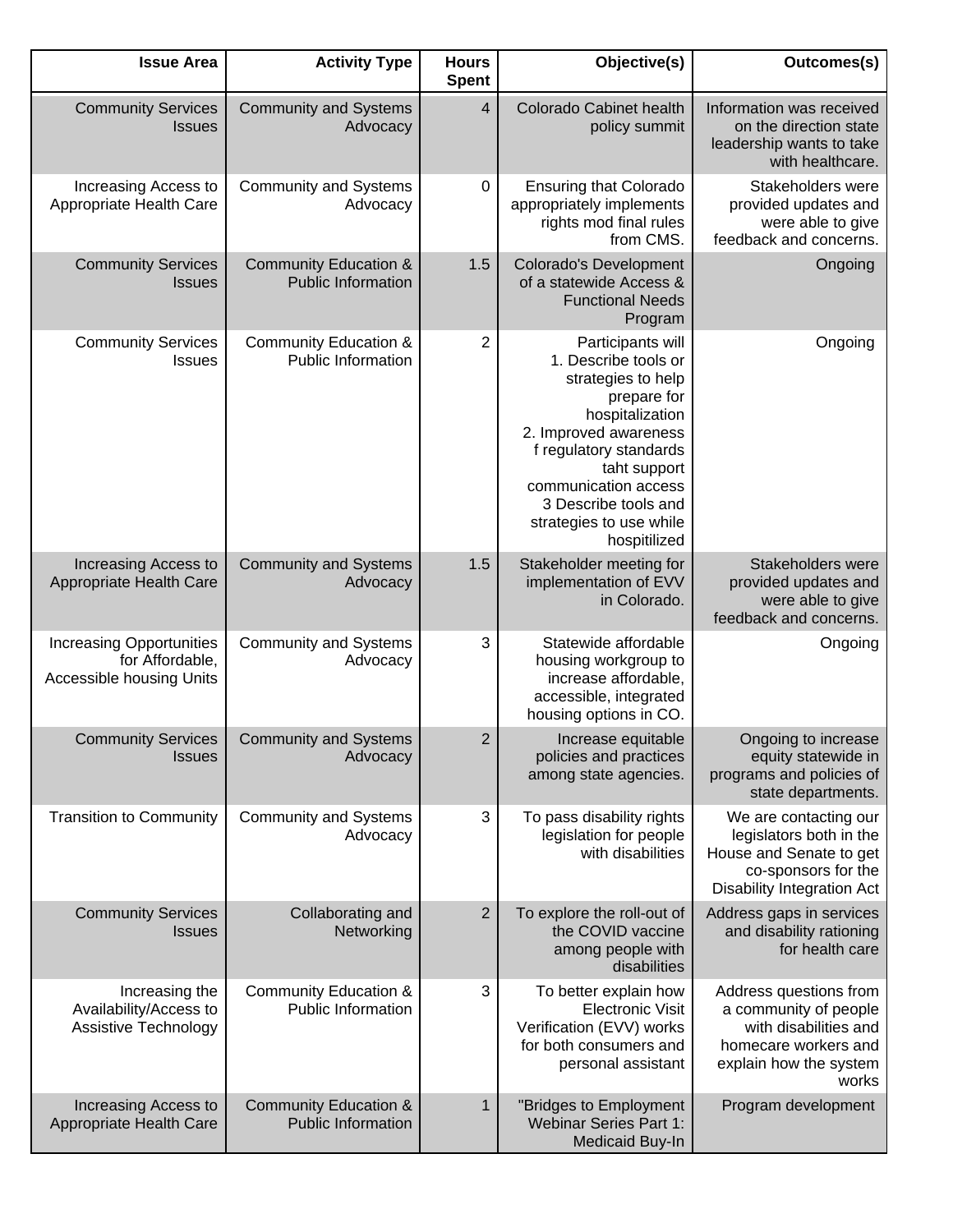| <b>Issue Area</b>                                                                     | <b>Activity Type</b>                                          | <b>Hours</b><br><b>Spent</b> | Objective(s)                                                                                                                                                                                                                                                                                        | Outcomes(s)                                                                                                                           |
|---------------------------------------------------------------------------------------|---------------------------------------------------------------|------------------------------|-----------------------------------------------------------------------------------------------------------------------------------------------------------------------------------------------------------------------------------------------------------------------------------------------------|---------------------------------------------------------------------------------------------------------------------------------------|
| <b>Community Services</b><br><b>Issues</b>                                            | <b>Community Education &amp;</b><br><b>Public Information</b> | 1.5                          | <b>Disaster Housing</b><br>Recovery Coalition for<br>National Calls on<br>Coronavirus,<br>Homelessness, and<br>Housing Join housing<br>and homelessness<br>advocates nationwide to<br>learn more about how<br>federal, state, and local<br>governments are<br>responding to a national<br>outbreak. | Ongoing                                                                                                                               |
| <b>Community Services</b><br><b>Issues</b>                                            | <b>Community Education &amp;</b><br><b>Public Information</b> | 1                            | Providing assistance<br>with knowledge on<br>building an accessible<br>rink for all hockey<br>disciplines.                                                                                                                                                                                          | Provided input on<br>marketing materials to<br>ensure they reflect the<br>goal of accessibility and<br>inclusivity.                   |
| <b>Community Services</b><br><b>Issues</b>                                            | <b>Community Education &amp;</b><br><b>Public Information</b> | 1                            | ILarn more about how<br>providing personal<br>assistance services at<br>the onset of a disaster<br>sheltering mission can<br>reduce health and safety<br>risks for people with<br>disabilities.                                                                                                     | Ongoing                                                                                                                               |
| <b>Increasing Opportunities</b><br>for Affordable,<br><b>Accessible housing Units</b> | <b>Resource Development</b>                                   | $\mathbf{1}$                 | Met with Pillar Property<br>Management to discuss<br>Transitional housing for<br>ACI consumers,<br>application<br>process/waitlist.                                                                                                                                                                 | revised leasing<br>application/process<br>discussed waitlist<br>process<br>established preferred<br>communication chain of<br>command |
| <b>Community Services</b><br>Issues                                                   | <b>Community Education &amp;</b><br>Public Information        | 0                            | Discover needs of the<br>BIPOC community in the<br>Montbello neighborhood.                                                                                                                                                                                                                          | <b>Outreach Development</b>                                                                                                           |
| <b>Transition to Community</b>                                                        | <b>Community and Systems</b><br>Advocacy                      | 3                            | To gain co-sponsors for<br>the reintroduction of DIA                                                                                                                                                                                                                                                | We are contacting our<br>legislators, specifically<br>Tammy Duckworth and<br>Dick Durbin, and<br>encourage them to pass<br>the bill   |
| <b>Increasing Opportunities</b><br>for Affordable,<br>Accessible housing Units        | Community Education &<br><b>Public Information</b>            | 3                            | To gain understanding of<br>various community<br>needs surrounding<br>Denver                                                                                                                                                                                                                        | The Department of<br>Human Services is<br>considering all of our<br>comments and may<br>develop policies at a<br>later date           |
| Increasing Access to<br>Appropriate Health Care                                       | <b>Community and Systems</b><br>Advocacy                      | 3                            | <b>Systems Advocacy</b><br>within community                                                                                                                                                                                                                                                         | Spoke about EVV, LTSS<br>services, and COVID<br>impacts on disability<br>community.                                                   |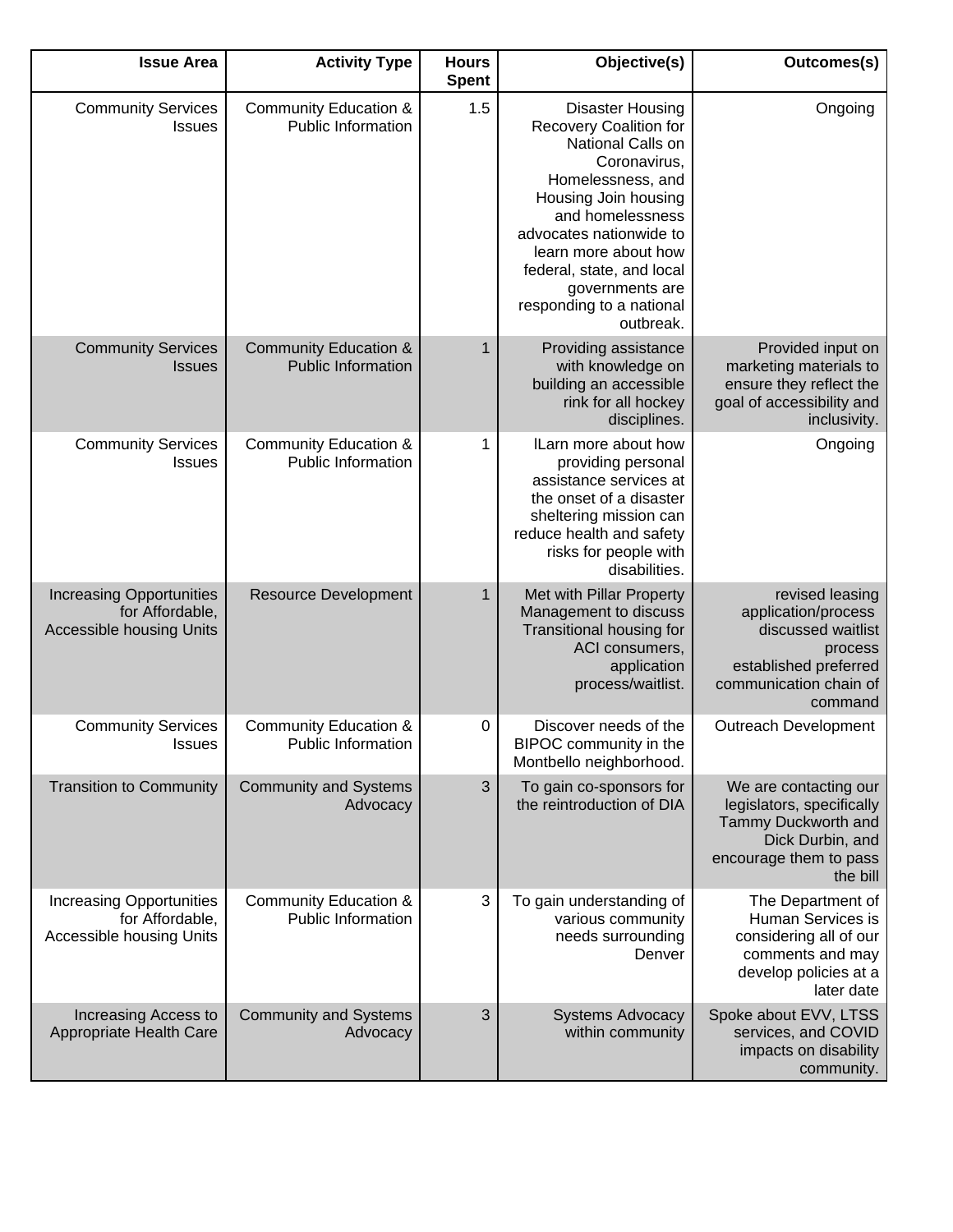| <b>Issue Area</b>                               | <b>Activity Type</b>                                          | <b>Hours</b><br><b>Spent</b> | Objective(s)                                                                                                                                                                                                                                                          | Outcomes(s)                                                                                                                         |
|-------------------------------------------------|---------------------------------------------------------------|------------------------------|-----------------------------------------------------------------------------------------------------------------------------------------------------------------------------------------------------------------------------------------------------------------------|-------------------------------------------------------------------------------------------------------------------------------------|
| <b>Transition to Community</b>                  | <b>Community and Systems</b><br>Advocacy                      | $\overline{2}$               | To gain co-sponsors for<br>the reintroduction of DIA                                                                                                                                                                                                                  | We are contacting our<br>legislators, specifically<br>Tammy Duckworth and<br>Dick Durbin, and<br>encourage them to pass<br>the bill |
| Increasing Access to<br>Appropriate Health Care | <b>Community and Systems</b><br>Advocacy                      | 1.5                          | Stakeholder meeting for<br>implementation of EVV<br>in Colorado.                                                                                                                                                                                                      | Stakeholders were<br>provided updates and<br>were able to give<br>feedback and concerns.                                            |
| <b>Community Services</b><br><b>Issues</b>      | <b>Community Education &amp;</b><br><b>Public Information</b> | 1                            | <b>Experiences of Black</b><br><b>Disabled People During</b><br>& After Disasters: A<br>Global Conversation.<br><b>Black disabled activists</b><br>and advocates will<br>discuss how disasters<br>impact Black disabled<br>people and their<br>communities worldwide. | <b>EDI Development</b>                                                                                                              |
| <b>Transition to Community</b>                  | <b>Community and Systems</b><br>Advocacy                      | 3.5                          | To get Disability<br>Integration Act passed<br>and co-sponsors with<br>funding to move<br>legislation through<br>congress and senate                                                                                                                                  | Called trying to connect<br>with Senators Durbin<br>and Duckworth and<br>Congressman John<br>Hickenlooper to setup<br>meeting dates |
| <b>Community Services</b><br><b>Issues</b>      | <b>Community Education &amp;</b><br><b>Public Information</b> | 3                            | To better understand the<br>use of electronic visit<br>verification and how it<br>operates in consumers'<br>homes                                                                                                                                                     | Discussed areas of<br>improvement and the<br>lack of easy access for<br>Personal Assistants and<br>consumers                        |
| <b>Youth Transition</b>                         | Collaborating and<br>Networking                               | 1                            | Facilitated a training to<br>outline the process to<br>apply for Medicaid, Food<br>Assistance, and SSI to a<br><b>DPS Transitions Class</b>                                                                                                                           | Received feedback<br>students who previously<br>would not have applied<br>for benefits will be<br>exploring their options.          |
| <b>Community Services</b><br><b>Issues</b>      | Collaborating and<br>Networking                               | 3                            | Address needs in the<br>disability community and<br>throughout Colorado                                                                                                                                                                                               | Discussion on vaccine<br>roll-out for people with<br>disabilities                                                                   |
| <b>Community Services</b><br><b>Issues</b>      | <b>Community and Systems</b><br>Advocacy                      | $\mathbf 0$                  | ACCIL leg mtg to<br>discuss issues around<br>proposed bills for current<br>state legislative session.                                                                                                                                                                 | Collaborative systems<br>advocacy.                                                                                                  |
| <b>Transition to Community</b>                  | <b>Community and Systems</b><br>Advocacy                      | 3                            | To get Disability<br>Integration Act passed<br>and co-sponsors with<br>funding to move<br>legislation through<br>congress and senate                                                                                                                                  | Called trying to connect<br>with Senators Durbin<br>and Duckworth and<br>Congressman John<br>Hickenlooper to setup<br>meeting dates |
| Employment                                      | <b>Community Education &amp;</b><br><b>Public Information</b> | 3                            | To dispel myths and<br>answer questions about<br>how social security<br>benefits can be utilized                                                                                                                                                                      | The audience became<br>more informed about<br>social security programs,<br>how to apply for them<br>and the requirements            |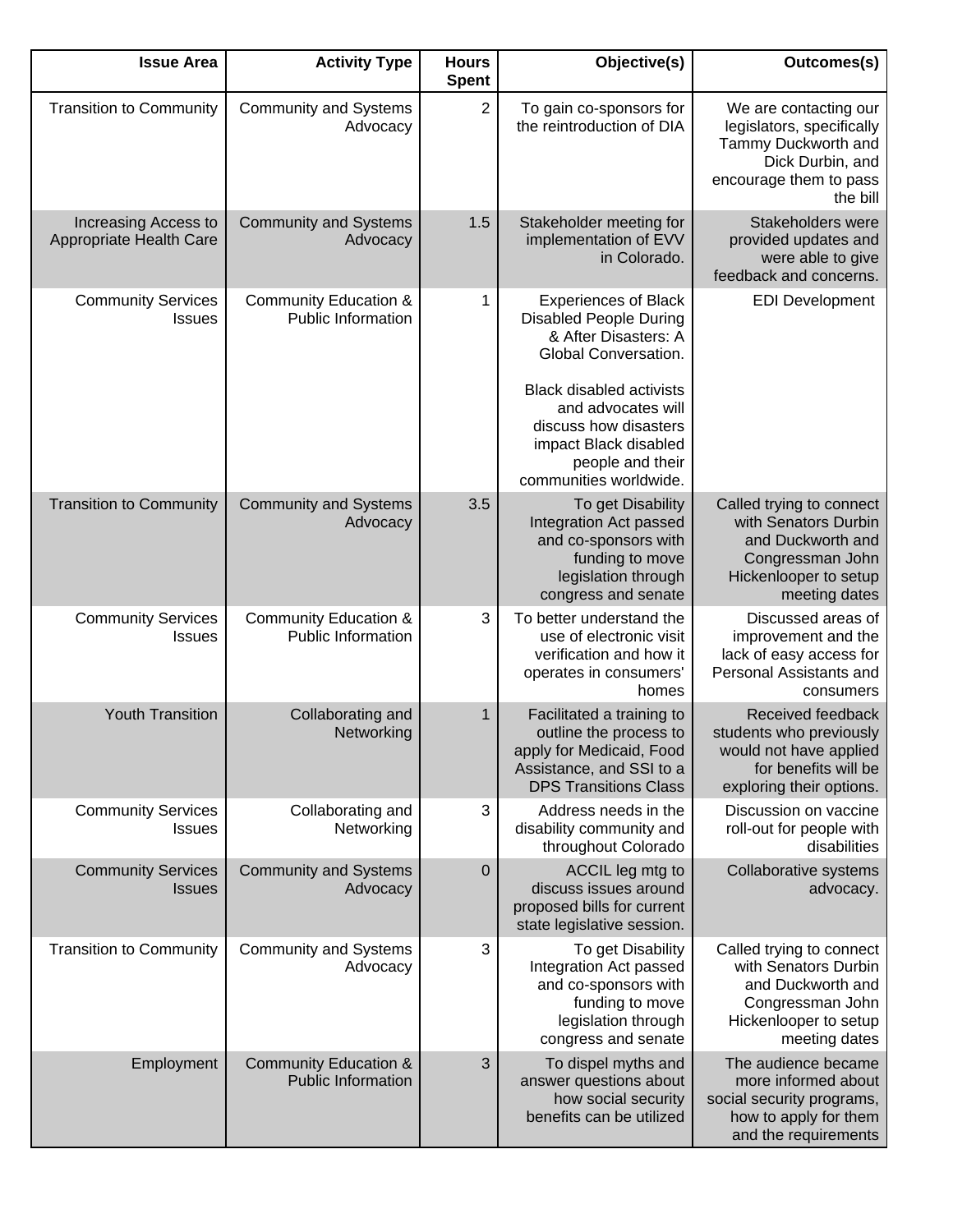| Outcomes(s)                                                                                                                                  | Objective(s)                                                                                                                                                                                                                                                                             | <b>Hours</b><br><b>Spent</b> | <b>Activity Type</b>                                          | <b>Issue Area</b>                          |
|----------------------------------------------------------------------------------------------------------------------------------------------|------------------------------------------------------------------------------------------------------------------------------------------------------------------------------------------------------------------------------------------------------------------------------------------|------------------------------|---------------------------------------------------------------|--------------------------------------------|
| Ongoing to increase<br>equity in community<br>engagement from state<br>departments.                                                          | Create and support<br>implementation of an<br>equitable community<br>engagement framework<br>for state agencies.                                                                                                                                                                         | $\overline{2}$               | <b>Community and Systems</b><br>Advocacy                      | <b>Community Services</b><br><b>Issues</b> |
| <b>Discussed Atlantis</b><br>services and outlined<br>how the process to start<br>looking for housing<br>including budgeting,<br>income req. | <b>Present on Atlantis</b><br>service and how we can<br>help DPS Transitions<br>Students navigate the<br>housing process.                                                                                                                                                                | $\mathbf{1}$                 | Collaborating and<br>Networking                               | <b>Youth Transition</b>                    |
| Youth Outreach                                                                                                                               | <b>Present Disability Right</b><br><b>History Presentation to</b><br>Denver After School<br>Alliance.                                                                                                                                                                                    | 1.5                          | <b>Community Education &amp;</b><br><b>Public Information</b> | <b>Community Services</b><br><b>Issues</b> |
| Collaborative systems<br>advocacy.                                                                                                           | ACCIL leg mtg to<br>discuss issues around<br>proposed bills for current<br>state legislative session.                                                                                                                                                                                    | $\mathbf 0$                  | <b>Community and Systems</b><br>Advocacy                      | <b>Community Services</b><br><b>Issues</b> |
| Talked to 3 legislators in<br>Colorado to set up Town<br>Halls and start to re-<br>introduce the Disability<br>Integration Act               | To address COVID-19<br>community integration<br>for people with disabilities                                                                                                                                                                                                             | 3                            | <b>Community and Systems</b><br>Advocacy                      | <b>Community Services</b><br><b>Issues</b> |
| Senate Committee on<br><b>Education referred</b><br>unamended bill to<br><b>Finance Committee</b>                                            | Testified in favor for<br>SB21-057 Student Debt<br>Relief. Provided<br>advocacy related to<br>individuals with private<br>student loans and<br>advocated for needed<br>protections for all<br>students, individuals with<br>disabilities and borrows<br>impacted by the private<br>loans | 1                            | <b>Community and Systems</b><br>Advocacy                      | <b>Community Services</b><br><b>Issues</b> |
| Ongoing                                                                                                                                      | Help guide the Blueprint<br>to End Hunger's work to<br>be support the<br>community in food<br>access equity.                                                                                                                                                                             | $\overline{2}$               | Collaborating and<br>Networking                               | <b>Community Services</b><br><b>Issues</b> |
| Talked to 3 legislators in<br>Colorado to set up Town<br>Halls and start to re-<br>introduce the Disability<br>Integration Act               | To address COVID-19<br>community integration<br>for people with disabilities                                                                                                                                                                                                             | 3                            | <b>Community and Systems</b><br>Advocacy                      | <b>Community Services</b><br><b>Issues</b> |
| Setup meetings to talk<br>with the school board<br>and meet with Volition<br>Partners in Colorado                                            | Improve and launch a<br>campaign in schools for<br>people with disabilities                                                                                                                                                                                                              | 3                            | <b>Community and Systems</b><br>Advocacy                      | <b>Community Services</b><br><b>Issues</b> |
| Talked to 3 legislators in<br>Colorado to set up Town<br>Halls and start to re-<br>introduce the Disability<br>Integration Act               | To address COVID-19<br>community integration<br>for people with disabilities                                                                                                                                                                                                             | 3                            | <b>Community and Systems</b><br>Advocacy                      | <b>Community Services</b><br><b>Issues</b> |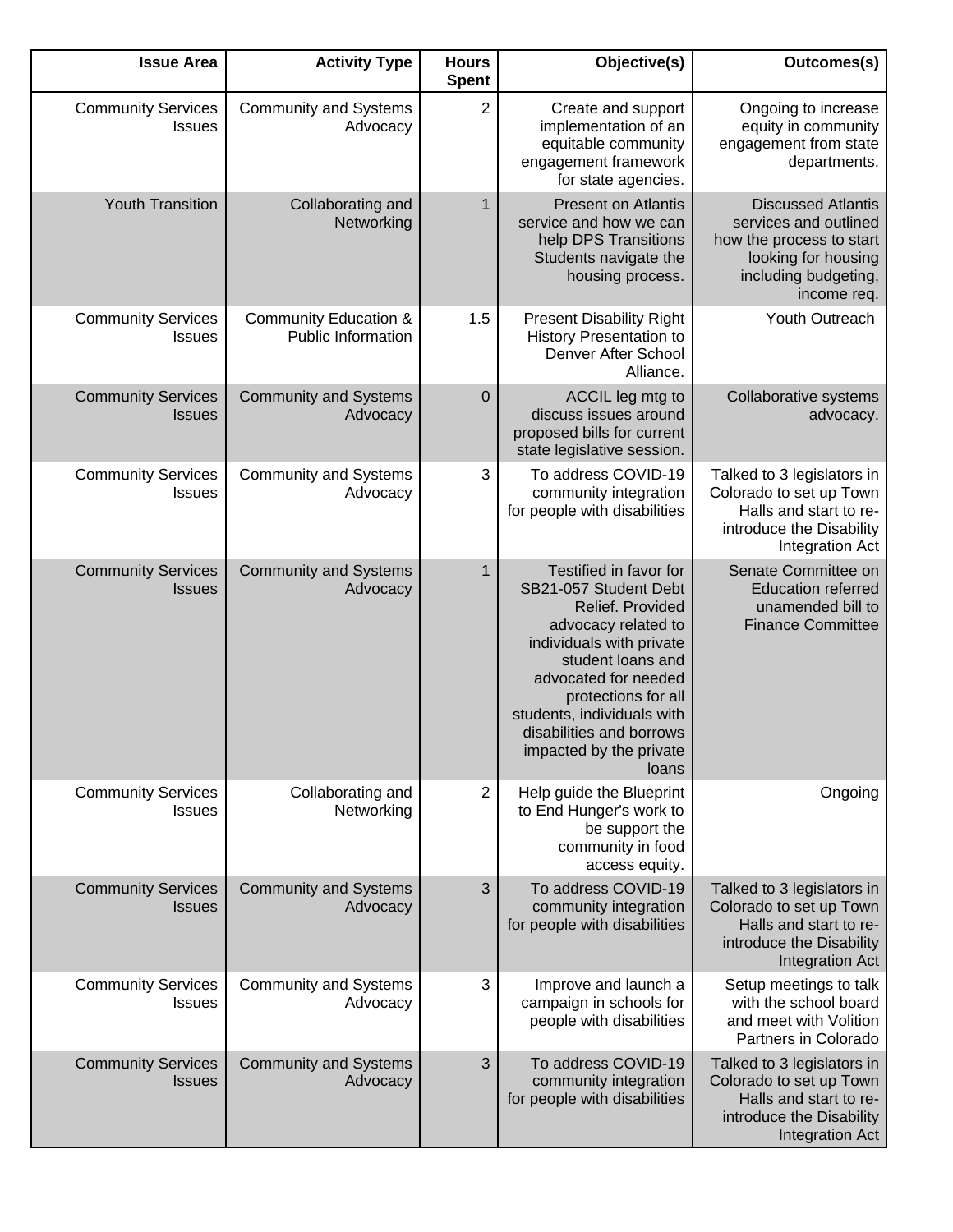| <b>Issue Area</b>                                                                     | <b>Activity Type</b>                                          | <b>Hours</b><br><b>Spent</b> | Objective(s)                                                                                                                  | Outcomes(s)                                                                                                                               |
|---------------------------------------------------------------------------------------|---------------------------------------------------------------|------------------------------|-------------------------------------------------------------------------------------------------------------------------------|-------------------------------------------------------------------------------------------------------------------------------------------|
| <b>Community Services</b><br><b>Issues</b>                                            | <b>Community Education &amp;</b><br>Public Information        | $\overline{2}$               | To discuss strategies for<br>how to include people<br>with disabilities in<br>disaster preparedness                           | <b>Discussed best</b><br>practices/strategies for<br>including people with<br>disabilities at different<br>agencies and its<br>importance |
| <b>Increasing Opportunities</b><br>for Affordable,<br><b>Accessible housing Units</b> | <b>Community and Systems</b><br>Advocacy                      | 3                            | Statewide affordable<br>housing workgroup to<br>increase affordable,<br>accessible, integrated<br>housing options in CO.      | Ongoing                                                                                                                                   |
| <b>Community Services</b><br><b>Issues</b>                                            | <b>Community and Systems</b><br>Advocacy                      | $\mathbf{2}$                 | Increase equitable<br>policies and practices<br>among state agencies.                                                         | Ongoing to increase<br>equity statewide in<br>programs and policies of<br>state departments.                                              |
| <b>Community Services</b><br><b>Issues</b>                                            | <b>Community and Systems</b><br>Advocacy                      | 4                            | Improve and launch a<br>campaign in schools for<br>people with disabilities                                                   | Setup meetings to talk<br>with the school board<br>and meet with Volition<br>Partners in Colorado                                         |
| <b>Community Services</b><br><b>Issues</b>                                            | Collaborating and<br>Networking                               | $\mathbf{2}$                 | To continue addressing<br>gaps in services for<br>disabilities throughout<br>Colorado and<br>emergency management<br>protocol | Increase awareness and<br>develop relationships so<br>COVID-19 vaccines<br>become more available<br>for people with disabilities          |
| <b>Community Services</b><br><b>Issues</b>                                            | <b>Community Education &amp;</b><br><b>Public Information</b> | 1.5                          | <b>Presentation to Denver</b><br>After School Alliance on<br><b>Disability Etiquette</b>                                      | Youth Outreach                                                                                                                            |
| <b>Community Services</b><br><b>Issues</b>                                            | <b>Community and Systems</b><br>Advocacy                      | 4                            | To introduce the<br>Community Integration<br>bill and set up a day to<br>introduce the bill                                   | ADAPT discussed the<br>language and which<br>legislators we wanted to<br>approach first in<br>sponsoring the bill                         |
| Community Services   Community and Systems<br><b>Issues</b>                           | Advocacy                                                      | $\pmb{0}$                    | ACCIL leg mtg to<br>discuss issues around<br>proposed bills for current<br>state legislative session.                         | Collaborative systems<br>advocacy.                                                                                                        |
| <b>Community Services</b><br><b>Issues</b>                                            | <b>Community and Systems</b><br>Advocacy                      | 3                            | To introduce the<br><b>Community Integration</b><br>bill and set up a day to<br>introduce the bill                            | ADAPT discussed the<br>language and which<br>legislators we wanted to<br>approach first in<br>sponsoring the bill                         |
| <b>Community Services</b><br><b>Issues</b>                                            | <b>Community and Systems</b><br>Advocacy                      | $\pmb{0}$                    | ACCIL leg mtg to<br>discuss issues around<br>proposed bills for current<br>state legislative session.                         | Collaborative systems<br>advocacy.                                                                                                        |
| <b>Community Services</b><br><b>Issues</b>                                            | <b>Community and Systems</b><br>Advocacy                      | $\overline{2}$               | Create and support<br>implementation of an<br>equitable community<br>engagement framework<br>for state agencies.              | Ongoing to increase<br>equity in community<br>engagement from state<br>departments.                                                       |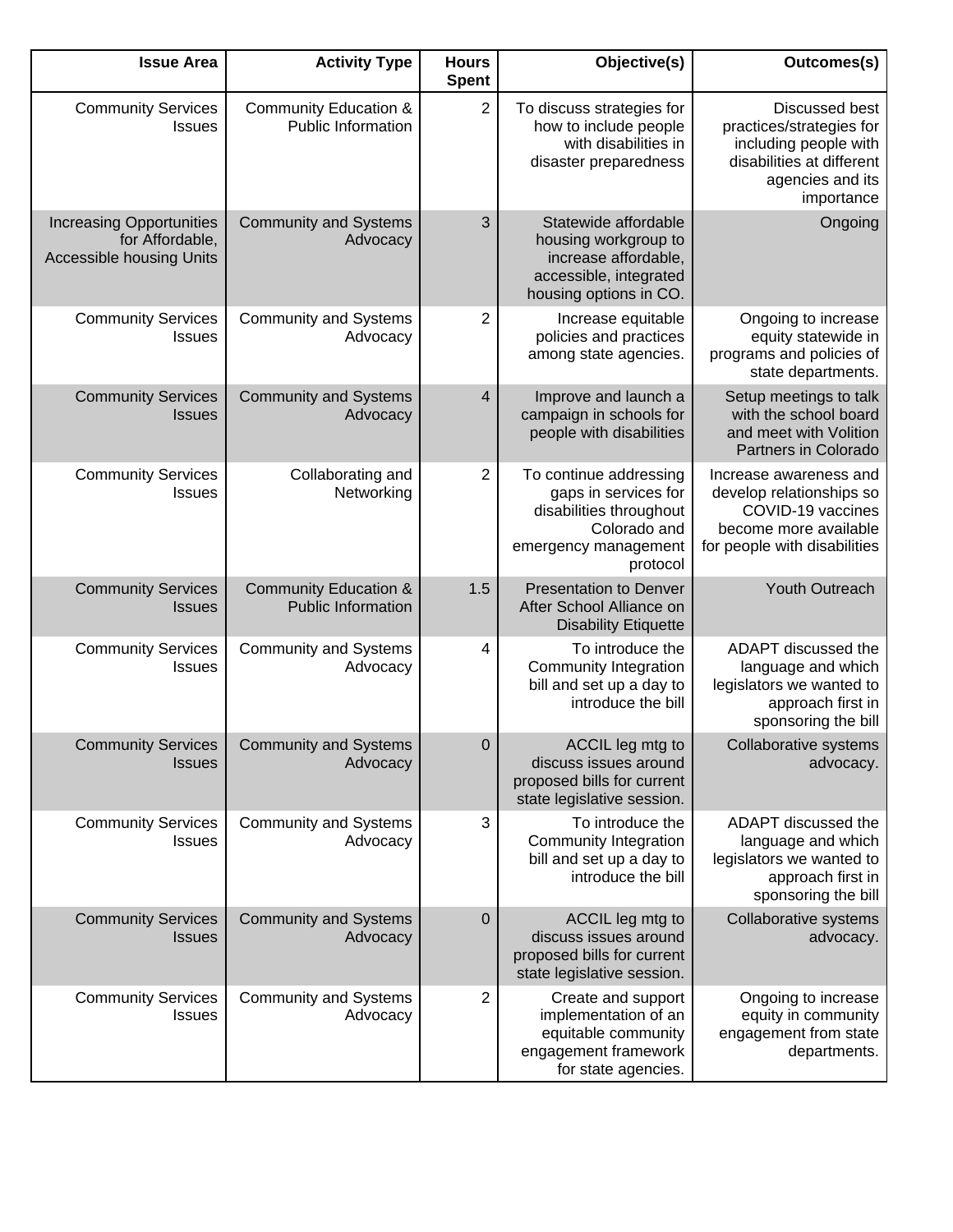| <b>Issue Area</b>                               | <b>Activity Type</b>                     | <b>Hours</b><br><b>Spent</b> | Objective(s)                                                                                                                         | Outcomes(s)                                                                                                                                            |
|-------------------------------------------------|------------------------------------------|------------------------------|--------------------------------------------------------------------------------------------------------------------------------------|--------------------------------------------------------------------------------------------------------------------------------------------------------|
| <b>Community Services</b><br><b>Issues</b>      | <b>Community and Systems</b><br>Advocacy | 3                            | To introduce the<br><b>Community Integration</b><br>bill and set up a day to<br>introduce the bill                                   | ADAPT discussed the<br>language and which<br>legislators we wanted to<br>approach first in<br>sponsoring the bill. This<br>is ongoing                  |
| Increasing Access to<br>Appropriate Health Care | <b>Community and Systems</b><br>Advocacy | 2                            | Council to identify<br>insurance issues and<br>make recommendations<br>to the insurance<br>commissioner.                             | Ongoingly submitting<br>recommendations to the<br>CO Insurance<br>Commissioner to<br>increase access and<br>equity in all types of<br>insurance in CO. |
| <b>Community Services</b><br><b>Issues</b>      | Collaborating and<br>Networking          | $\mathbf{1}$                 | Help guide the Blueprint<br>to End Hunger's work to<br>be support the<br>community in food<br>access equity.                         | Ongoing                                                                                                                                                |
| <b>Community Services</b><br><b>Issues</b>      | Collaborating and<br>Networking          | 2                            | Insure disabled<br>community needs are<br>being met in Denver;s<br>mass care planning and<br>tour the Denver Human<br>Services DOC.  | Advocacy                                                                                                                                               |
| <b>Community Services</b><br><b>Issues</b>      | <b>Community and Systems</b><br>Advocacy | 3                            | To introduce the<br><b>Community Integration</b><br>bill and set up a day to<br>introduce the bill                                   | ADAPT discussed the<br>language and which<br>legislators we wanted to<br>approach first in<br>sponsoring the bill. This<br>is ongoing                  |
| <b>Community Services</b><br><b>Issues</b>      | <b>Community and Systems</b><br>Advocacy | 2                            | Increase equitable<br>policies and practices<br>among state agencies.                                                                | Ongoing to increase<br>equity statewide in<br>programs and policies of<br>state departments.                                                           |
| <b>Community Services</b><br><b>Issues</b>      | <b>Community and Systems</b><br>Advocacy | $\mathbf 0$                  | ACCIL leg mtg to<br>discuss issues around<br>proposed bills for current<br>state legislative session.                                | Collaborative systems<br>advocacy.                                                                                                                     |
| <b>Community Services</b><br><b>Issues</b>      | <b>Community and Systems</b><br>Advocacy | 3                            | To introduce the<br>Community Integration<br>bill and set up a day to<br>introduce the bill                                          | ADAPT discussed the<br>language and which<br>legislators we wanted to<br>approach first in<br>sponsoring the bill. This<br>is ongoing                  |
| Increasing Access to<br>Appropriate Health Care | <b>Community and Systems</b><br>Advocacy | 1.5                          | Stakeholder meeting for<br>implementation of EVV<br>in Colorado.                                                                     | Stakeholders were<br>provided updates and<br>were able to give<br>feedback and concerns.                                                               |
| <b>Community Services</b><br><b>Issues</b>      | Collaborating and<br>Networking          | 1                            | <b>Answer Questions about</b><br>Atlantis being a<br>community partner in the<br><b>Denver Human Services</b><br>DOC mass care plan. | Participation in table top<br>exercise in October and<br>November live exercise.<br>Continue to explore<br>funding sources.                            |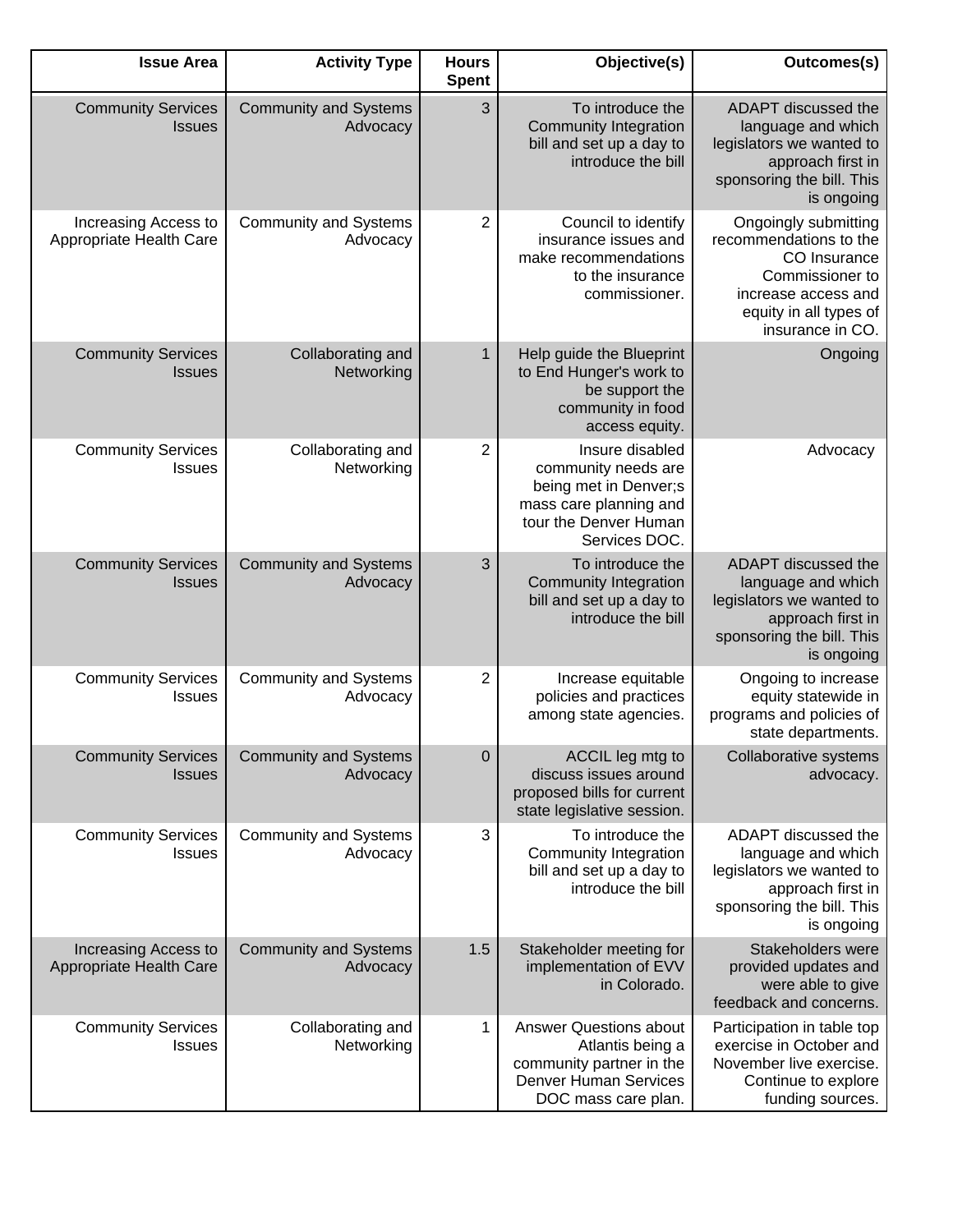| <b>Issue Area</b>                          | <b>Activity Type</b>                     | <b>Hours</b><br><b>Spent</b> | Objective(s)                                                                                                                                                                                                                                                                            | Outcomes(s)                                                                                                                                                                                                                           |
|--------------------------------------------|------------------------------------------|------------------------------|-----------------------------------------------------------------------------------------------------------------------------------------------------------------------------------------------------------------------------------------------------------------------------------------|---------------------------------------------------------------------------------------------------------------------------------------------------------------------------------------------------------------------------------------|
| <b>Community Services</b><br><b>Issues</b> | <b>Community and Systems</b><br>Advocacy | $\mathbf{1}$                 | Testified in favor for<br>SB21-057 Student Debt<br>Relief. Provided<br>advocacy related to<br>individuals with<br>disabilities who have<br>private student loans and<br>advocated for needed<br>protections for all<br>students and borrows<br>impacted by the private<br>student loans | Senate Committee on<br>Finance referred<br>amended bill to<br>Appropriations                                                                                                                                                          |
| <b>Community Services</b><br>Issues        | <b>Community and Systems</b><br>Advocacy | 0                            | ACCIL leg mtg to<br>discuss issues around<br>proposed bills for current<br>state legislative session.                                                                                                                                                                                   | Collaborative systems<br>advocacy.                                                                                                                                                                                                    |
| <b>Community Services</b><br><b>Issues</b> | <b>Community and Systems</b><br>Advocacy | $\overline{2}$               | Create and support<br>implementation of an<br>equitable community<br>engagement framework<br>for state agencies.                                                                                                                                                                        | Ongoing to increase<br>equity in community<br>engagement from state<br>departments.                                                                                                                                                   |
| <b>Community Services</b><br><b>Issues</b> | Collaborating and<br>Networking          | 1.5                          | Explore potential<br>relationships with<br><b>Commission members</b><br>and other participating in<br>meeting.                                                                                                                                                                          | Made connection with<br>Denver Department of<br>Public Safety. Will be<br>discussing ways we can<br>wirj tigether,                                                                                                                    |
| <b>Community Services</b><br><b>Issues</b> | <b>Community and Systems</b><br>Advocacy | $\mathbf 0$                  | ACCIL leg mtg to<br>discuss issues around<br>proposed bills for current<br>state legislative session.                                                                                                                                                                                   | Collaborative systems<br>advocacy.                                                                                                                                                                                                    |
| Youth Transition                           | Collaborating and<br>Networking          | $\pmb{0}$                    | Coalition to increase<br>access to outdoor<br>activities in CO for youth<br>with disabilities and<br>BIPOC youth.                                                                                                                                                                       | Ongoing collaborative<br>systems advocacy and<br>network building.                                                                                                                                                                    |
| <b>Community Services</b><br><b>Issues</b> | Collaborating and<br>Networking          | 1                            | Explore possible<br>collaborations.                                                                                                                                                                                                                                                     | Connecting us with<br>Denver Fire to evaluate<br>emergency procedures<br><b>Connecting w Denver</b><br>Police Department for<br>emergency procedures.<br>Atlantis is available to<br>do any kind of training<br>needed by DPD or DFD. |
| <b>Community Services</b><br><b>Issues</b> | <b>Community and Systems</b><br>Advocacy | 0                            | ACCIL leg mtg to<br>discuss issues around<br>proposed bills for current<br>state legislative session.                                                                                                                                                                                   | Collaborative systems<br>advocacy.                                                                                                                                                                                                    |
| <b>Youth Transition</b>                    | Collaborating and<br>Networking          | $\mathbf 0$                  | Coalition to increase<br>access to outdoor<br>activities in CO for youth<br>with disabilities and<br>BIPOC youth.                                                                                                                                                                       | Ongoing collaborative<br>systems advocacy and<br>network building.                                                                                                                                                                    |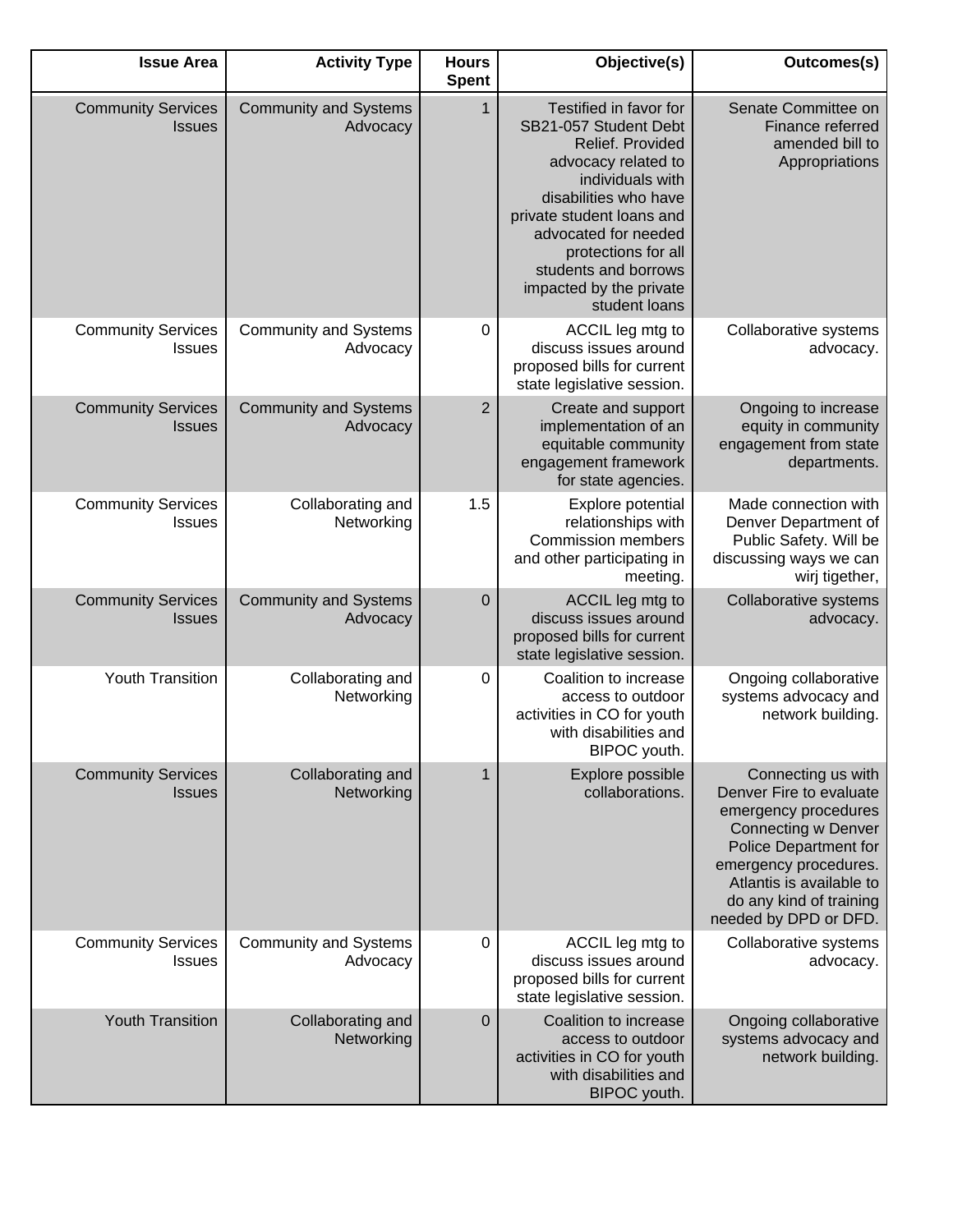| <b>Issue Area</b>                                                              | <b>Activity Type</b>                     | <b>Hours</b><br><b>Spent</b> | Objective(s)                                                                                                                   | Outcomes(s)                                                                                                                             |
|--------------------------------------------------------------------------------|------------------------------------------|------------------------------|--------------------------------------------------------------------------------------------------------------------------------|-----------------------------------------------------------------------------------------------------------------------------------------|
| <b>Community Services</b><br><b>Issues</b>                                     | Collaborating and<br>Networking          | $\overline{2}$               | Help guide the Blueprint<br>to End Hunger's work to<br>be support the<br>community in food<br>access equity.                   | Ongoing                                                                                                                                 |
| Increasing Access to<br>Appropriate Health Care                                | <b>Community and Systems</b><br>Advocacy | 1.5                          | Stakeholder meeting for<br>implementation of EVV<br>in Colorado.                                                               | Stakeholders were<br>provided updates and<br>were able to give<br>feedback and concerns.                                                |
| <b>Increasing Opportunities</b><br>for Affordable,<br>Accessible housing Units | <b>Community and Systems</b><br>Advocacy | 3                            | Statewide affordable<br>housing workgroup to<br>increase affordable,<br>accessible, integrated<br>housing options in CO.       | Ongoing                                                                                                                                 |
| <b>CIL Migration</b>                                                           | Collaborating and<br>Networking          | 1                            | <b>Review ACCIL</b><br>Handbook for revisions                                                                                  | Michele and I met to<br>discuss the agenda for<br>our next meeting                                                                      |
| <b>Community Services</b><br><b>Issues</b>                                     | <b>Outreach Efforts</b>                  | 4                            | Outreach efforts to<br>provide support to<br>community whom are not<br>able to access our<br>resources in office @<br>Colusiem | Spoke to staff and<br>possible consumers.<br>Signed up one new<br>consumer.                                                             |
| <b>Community Services</b><br><b>Issues</b>                                     | <b>Community and Systems</b><br>Advocacy | $\mathbf 0$                  | ACCIL leg mtg to<br>discuss issues around<br>proposed bills for current<br>state legislative session.                          | Collaborative systems<br>advocacy.                                                                                                      |
| Youth Transition                                                               | Collaborating and<br>Networking          | 0                            | Coalition to increase<br>access to outdoor<br>activities in CO for youth<br>with disabilities and<br>BIPOC youth.              | Ongoing collaborative<br>systems advocacy and<br>network building.                                                                      |
| <b>Community Services</b><br><b>Issues</b>                                     | <b>Outreach Efforts</b>                  | 4.5                          | Outreach efforts to<br>provide support to<br>community whom are not<br>able to access our<br>resources in office               | Met with existing<br>consumer. Spoke with<br>one other possible<br>consumer-will follow up.<br>Went over Atlantis<br>program with staff |
| <b>Youth Transition</b>                                                        | Collaborating and<br>Networking          | 0                            | Coalition to increase<br>access to outdoor<br>activities in CO for youth<br>with disabilities and<br>BIPOC youth.              | Ongoing collaborative<br>systems advocacy and<br>network building.                                                                      |
| <b>Community Services</b><br><b>Issues</b>                                     | <b>Community and Systems</b><br>Advocacy | $\overline{2}$               | Create and support<br>implementation of an<br>equitable community<br>engagement framework<br>for state agencies.               | Ongoing to increase<br>equity in community<br>engagement from state<br>departments.                                                     |
| <b>Community Services</b><br><b>Issues</b>                                     | <b>Community and Systems</b><br>Advocacy | 0                            | ACCIL leg mtg to<br>discuss issues around<br>proposed bills for current<br>state legislative session.                          | Collaborative systems<br>advocacy.                                                                                                      |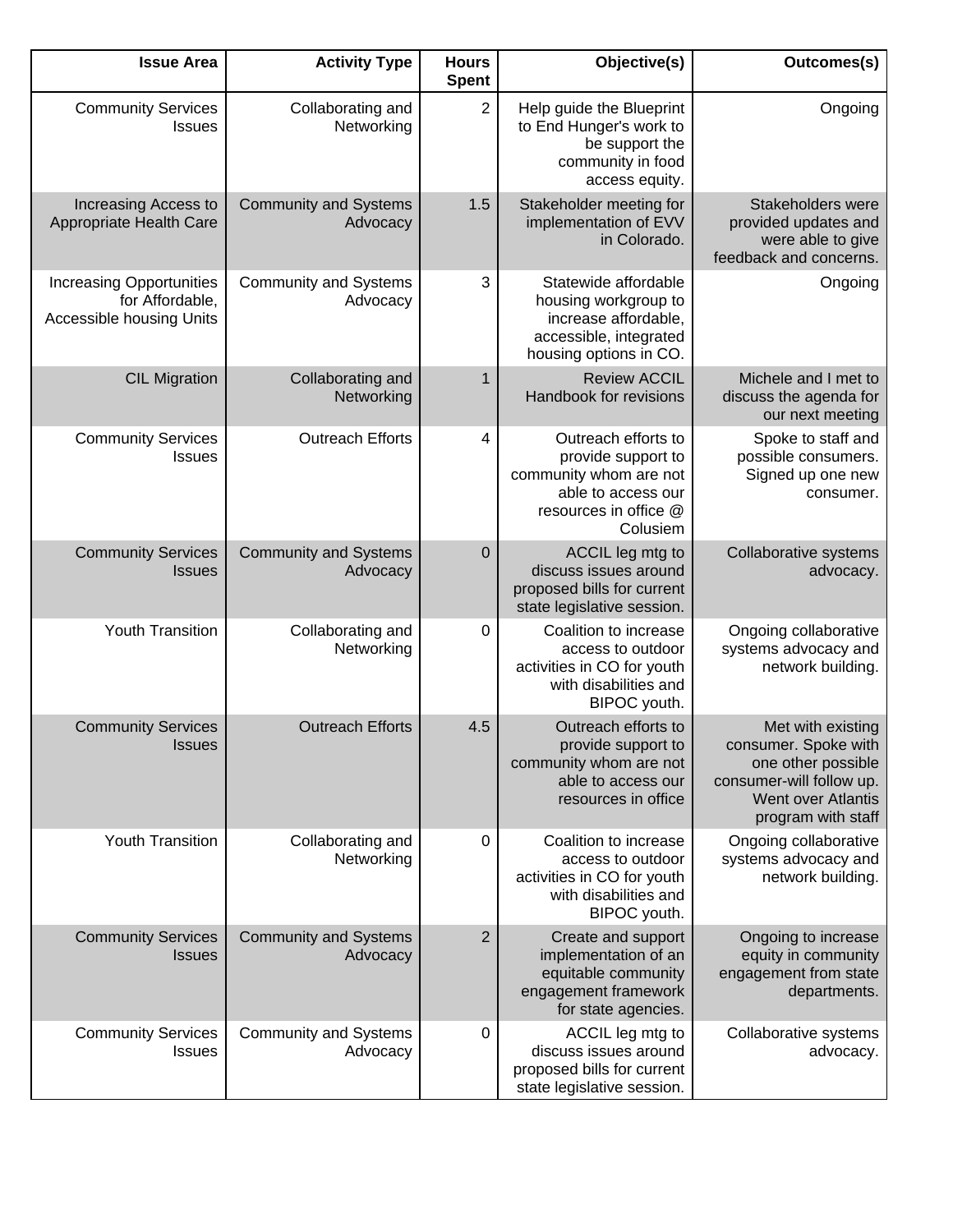| <b>Issue Area</b>                                                                     | <b>Activity Type</b>                                          | <b>Hours</b><br><b>Spent</b> | Objective(s)                                                                                                             | Outcomes(s)                                                                                                                                            |
|---------------------------------------------------------------------------------------|---------------------------------------------------------------|------------------------------|--------------------------------------------------------------------------------------------------------------------------|--------------------------------------------------------------------------------------------------------------------------------------------------------|
| <b>Youth Transition</b>                                                               | Collaborating and<br>Networking                               | $\mathbf 0$                  | Coalition to increase<br>access to outdoor<br>activities in CO for youth<br>with disabilities and<br>BIPOC youth.        | Ongoing collaborative<br>systems advocacy and<br>network building.                                                                                     |
| Increasing Access to<br>Appropriate Health Care                                       | <b>Community and Systems</b><br>Advocacy                      | 1.5                          | Stakeholder meeting for<br>implementation of EVV<br>in Colorado.                                                         | Stakeholders were<br>provided updates and<br>were able to give<br>feedback and concerns.                                                               |
| <b>Increasing Opportunities</b><br>for Affordable,<br><b>Accessible housing Units</b> | <b>Community and Systems</b><br>Advocacy                      | 3                            | Statewide affordable<br>housing workgroup to<br>increase affordable,<br>accessible, integrated<br>housing options in CO. | Finalized<br>recommendations to go<br>to the state housing<br>board.                                                                                   |
| <b>Community Services</b><br>Issues                                                   | <b>Community and Systems</b><br>Advocacy                      | $\overline{2}$               | Increase equitable<br>policies and practices<br>among state agencies.                                                    | Ongoing to increase<br>equity statewide in<br>programs and policies of<br>state departments.                                                           |
| <b>Community Services</b><br><b>Issues</b>                                            | Collaborating and<br>Networking                               | 3                            | Input on Colorado<br><b>CMIST Training</b><br>Component                                                                  | <b>Resource Development</b>                                                                                                                            |
| <b>Community Services</b><br><b>Issues</b>                                            | <b>Community Education &amp;</b><br><b>Public Information</b> | 1.5                          | Overview of Local<br>emergency Plnning<br>Committee                                                                      | Ongoing                                                                                                                                                |
| <b>Youth Transition</b>                                                               | Collaborating and<br>Networking                               | $\mathbf 0$                  | Coalition to increase<br>access to outdoor<br>activities in CO for youth<br>with disabilities and<br>BIPOC youth.        | Ongoing collaborative<br>systems advocacy and<br>network building.                                                                                     |
| <b>Community Services</b><br>Issues                                                   | Collaborating and<br>Networking                               | 3                            | Give review and input on<br>Colorado CMIST                                                                               | Ongoing                                                                                                                                                |
| Increasing Access to<br>Appropriate Health Care                                       | <b>Community and Systems</b><br>Advocacy                      | $\mathbf 0$                  | Council to identify<br>insurance issues and<br>make recommendations<br>to the insurance<br>commissioner.                 | Ongoingly submitting<br>recommendations to the<br>CO Insurance<br>Commissioner to<br>increase access and<br>equity in all types of<br>insurance in CO. |
| Youth Transition                                                                      | Collaborating and<br>Networking                               | 0                            | Coalition to increase<br>access to outdoor<br>activities in CO for youth<br>with disabilities and<br>BIPOC youth.        | Ongoing collaborative<br>systems advocacy and<br>network building.                                                                                     |
| <b>Community Services</b><br><b>Issues</b>                                            | Collaborating and<br>Networking                               | $\mathbf 0$                  | Familiarize<br>neighborhood Dever Fire<br>Dept firehouse shift crew<br>of building, office and<br>emergency procedures.  | Emergency<br>Preparedness<br>Development                                                                                                               |
| Youth Transition                                                                      | Collaborating and<br>Networking                               | 0                            | Coalition to increase<br>access to outdoor<br>activities in CO for youth<br>with disabilities and<br>BIPOC youth.        | Ongoing collaborative<br>systems advocacy and<br>network building.                                                                                     |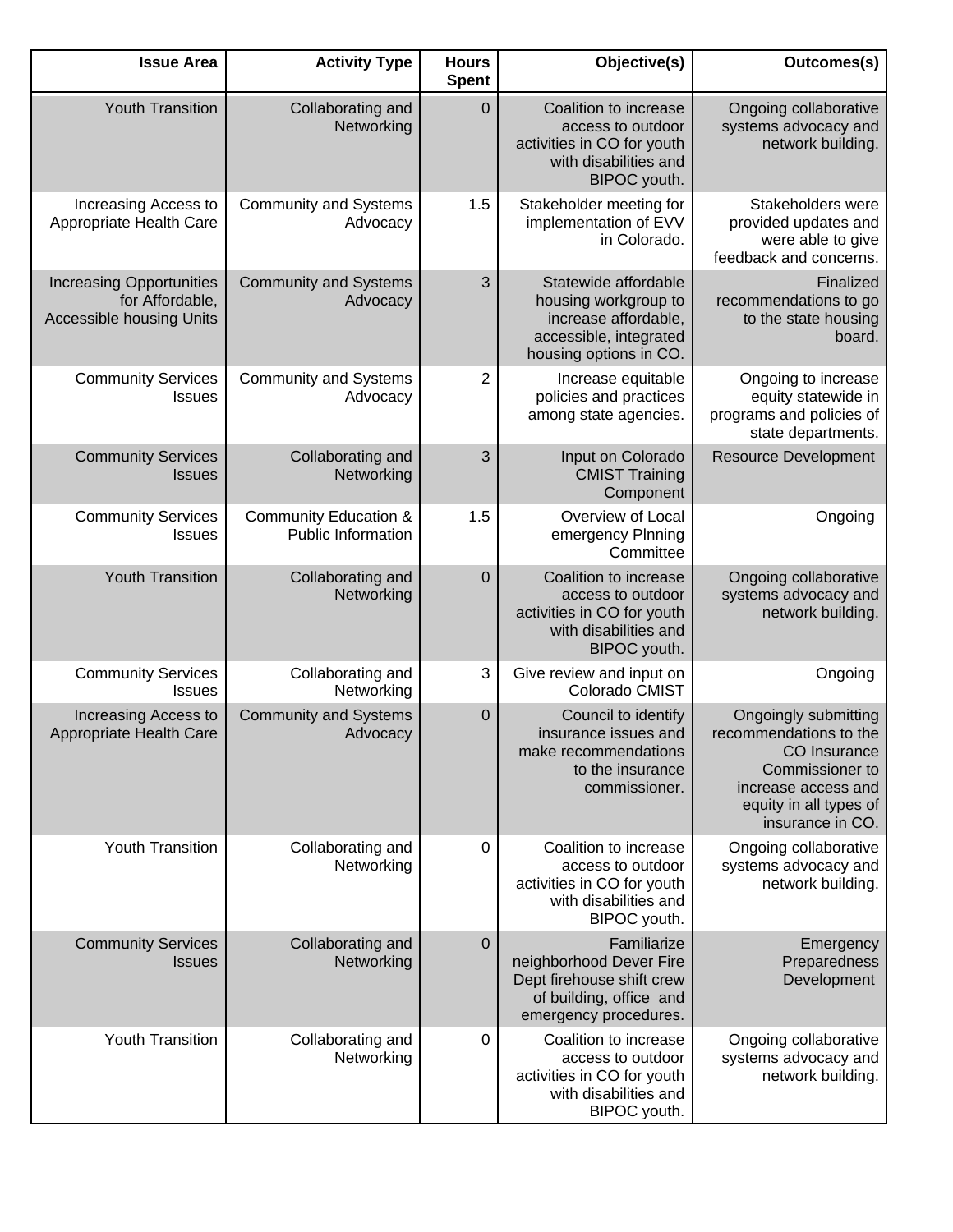| <b>Issue Area</b>                                    | <b>Activity Type</b>                                          | <b>Hours</b><br><b>Spent</b> | Objective(s)                                                                                                                                   | Outcomes(s)                                                                                                                                               |
|------------------------------------------------------|---------------------------------------------------------------|------------------------------|------------------------------------------------------------------------------------------------------------------------------------------------|-----------------------------------------------------------------------------------------------------------------------------------------------------------|
| Increasing Access to<br>Appropriate Health Care      | <b>Community and Systems</b><br>Advocacy                      | 1.5                          | Stakeholder meeting for<br>implementation of EVV<br>in Colorado.                                                                               | Stakeholders were<br>provided updates and<br>were able to give<br>feedback and concerns.                                                                  |
| <b>Community Services</b><br><b>Issues</b>           | <b>Community and Systems</b><br>Advocacy                      | $\pmb{0}$                    | A routine meeting with<br>disability advocate and<br>the LT Governor to<br>discuss policy issues<br>related to PWD                             | Disability community<br>leaders were provided<br>updates and were able<br>to give feedback and<br>concerns.                                               |
| <b>Increasing Accessibility</b><br>to Transportation | <b>Community Education &amp;</b><br><b>Public Information</b> | 1                            | Transportation:<br><b>Community Education</b><br><b>Transportation: Systems</b><br>Advocacy                                                    | Sun Valley Travel<br>training, Montbello youth<br>partnership to join<br>DCLCC to get direct<br>feedback from Montbello<br>youths                         |
| <b>Community Services</b><br><b>Issues</b>           | <b>Community Education &amp;</b><br><b>Public Information</b> | 0                            | FEMA held a call with<br>NCIL to go over their<br>commitment to the<br>disability community<br>during disasters and<br>emergencies.            | The community was<br>given information but<br>limited time to contribute.                                                                                 |
| <b>Increasing Accessibility</b><br>to Transportation | <b>Community and Systems</b><br>Advocacy                      | 1                            | Discussed new travel<br>training program and the<br>Sun Valley transportation<br>project.                                                      | There will be a follow<br>community event in Sun<br>Valley & Montbello to get<br>feedback from the<br>community.                                          |
| Increasing Access to<br>Appropriate Health Care      | <b>Community and Systems</b><br>Advocacy                      | $\pmb{0}$                    | Stakeholder meeting to<br>advise the Division of<br>Insurance on the<br>implementation of the<br>Colorado Option<br>Standardized Plan.         | Ongoing. Stakeholders<br>provided feedback on<br>what will have the<br>greatest impact on<br>various marginalized<br>communities throughout<br>the state. |
| <b>Youth Transition</b>                              | <b>Outreach Efforts</b>                                       | 1                            | Met housing options<br>workshop with the group<br>Parents Adults W/<br><b>Disabilities Wanted to</b><br>know more about<br>affordable housing. | <b>Basics of affordable</b><br>housing taught and<br>resources sent for<br>affordable housing.<br><b>Shared about Atlantis</b><br>programs.               |
| <b>Youth Transition</b>                              | Collaborating and<br>Networking                               | 5                            | Sat at a table to network<br>with people and<br>organizations in the<br>Autism community.                                                      | Spread awareness of<br>Atlantis' mission and<br>core services. Paige and<br>I handed out youth-<br>centric resources.                                     |
| <b>Community Services</b><br><b>Issues</b>           | <b>Community and Systems</b><br>Advocacy                      | $\mathbf 0$                  | Create and support<br>implementation of an<br>equitable community<br>engagement framework<br>for state agencies.                               | Ongoing to increase<br>equity in community<br>engagement from state<br>departments.                                                                       |
| Increasing Access to<br>Appropriate Health Care      | <b>Community and Systems</b><br>Advocacy                      | 0                            | Meeting with state<br>partners to investigate if<br>a disability registry for<br>911 calls would<br>positively impact the<br>community.        | Ongoing collaborative<br>systems advocacy and<br>knowledge sharing.                                                                                       |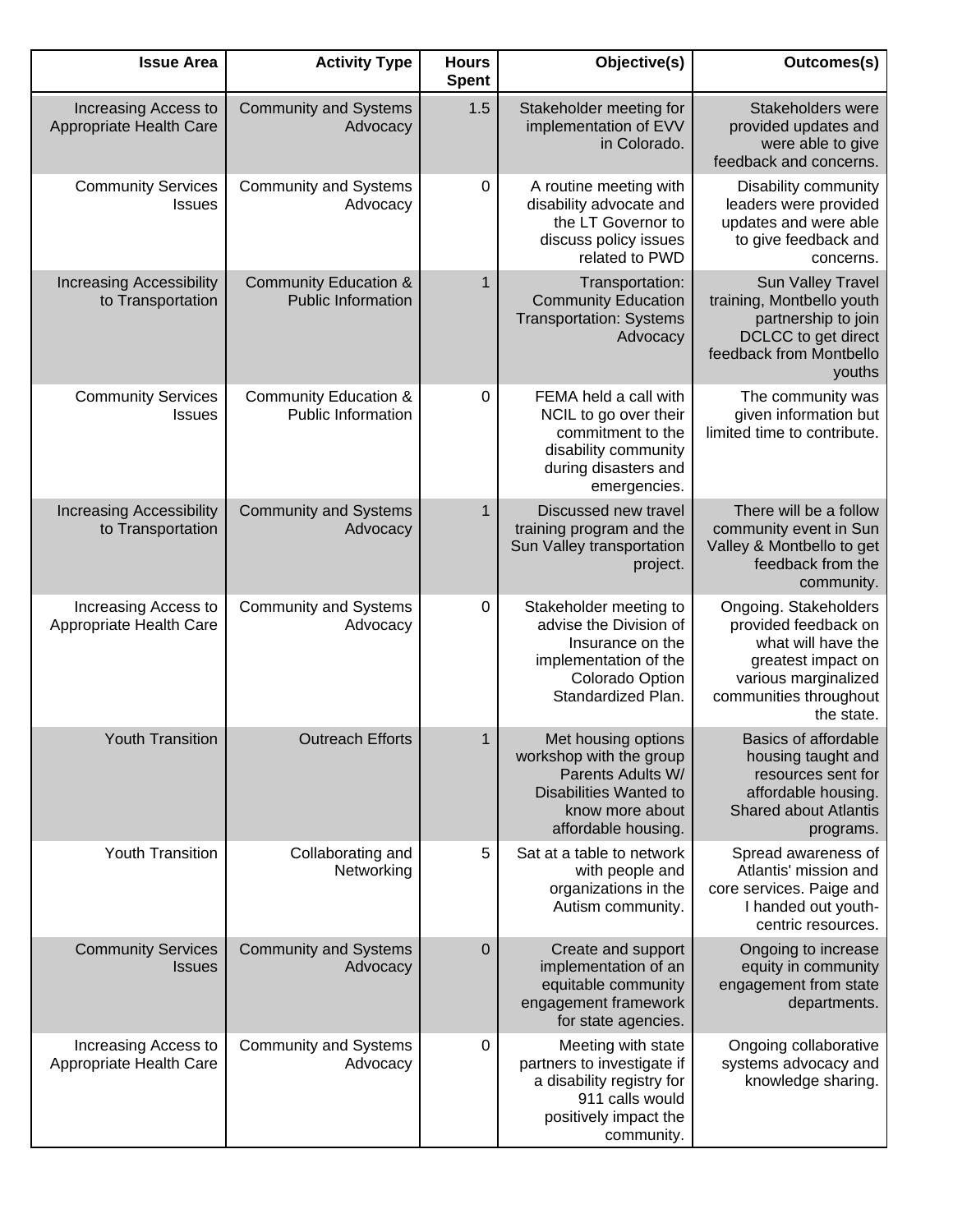| Outcomes(s)                                                                                                                                                            | Objective(s)                                                                                                                                               | <b>Hours</b><br><b>Spent</b> | <b>Activity Type</b>                                          | <b>Issue Area</b>                                    |
|------------------------------------------------------------------------------------------------------------------------------------------------------------------------|------------------------------------------------------------------------------------------------------------------------------------------------------------|------------------------------|---------------------------------------------------------------|------------------------------------------------------|
| Ongoing. Stakeholders<br>provided feedback on<br>what will have the<br>greatest impact on<br>various marginalized<br>communities throughout<br>the state.              | Stakeholder meeting to<br>advise the Division of<br>Insurance on the<br>implementation of the<br>Colorado Option<br>Standardized Plan.                     | $\pmb{0}$                    | <b>Community and Systems</b><br>Advocacy                      | Increasing Access to<br>Appropriate Health Care      |
| Ongoing collaborative<br>systems advocacy.                                                                                                                             | <b>SILC Policy Committee</b><br>to communicate policy<br>issues on the state level<br>effecting IL.                                                        | $\pmb{0}$                    | <b>Community and Systems</b><br>Advocacy                      | <b>Community Services</b><br><b>Issues</b>           |
| Members of the<br>community learned<br>about the five core<br>services, mobile unit,<br>and programs offered in<br>youth transitions.                                  | Outreach to the<br>community via the<br>PASCO picnic resource<br>fair.                                                                                     | 6                            | <b>Outreach Efforts</b>                                       | <b>Youth Transition</b>                              |
| Stakeholders were<br>provided updates and<br>were able to give<br>feedback and concerns.                                                                               | Stakeholder meeting for<br>implementation of EVV<br>in Colorado.                                                                                           | $\pmb{0}$                    | <b>Community and Systems</b><br>Advocacy                      | Increasing Access to<br>Appropriate Health Care      |
| Reimagine RTD&RTD<br>Accountability<br>Committee<br>presentations. Sun<br>Valley travel training<br>updates&Montbello<br>youth partnership                             | Transportation:<br><b>Community Education</b><br><b>Transportation: Systems</b><br>Advocacy                                                                | 1                            | <b>Community and Systems</b><br>Advocacy                      | <b>Increasing Accessibility</b><br>to Transportation |
| Ongoing to increase<br>equity statewide in<br>programs and policies of<br>state departments.                                                                           | Increase equitable<br>policies and practices<br>among state agencies.                                                                                      | 0                            | <b>Community and Systems</b><br>Advocacy                      | <b>Community Services</b><br><b>Issues</b>           |
| Ongoing collaborative<br>systems advocacy and<br>network building.                                                                                                     | Coalition to increase<br>access to outdoor<br>activities in CO for youth<br>with disabilities and<br>BIPOC youth.                                          | $\mathbf 0$                  | Collaborating and<br>Networking                               | <b>Youth Transition</b>                              |
| Provided education and<br>content development to<br>increase student's<br>disability identity and<br>knowledge. Students<br>gained knowledge on<br>disability history. | <b>Disability Awareness</b><br>class with DPS 18-21<br>Transitions program.<br>Class exists to increase<br>student's disability<br>identity and knowledge. | 2                            | <b>Community Education &amp;</b><br><b>Public Information</b> | <b>Youth Transition</b>                              |
| Provided education and<br>content development to<br>increase student's<br>disability identity and<br>knowledge. Students<br>gained knowledge on<br>disability history. | <b>Disability Awareness</b><br>class with DPS 18-21<br>Transitions program.<br>Class exists to increase<br>student's disability<br>identity and knowledge. | $\overline{2}$               | <b>Community Education &amp;</b><br><b>Public Information</b> | <b>Youth Transition</b>                              |
| Continued follow up from<br>city council and city and<br>county to community<br>partners around<br>solutions.                                                          | Met with the city and<br>county of denver and<br>advocacy partners to try<br>to mitigate civil rights<br>issues in the city's<br>emergency covid shelter.  | 1                            | <b>Community and Systems</b><br>Advocacy                      | Increasing Access to<br>Appropriate Health Care      |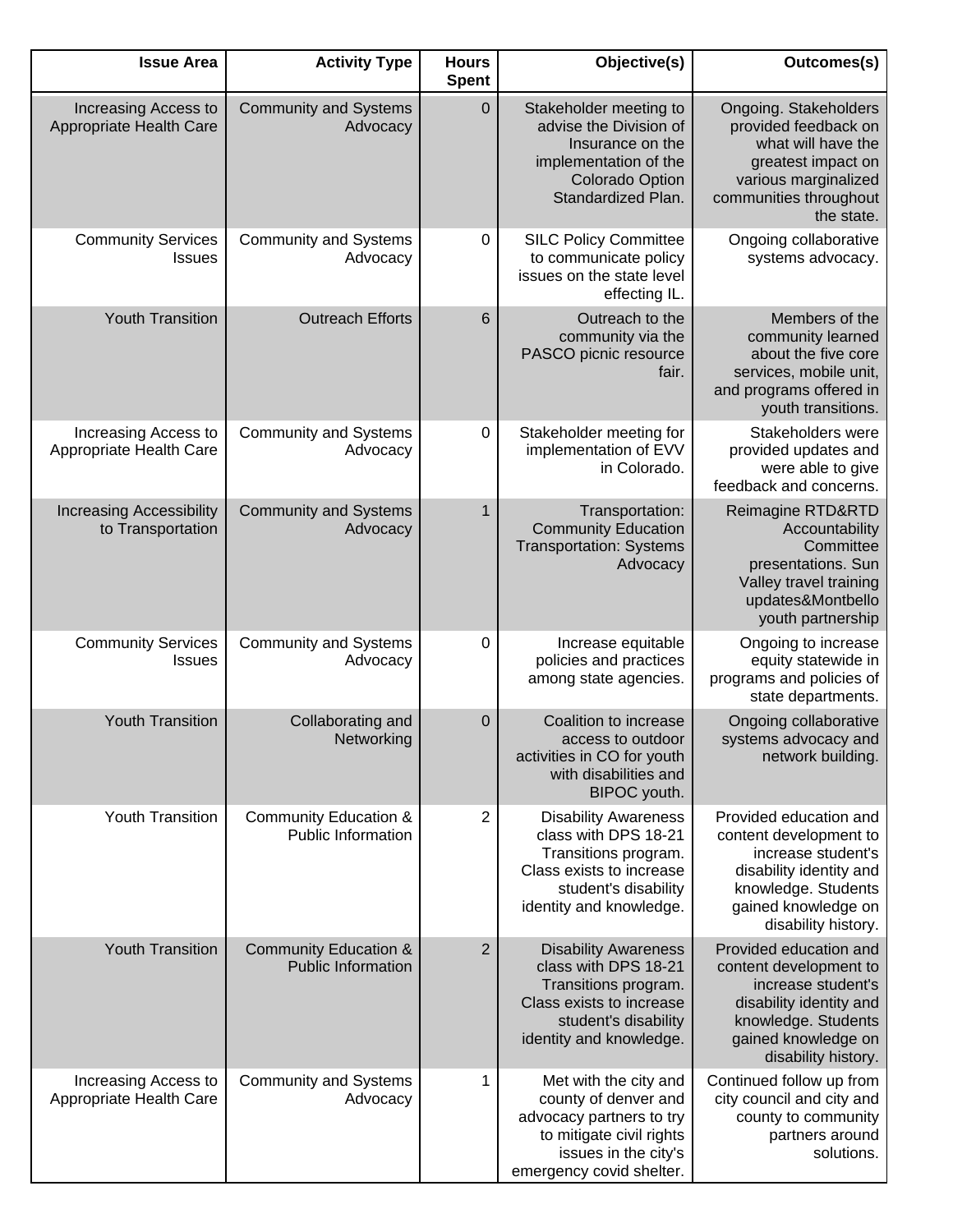| <b>Issue Area</b>                               | <b>Activity Type</b>                                          | <b>Hours</b><br><b>Spent</b> | Objective(s)                                                                                                                                               | Outcomes(s)                                                                                                                                                                                                                                               |
|-------------------------------------------------|---------------------------------------------------------------|------------------------------|------------------------------------------------------------------------------------------------------------------------------------------------------------|-----------------------------------------------------------------------------------------------------------------------------------------------------------------------------------------------------------------------------------------------------------|
| <b>Transition to Community</b>                  | <b>Community and Systems</b><br>Advocacy                      | $\mathbf 0$                  | <b>Review the TC-TCM</b><br>state 2021 trainings and<br>provide feedback to state                                                                          | Trainings reviews,<br>feedback and summary<br>of suggestions sent to<br><b>State</b>                                                                                                                                                                      |
| <b>Youth Transition</b>                         | <b>Community Education &amp;</b><br><b>Public Information</b> | 2                            | <b>Disability Awareness</b><br>class with DPS 18-21<br>Transitions program.<br>Class exists to increase<br>student's disability<br>identity and knowledge. | Provided education and<br>content development to<br>increase student's<br>disability identity and<br>knowledge. Students<br>gained knowledge on<br>disability history, civil<br>disobedience, and rehab<br>act.                                           |
| <b>Community Services</b><br><b>Issues</b>      | <b>Community and Systems</b><br>Advocacy                      | $\mathbf{1}$                 | Meeting with a state<br>supreme court justice to<br>give feedback on<br>barriers to accessing civil<br>court issues.                                       | Provided feedback on<br>access issues to both in<br>person and virtual civil<br>court, documents, and<br>communication.                                                                                                                                   |
| Increasing Access to<br>Appropriate Health Care | <b>Community and Systems</b><br>Advocacy                      | 0                            | Stakeholder meeting to<br>advise the Division of<br>Insurance on the<br>implementation of the<br>Colorado Option<br>Standardized Plan.                     | Ongoing. Stakeholders<br>provided feedback on<br>what will have the<br>greatest impact on<br>various marginalized<br>communities throughout<br>the state.                                                                                                 |
| <b>Youth Transition</b>                         | <b>Community Education &amp;</b><br><b>Public Information</b> | $\overline{2}$               | <b>Disability Awareness</b><br>class with DPS 18-21<br>Transitions program.<br>Class exists to increase<br>student's disability<br>identity and knowledge. | Provided education and<br>content development to<br>increase student's<br>disability identity and<br>knowledge. Students<br>gained knowledge on<br>Rehab Act, ADA, and<br>IDEA. They started<br>researching people.                                       |
| <b>Community Services</b><br><b>Issues</b>      | <b>Community and Systems</b><br>Advocacy                      | 0                            | Create and support<br>implementation of an<br>equitable community<br>engagement framework<br>for state agencies.                                           | Ongoing to increase<br>equity in community<br>engagement from state<br>departments.                                                                                                                                                                       |
| <b>Youth Transition</b>                         | <b>Community Education &amp;</b><br><b>Public Information</b> | $\overline{2}$               | <b>Disability Awareness</b><br>class with DPS 18-21<br>Transitions program.<br>Class exists to increase<br>student's disability<br>identity and knowledge. | Provided education and<br>content development to<br>increase student's<br>disability identity and<br>knowledge. Students<br>started research on<br>people important to<br>disability history and<br>current movements.<br>They will present next<br>week. |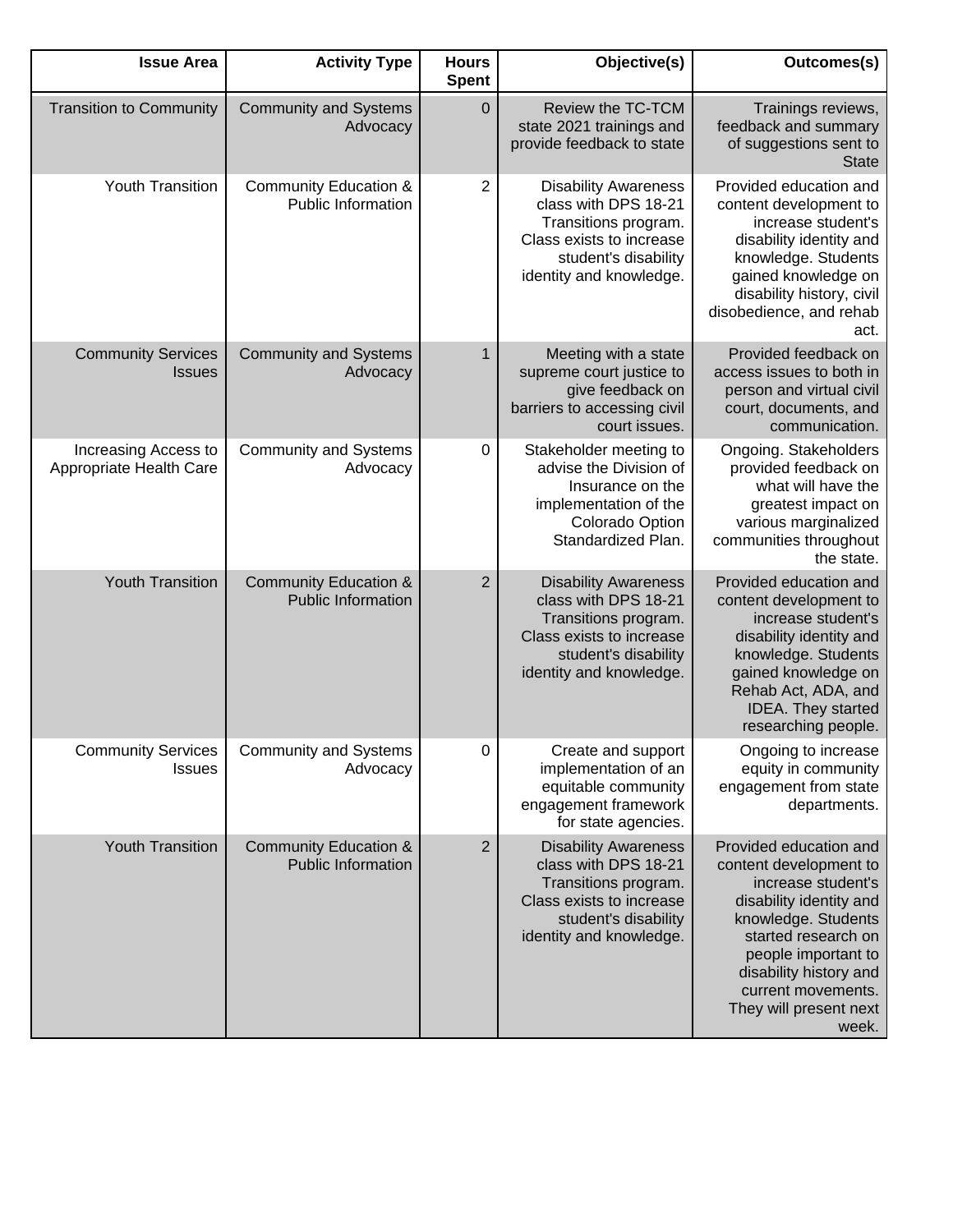| <b>Issue Area</b>                                    | <b>Activity Type</b>                                          | <b>Hours</b><br><b>Spent</b> | Objective(s)                                                                                                                                                                                                                                                                                   | Outcomes(s)                                                                                                                                                                                                                   |
|------------------------------------------------------|---------------------------------------------------------------|------------------------------|------------------------------------------------------------------------------------------------------------------------------------------------------------------------------------------------------------------------------------------------------------------------------------------------|-------------------------------------------------------------------------------------------------------------------------------------------------------------------------------------------------------------------------------|
| <b>Community Services</b><br>Issues                  | Community Education &<br><b>Public Information</b>            | 2                            | Agenda:<br>Introduction and<br>Information Sharing:<br>o Highlights<br>o Concerns<br>o What's on your Mind:<br>PRESENTATION:<br>Census Bureau<br>a--• Presentation and<br>Resources:<br>a--< Kimberly Davis -<br>Kimberly.Ann.Davis@cen<br>sus.gov<br>a- Introduction to U.S.<br>Census Bureau | Ongoing                                                                                                                                                                                                                       |
| <b>Community Services</b><br><b>Issues</b>           | Collaborating and<br>Networking                               | $\overline{2}$               | a--• How to create<br>connections,<br>partnerships, and local<br>agreements - possibly<br>connect with Julia<br>Beems - Assistive<br>technology lead and CIL<br>connection - Can Julia<br>and David (David Carey -<br>Arizona Statewide<br>Independent Living<br>Council (AZSILC))<br>present. | Ongoing                                                                                                                                                                                                                       |
| <b>Youth Transition</b>                              | <b>Community Education &amp;</b><br><b>Public Information</b> | $\overline{2}$               | <b>Disability Awareness</b><br>class with DPS 18-21<br>Transitions program.<br>Class exists to increase<br>student's disability<br>identity and knowledge.                                                                                                                                     | Provided education and<br>content development to<br>increase student's<br>disability identity and<br>knowledge. Students<br>presented their people's<br>importance to the<br>disability community and<br>the rights movement. |
| <b>Increasing Accessibility</b><br>to Transportation | <b>Community and Systems</b><br>Advocacy                      | $\mathbf{1}$                 | Met with Gabe Christie,<br>the new ADA manager at<br>RTD.                                                                                                                                                                                                                                      | Gave Gabe a tour of<br>Atlantis and discussed<br>ACI history & ADAPT.<br>Gabe let me know that<br>he will be my 1st point of<br>contact with any issues<br>related to RTD/Access-a-<br>Ride                                   |
| Increasing Access to<br>Appropriate Health Care      | <b>Community and Systems</b><br>Advocacy                      | $\pmb{0}$                    | Stakeholder meeting for<br>implementation of EVV<br>in Colorado.                                                                                                                                                                                                                               | Stakeholders were<br>provided updates and<br>were able to give<br>feedback and concerns.                                                                                                                                      |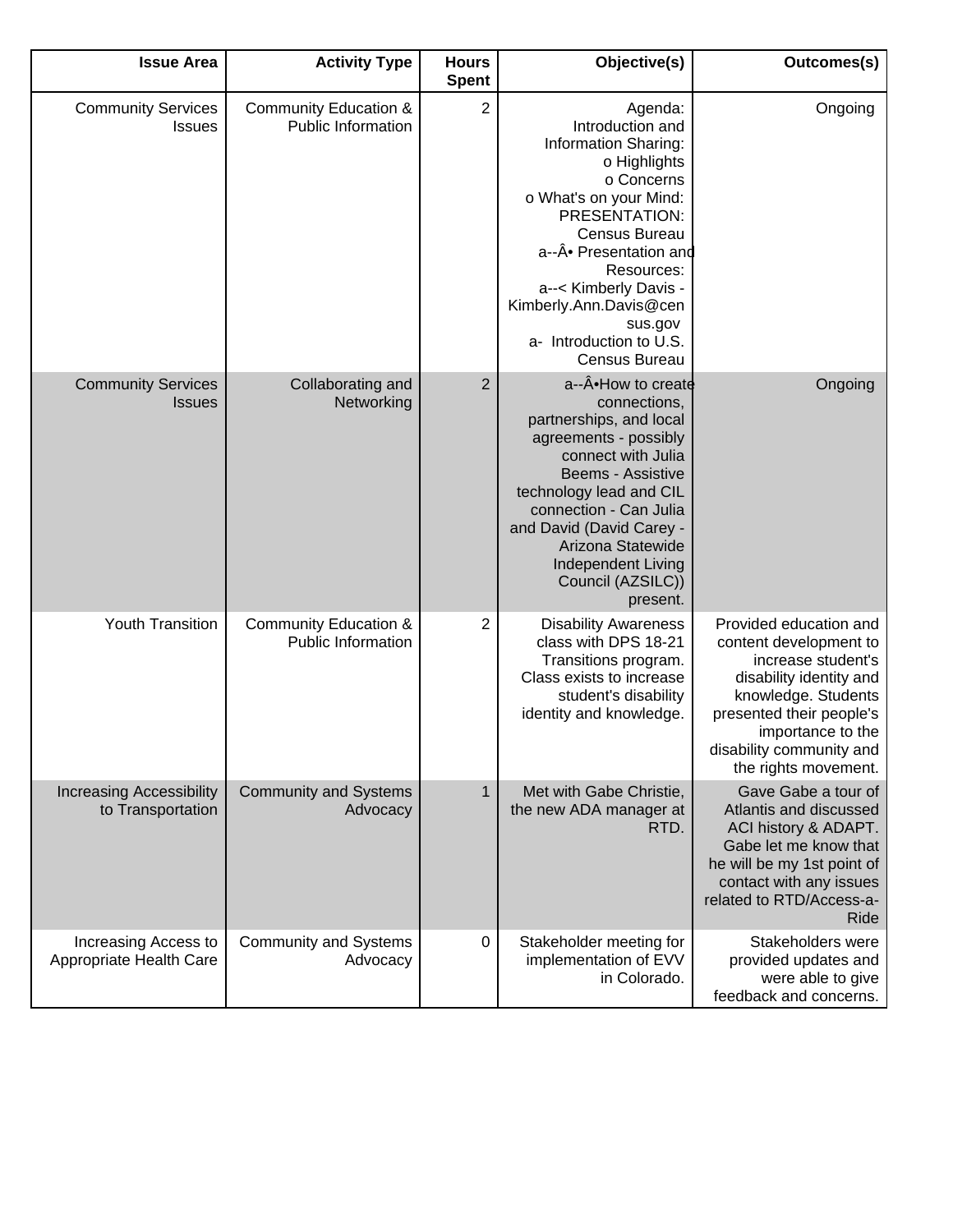| <b>Issue Area</b>                               | <b>Activity Type</b>                                          | <b>Hours</b><br><b>Spent</b> | Objective(s)                                                                                                                                                                                                                                               | Outcomes(s)                                                                                                                                                                                                                                                                   |
|-------------------------------------------------|---------------------------------------------------------------|------------------------------|------------------------------------------------------------------------------------------------------------------------------------------------------------------------------------------------------------------------------------------------------------|-------------------------------------------------------------------------------------------------------------------------------------------------------------------------------------------------------------------------------------------------------------------------------|
| <b>Youth Transition</b>                         | <b>Community Education &amp;</b><br><b>Public Information</b> | $\overline{2}$               | <b>Disability Awareness</b><br>class with DPS 18-21<br>Transitions program.<br>Class exists to increase<br>student's disability<br>identity and knowledge.                                                                                                 | Provided education and<br>content development to<br>increase student's<br>disability identity and<br>knowledge. Students<br>finished presentations,<br>completed pre-survey,<br>and reviewed disability<br>models/information<br>learned previously.                          |
| Increasing Access to<br>Appropriate Health Care | <b>Community and Systems</b><br>Advocacy                      | 0                            | Stakeholder meeting to<br>advise the Division of<br>Insurance on the<br>implementation of the<br>Colorado Option<br>Standardized Plan.                                                                                                                     | Ongoing. Stakeholders<br>provided feedback on<br>what will have the<br>greatest impact on<br>various marginalized<br>communities throughout<br>the state.                                                                                                                     |
| <b>Community Services</b><br><b>Issues</b>      | Collaborating and<br>Networking                               | 1                            | Planning for the 2021<br>and 2022 Colorado<br><b>Acces and Functional</b><br><b>Needs Conferences</b>                                                                                                                                                      | <b>Resource Development</b>                                                                                                                                                                                                                                                   |
| <b>Community Services</b><br><b>Issues</b>      | <b>Community Education &amp;</b><br>Public Information        | 8                            | This course is intended<br>to provide Emergency<br>Managers/Responders<br>with the skills and<br>knowledge to plan,<br>prepare, respond, and<br>recover for those who<br>have disabilities and<br><b>Access and Functional</b><br>Needs during a disaster. | <b>Resource Development</b>                                                                                                                                                                                                                                                   |
| <b>Youth Transition</b>                         | <b>Community Education &amp;</b><br><b>Public Information</b> | $\overline{2}$               | <b>Disability Awareness</b><br>class with DPS 18-21<br>Transitions program.<br>Class exists to increase<br>student's disability<br>identity and knowledge.                                                                                                 | Provided education and<br>content development to<br>increase student's<br>disability identity and<br>knowledge. Students<br>learned about civil<br>disobedience with a curb<br>cut example, they started<br>research into their own<br>actions and will present<br>next week. |
| <b>Community Services</b><br><b>Issues</b>      | Community Education &<br><b>Public Information</b>            | 8                            | This course is intended<br>to provide Emergency<br>Managers/Responders<br>with the skills and<br>knowledge to plan,<br>prepare, respond, and<br>recover for those who<br>have disabilities and<br><b>Access and Functional</b><br>Needs during a disaster. | <b>Resource Development</b>                                                                                                                                                                                                                                                   |

## **Item 5.7 - Description of Community Activities**

For the community activities mentioned above, provide additional details such as the role of the CIL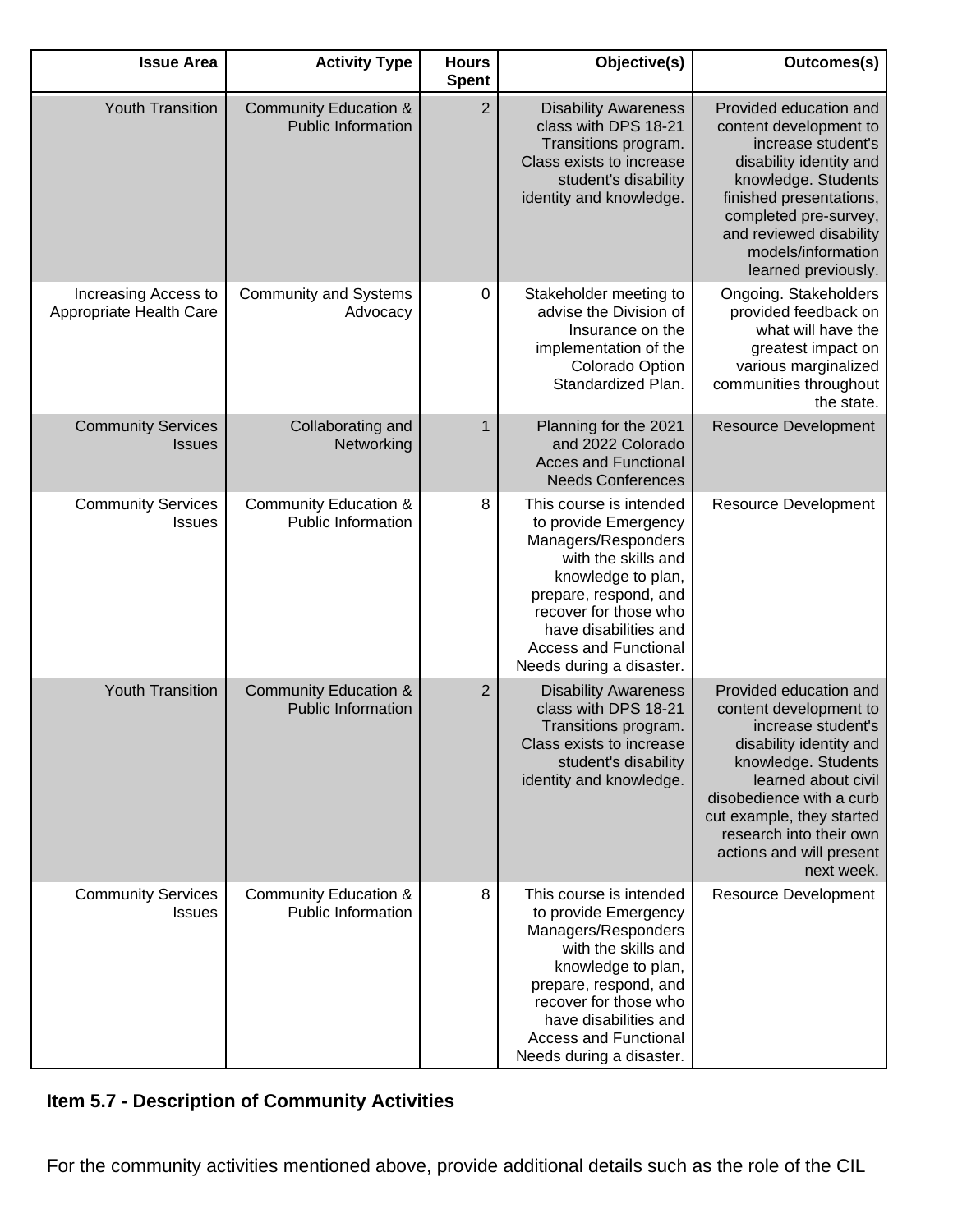staff board members and/or consumers, names of any partner organizations and further descriptions of the specific activities, services and benefits.

The activities focus on community outreach and expanding relationships with partner organizations. We have increased our youth services and transition support throughout the pandemic.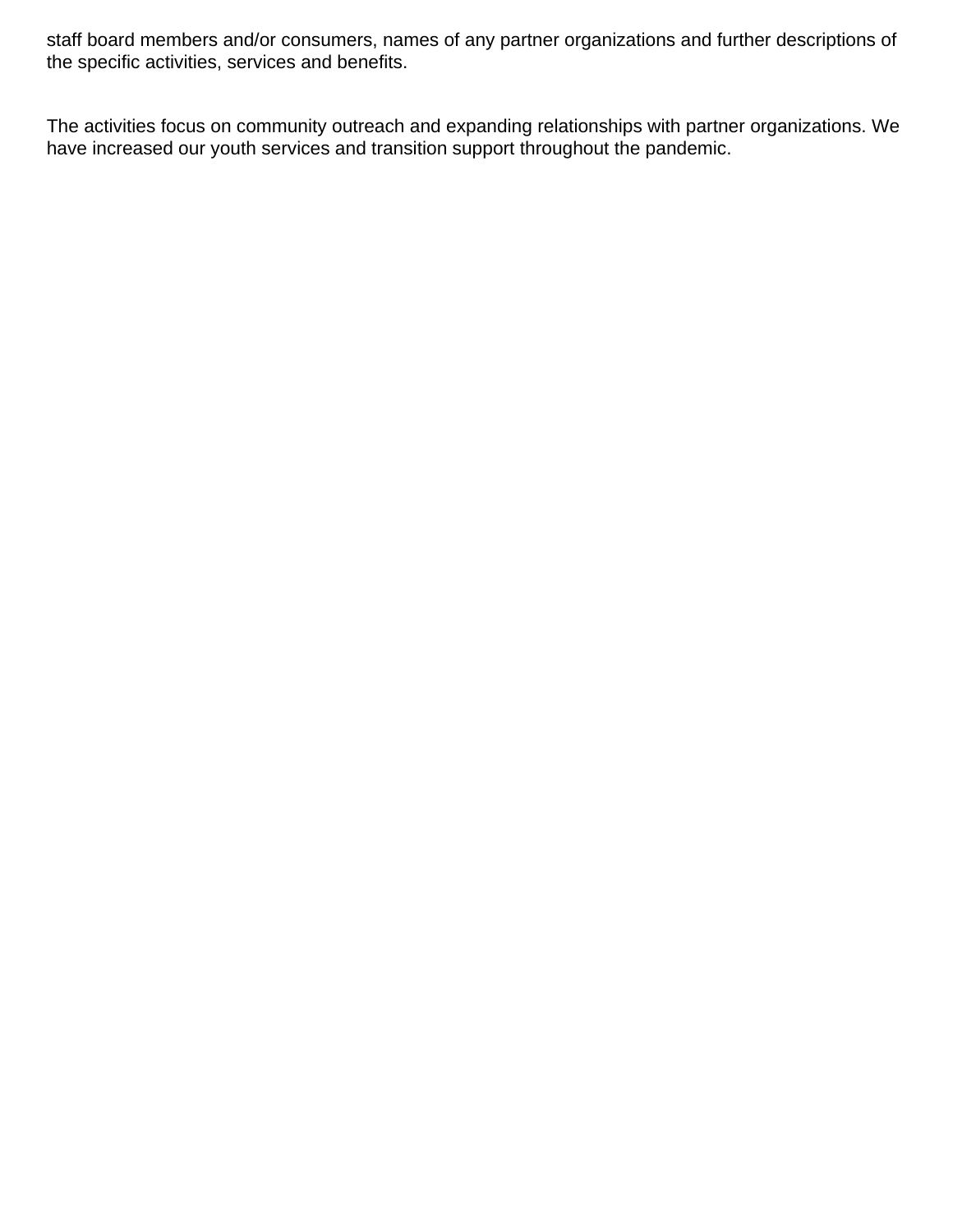## **SECTION 6 - ANNUAL PROGRAM AND FINANCIAL PLANNING OBJECTIVES**

## **6.1 - Work Plan for the Reporting Period**

#### **Item 6.1.1 - Achievements**

Discuss the work plan's proposed goals and objectives and the progress made in achieving them during the reporting period.

Increase access to services by un- or underserved populations, particularly those experiencing multiple marginalizations.

The continuing growth of racial inequality in Colorado has generated a Racial Equity Group at staff that is exploring what that can look like at Atlantis. ACI staff has always recognized that growing racial inequality is exacerbated by disability, and the struggles with disability are exacerbated by racial inequality. ACI has decided to focus its programs around people of color that are multiply marginalized, that is, marginalized in more than one way - e.g., as a person of color and disabled and LGBTQI; or a disabled person who is also an immigrant and a person of color and who does not speak English. ACI has developed an Equity Diversity and Inclusion committee in order to ensure and maintain the work plan that we have developed.

Building on its success in youth development and youth transition, increase youth access to services at ACI.

ACI's youth transition coordinator has established ACI's youth transition program. This has included establishing relationships with Denver Public Schools and piloting youth programming with DPS, while also expanding ACI's understanding of youth transition in general. In order to deepen that work. The youth transition program has increased community partnerships and collaboration/outreach for increased awareness of services for PWD by presenting to consumers and family members, as requested, about the services we offer at Atlantis. We provide education on options post-secondary for transition-aged youth while also providing information on financial management and budgeting.

#### **Item 6.1.2 - Challenges**

Describe any substantial challenges or problems encountered by the CIL, and the resolutions/attempted resolutions.

We have experienced an increase in the unhoused consumers that we serve. There continues to be an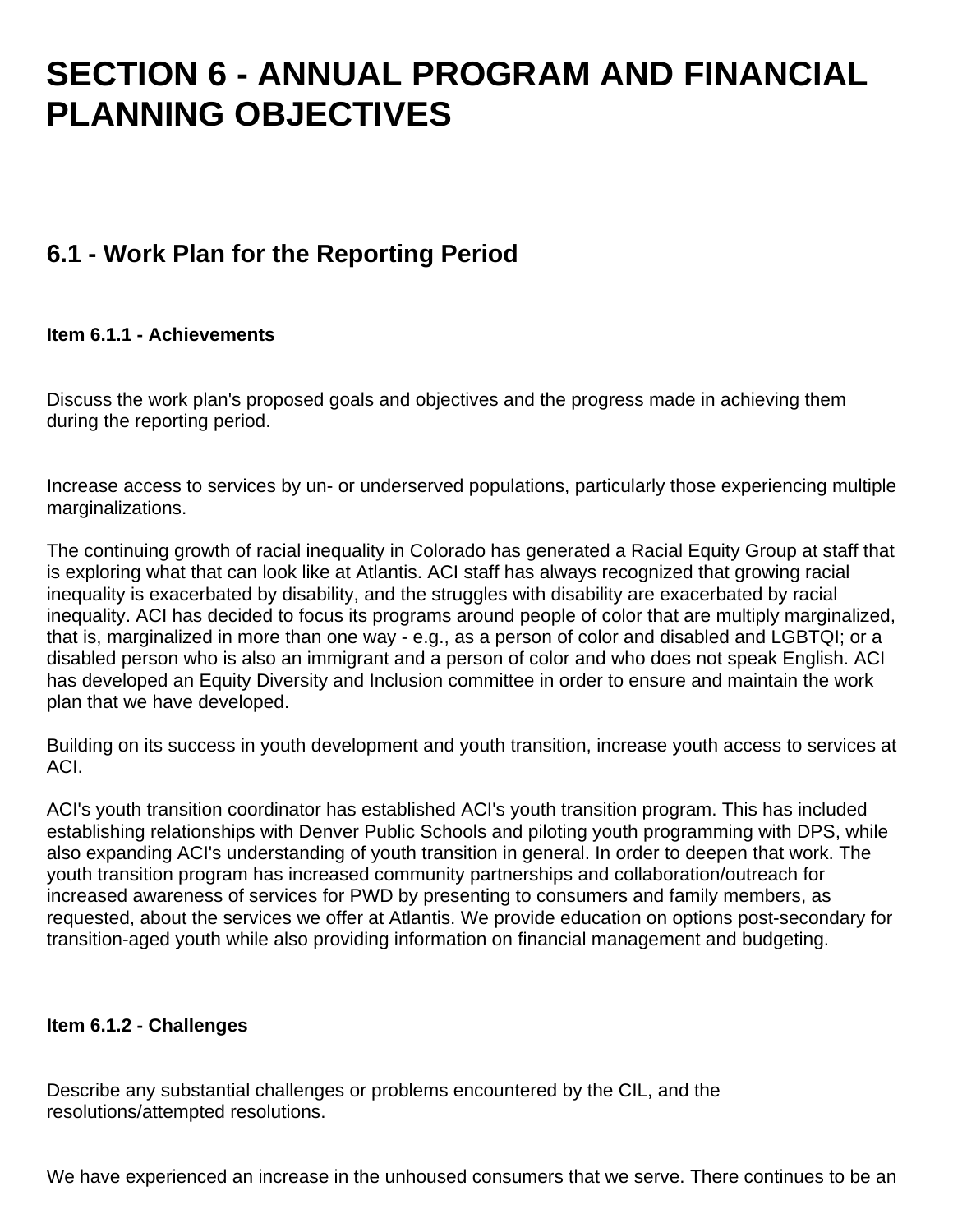overwhelming lack of affordable, accessible, integrated housing in our catchment area which impacts our CIL. There is an increase of consumers asking for assistance to acquire unemployment benefits, SNAP benefits, and SSDI/SSI.

We have had a high volume of consumers asking for mental health resources that support people on Medicaid. There has been an increased need for peer support, our consumers are the most affected by COVID-19 and often experience isolation due to social distancing practices.

Due to the current job market, ACI has found it more difficult to recruit qualified candidates. However, ACI has changed our hiring protocol in order to expedite the process. We now have a two-week period that involves the extraction of candidates' info, such as their name and education details in order to create more equitable job opportunities. Resumes are reviewed the week after the job closes, then interviews are scheduled the following week. Since ACI requires two interviews per position after the first interview second interview is scheduled immediately. We have been able to improve our processes even tho the job market after COVID has changed expeditionary as compared to before.

#### **Item 6.1.3 - Comparison with Prior Reporting Period**

As appropriate, compare the CIL's activities in the reporting period with its activities in prior periods, e.g., recent trends.

Similar to last year we have increased our presence in stakeholder meetings and committees locally, statewide, and nationally with the goal of advocating for producing public policies that protect and advance disability rights.

ACI has increased our work in policy work, keeping staff and consumers informed of upcoming changes and bills that could potentially affect the disability community.

We have increased the number of workshops we provide for youth such as the Voting Workshop, and Sex Education Class. This also includes working one-on-one with youth consumers as well as engaging the community of youth transitioning from adulthood through community outreach and innovative programming events. ACI continues to grow its Youth Transition Program and make its services known to youth with disabilities in the Denver metro area.

ACI has changed our EDI committee to ensure that we are educated in order to make a positive change in the community. We have developed by-laws in order to ensure commitment and consistency, learning materials, and are working on obtaining grants to fund further training.

The Grant and Project Coordinator took over the All of US project outreach which included providing events and social media outreach. All of Us is a Research Program is a historic effort to collect and study data from one million or more people living in the United States. The goal of the program is better health for all of us. The program began national enrollment in 2018 and is expected to last at least 10 years.

Atlantis Community, Inc., has been working with a local artist and musician in order to plan to paint a mural on Atlantis Apartments that would include youth in the development of the design. The planning of the project started during the reporting period. Implementation is contingent on approval from the owners of the building.

Atlantis Community, Inc., has been involved in the accessibility process within the art installation Meow Wolf Denver ensuring that full accessibility is in place. Within the art installation, we worked with a local musician to educate the public on the history of ACI through their art installation. We provided outreach materials and copies of archives that are pictured in the museum.

## **6.2 - Work Plan for the Period Following the Reporting Period**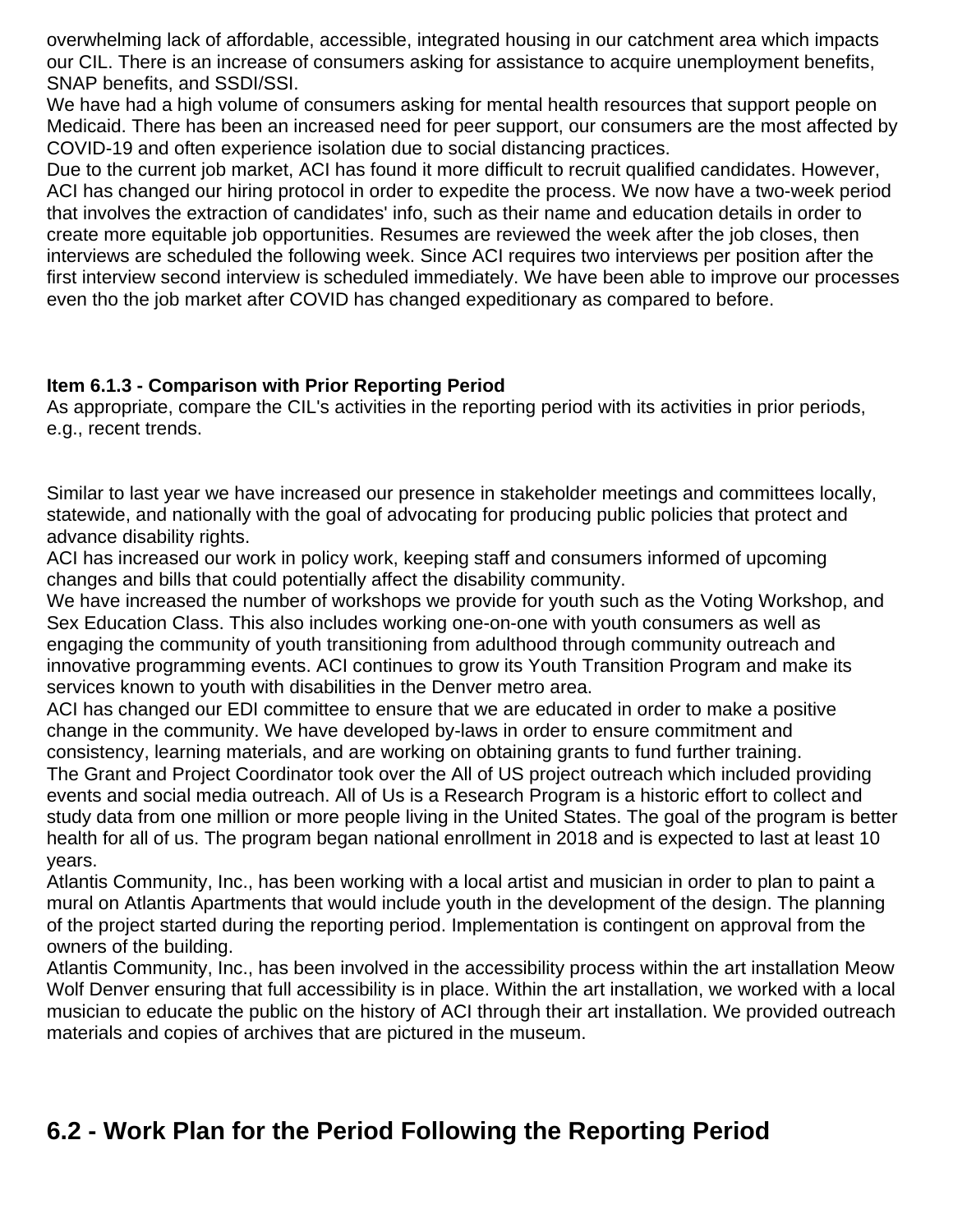List the CIL's annual work plan goals, objectives and action steps planned for the period following the reporting period.

ACI will continue to work to increase access to services by un- or underserved populations, particularly those experiencing multiple marginalizations.

-Develop outreach and inclusion goals with the following communities:

- -People of color, including, but not limited to, low-income people of color
- -Spanish speaking individuals and families
- -American Sign Language
- -People who speak English as a second language (refugees, other immigrants)
- -People with mental health and substance abuse issues
- -People experiencing homelessness
- -Continue doing system policy work that models inclusion and equity
- -Deepen consumer engagement practices as a way to meet consumer need
- -Seek more feedback from consumers
- -Reflect true cross-disability
- -Increase consumer involvement in peer support groups

ACI continues to work towards increasing access to services by un- or underserved populations, particularly those experiencing multiple marginalizations.

- -Develop overall outreach and inclusion goals for youth services at ACI
- -Strengthen educational programming for youth
- -Expand curriculum development and programs in schools

-Explore the possibility of developing an education liaison to work generally in schools with students and families experiencing disability

- -Strengthen transitional programming for youth
- -Develop Youth Leaders to be active in the community
- -Offer a Youth Summit for youth with disabilities
- -Develop Youth Advisory Board
- -Participate in the NICL National Leadership Cohort on Youth

-Expand consciousness among the youth of the need to protect and expand disability rights

#### **Item 6.2.2 - SPIL Consistency**

Explain how these work plan goals, objectives and action steps are consistent with the approved SPIL.

Goal 1 of the SPIL is to increase outreach to rural consumers which aligns which Goal 1 of our CIL, to develop outreach and inclusion goals with the following communities.

Goal 2 of the SPIL is to increase services for the D/deaf community and mental health which aligns which Goal 3 of our CIL, to deepen consumer engagement practices as a way to meet consumer needs Develop overall outreach and inclusion goals for youth services at ACI.

Goal 4 of the SPIL is to increase services for youth transitions which align which Goal 5 of our CIL, strengthen transitional programming for youth.

Goal 5 of the SPIL is to find more alternatives to living in a nursing home which aligns which Goal 2 of our CIL, to continue doing system policy work that models inclusion and equity.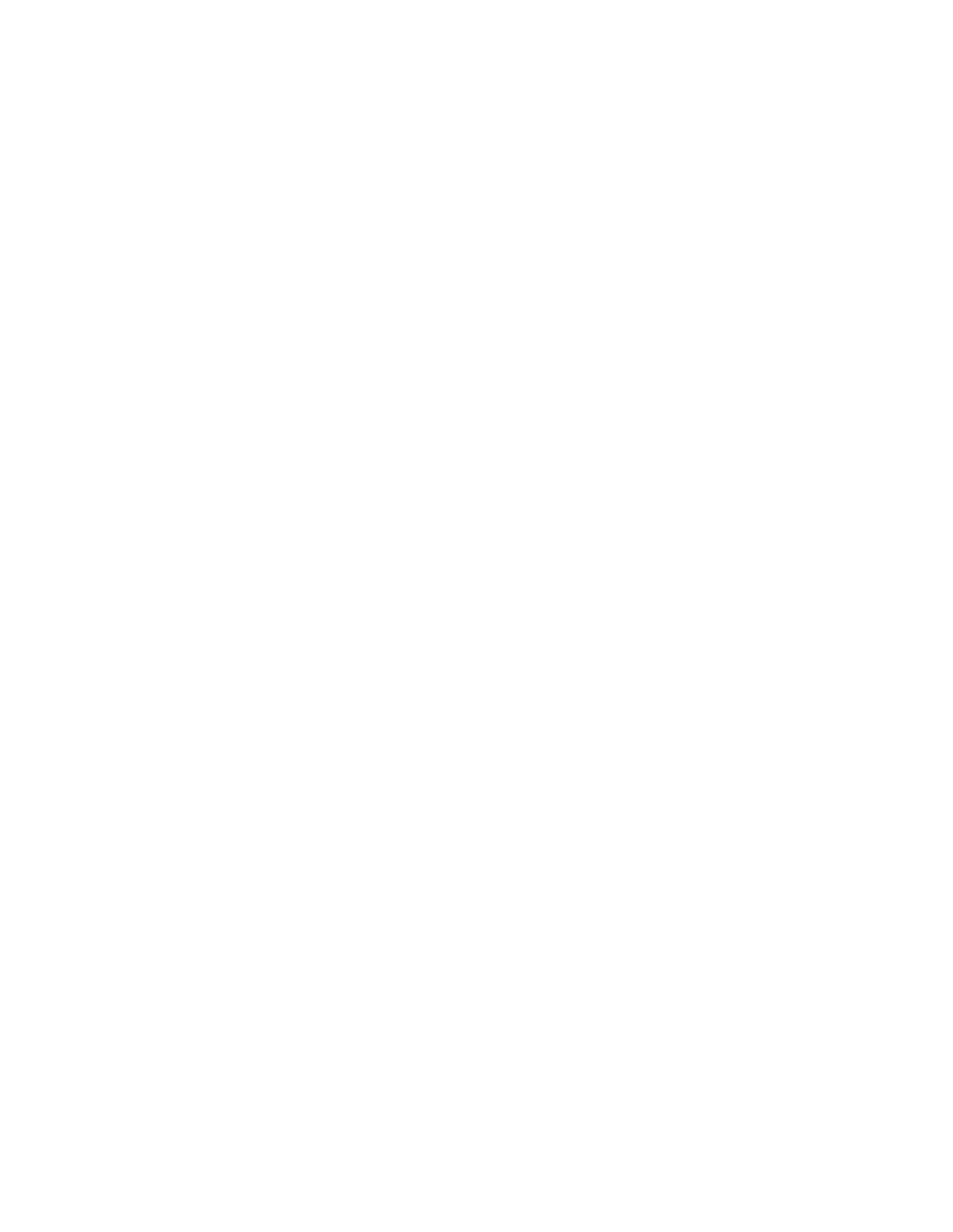# **SECTION 7 - ADDITIONAL INFORMATION**

#### **Item 7.1 - Other Accomplishments, Activities and Challenges**

Describe any additional significant accomplishments, activities and/or challenges not included elsewhere in the report, e.g., brief summaries of innovative practices, improved service delivery to consumers, etc.

Transitioning staff from the office to working remotely by providing technology and accessible technology. We have hired a part-time IT Administrator who is vigilant in training staff since we have to limit staff in the office. Our phone systems became an issue. In 2021 we have utilized our phone systems softphones. We have put this software on the laptops of staff to ensure that we are meeting consumers' needs.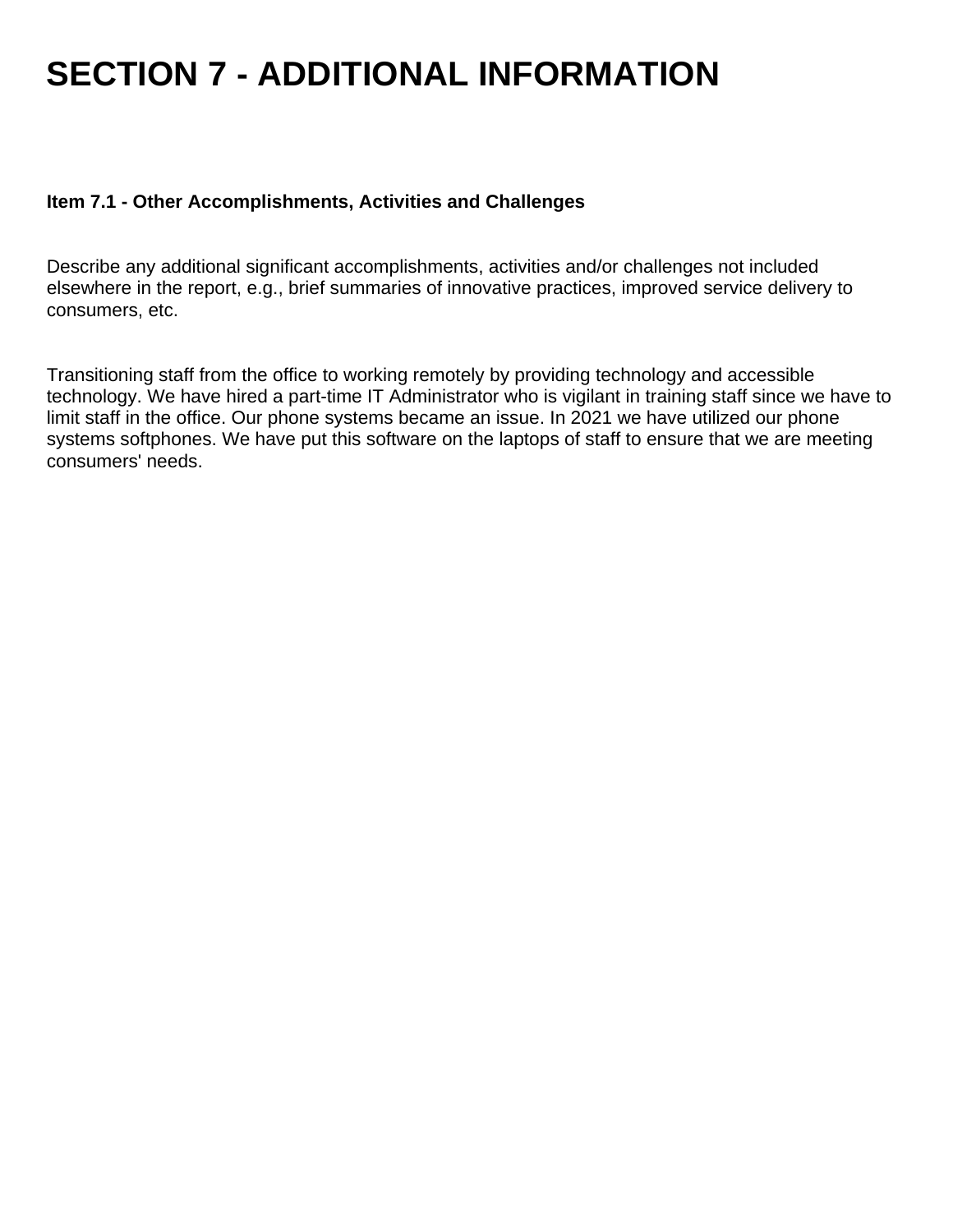## **SECTION 8 - TRAINING AND TECHNICAL ASSISTANCE**

### **Item 8.1 - Training And Technical Assistance Needs**

| <b>Training And Technical Assistance Needs</b>               | Choose up to 10<br><b>Priority Needs --- Rate</b><br>items 1-10 with 1 being<br>most important |
|--------------------------------------------------------------|------------------------------------------------------------------------------------------------|
| <b>Advocacy/Leadership Development</b>                       |                                                                                                |
| <b>General Overview</b>                                      | $\overline{7}$                                                                                 |
| <b>Applicable Laws</b>                                       |                                                                                                |
| General overview and promulgation of various disability laws | 6                                                                                              |
| <b>Data Collecting and Reporting</b>                         |                                                                                                |
| <b>General Overview</b>                                      | 2                                                                                              |
| <b>Financial: Grant Management</b>                           |                                                                                                |
| <b>General Overview</b>                                      | 3                                                                                              |
| <b>Financial: Resource Development</b>                       |                                                                                                |
| Diversification of Funding Base                              | 4                                                                                              |
| <b>Independent Living Philosophy</b>                         |                                                                                                |
| <b>General Overview</b>                                      | 5                                                                                              |
| <b>Networking Strategies</b>                                 |                                                                                                |
| <b>General Overview</b>                                      | 8                                                                                              |
| <b>Program Planning</b>                                      |                                                                                                |
| General Overview of Program Management and Staff Development | 9                                                                                              |
| <b>Outreach to Unserved/Underserved Populations</b>          |                                                                                                |
| <b>General Overview</b>                                      | 1                                                                                              |
| <b>CIL Board of Directors</b>                                |                                                                                                |
| <b>General Overview</b>                                      | 10                                                                                             |

#### **Item 8.2 - Additional Information**

Provide additional information, comments, explanations or suggestions not included elsewhere in the report.

ACI will continue to follow local trends that may affect the consumers within its catchment areas as well as state and federal issues. ACI will continue to have staff attend training that assists them in doing their work to the very best of their abilities. ACI is currently in the works of updating our website to be able to serve our consumers better and be more accessible adding a language translation component, and a screen magnifier. We are using our newsletter to provide weekly updates as well as Social Media. We have increased our efforts to be more inclusive in order to conduct outreach to consumers who exist in the intersection of the BIPOC community and other under-served communities.